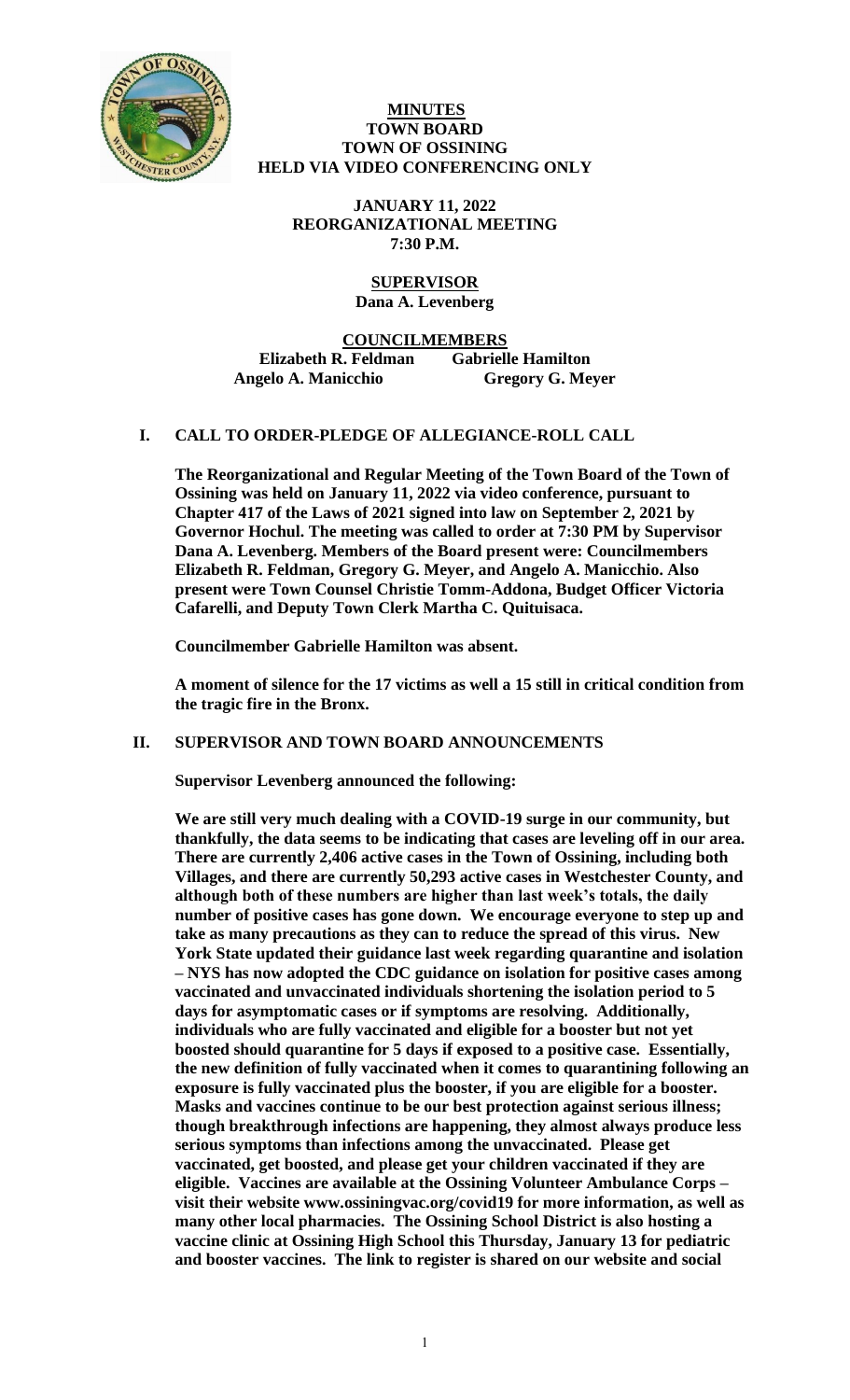**media. Ossining may be able to host another mask/test kit distribution event this weekend, stay tuned for more information.** 

**Do you have little ones turning four years old and ready to start Pre-K? Pre-K registration for the 2022-2023 school year started yesterday, Monday, January 10th, in Ossining. Review the registration requirements and get your child registered at www.ossiningufsd.org.** 

**More good news out of the Ossining Schools, congratulations to the latest group of Regeneron Science Talent Search scholars - Natalie Calman, Rose Cioffi, Nyasha Nyoni, Aaron Song, and Cameron Takmil, all from Ossining High School. Thank you to these amazing students for filling us with #OPride!**

**This Thursday, January 13 from noon - 1 PM, Teatown will be hosting a lunchtime chat about community composting. Learn more about our food scrap recycling program! We are so happy our neighbor in Yorktown Heights has also partnered with Teatown to help remove food waste from the traditional refuse stream and turn it back into gold–that's healthy soil to you! Register at www.teatown.org/events.**

# **III. ADMINISTRATIVE REPORT ON TOWN OPERATIONS**

**Supervisor Levenberg said the following:**

**We are going to try something new for 2022, borrowing a tool from our friends in Village of Ossining government – administrative reports on our Town operations at every Legislative Session. This will be an opportunity for us to share any important updates on Town operations with the Board and the public to complement our quarterly Departmental Reports. We hope this will give everyone a better understanding of the great work our Town staff does on a day to day basis, most of it behind the scenes!**

**The past few weeks, COVID-19 related staffing shortages have impacted most of our departments. We have been able to keep most services up and running, occasionally with staff members working from home or taking NYS COVID sick leave if they need to quarantine or isolate. This week, NYS changed the quarantine protocols as mentioned, and as a result, we did have to close our Justice Court for two days. We anticipate being able to re-open the Justice Court tomorrow, Wednesday, January 12 and we hope this has not been an inconvenience for our constituents. Thank you for your patience as we navigate our latest new normal and please consider calling ahead before visiting our offices in person in case the employee or department you are looking to speak with may be working remotely.** 

**We learned some exciting news on the grant front this week! The Westchester County Department of Planning has recommended that the Town receive \$272,500 in Community Development Block Grant funding for the relocation of the Louis Engel Park comfort station. This phased project will take place over two years, and we hope to have the project complete by 2023. We will still need to wait for the County to get their final blessing from HUD, but we are very confident the funding will come through. We were also approved to use \$40,000 in NYSERDA Clean Energy Communities funding for the installation of air source heat pumps at the Cedar Lane Arts Center, and we hope to get that project up and running soon.** 

**And finally, the US Treasury released the Final Rule regarding the use of American Rescue Plan Act funding. The Town was allocated \$568,203.42 in funding from the American Rescue Plan Act or ARPA, and the intent is for these funds to be used towards our community's recovery from COVID. We had discussed at a Town Hall meeting in September a few proposed projects that this funding could cover, including funding to OVAC for testing and improvements to sewer infrastructure. The Final Rule does include a provision that will make**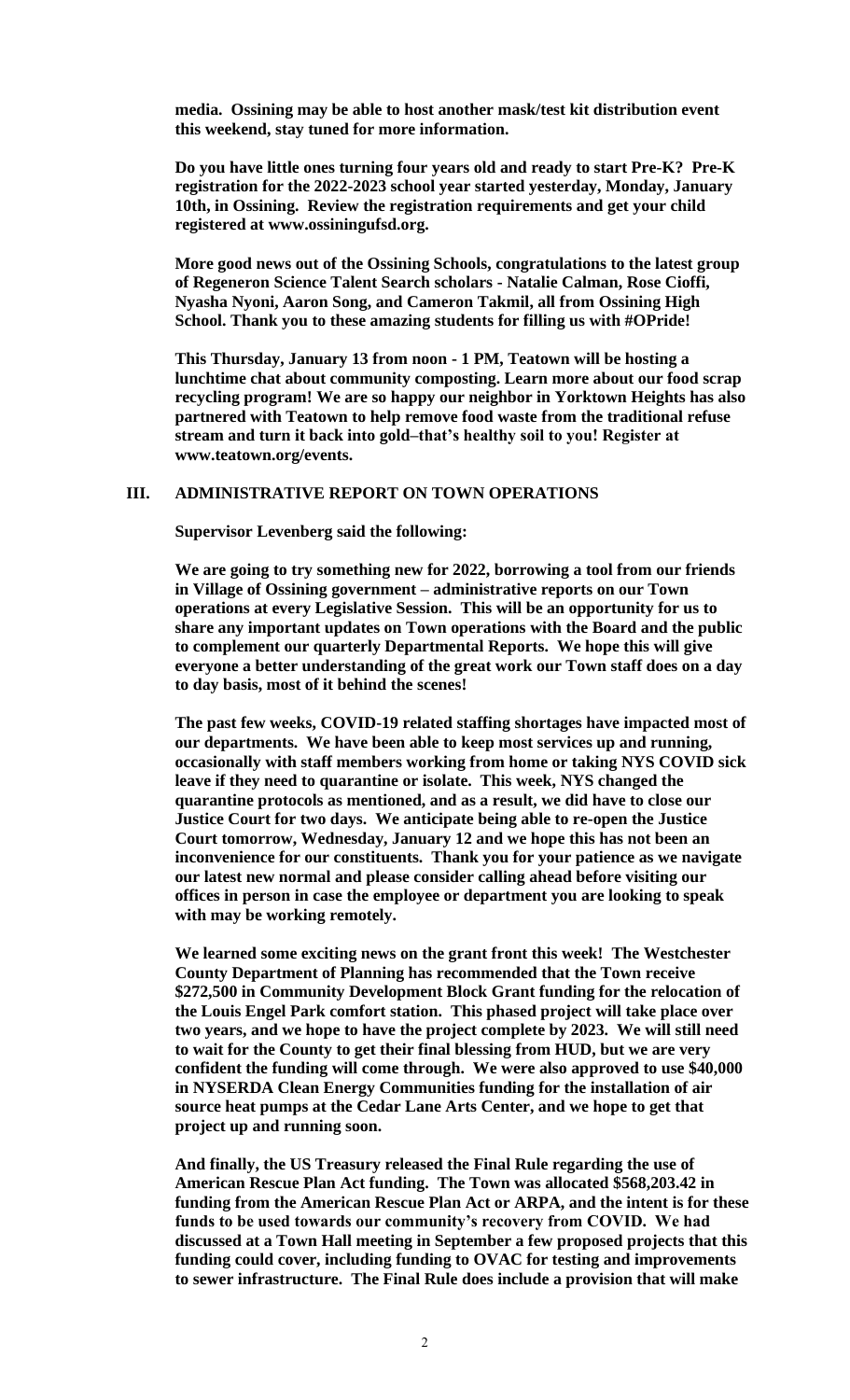**the administrative burden easier on units of government (like us) that received less than \$10 million, so we will have more flexibility in how the funding can be used. As we untangle these new provisions, we will come back to the Board with recommendations on how we can move forward with some of the projects we have already discussed, and maybe a few others.**

**Councilmember Feldman asked if money for COVID-19 testing is coming from NYS or from FEMA.**

**Supervisor Levenberg said that FEMA is reimbursing money for OVAC testing.**

### **IV. PUBLIC COMMENT ON AGENDA ITEMS**

### **V. APPOINTMENTS**

- **1. Supervisor's Liaison Appointments**
	- **Dana Levenberg**

**De-facto on all committees Historic Hudson River Towns Inter-Municipal Leadership Team Westchester Municipal Officials Association Ossining Communities That Care Westchester Municipal Planning Federation Sustainable Westchester Co-Liaison to Recreation Advisory Board Co-Liaison to Teatown Lake Reservation**

**Elizabeth Feldman**

**Deputy Supervisor Green Ossining Committee Ossining Volunteer Ambulance Corps. Ossining Historical Society Ossining Boat & Canoe Club Teatown Lake Reservation Liaison to Village of Ossining Water Department Liaison to Ossining Arts Project Summer Concert Series Sub-Committee Liaison to Ossining Climate-adaptive Design Studio Project Co-Liaison to Ossining CAP Co-Liaison to Ossining Chamber of Commerce Co-Liaison to Ossining & Briarcliff Manor Fire Departments Co-Liaison to Village of Briarcliff Manor**

**Gabrielle Hamilton**

**Village of Ossining IFCA Community Equity Task Force Ossining Police Reform and Reinvention Working Committee Ossining CAP**

**Angelo Manicchio** 

**Ossining and Briarcliff Manor Fire Departments Recreation Advisory Board Liaison to Highway Department Village of Briarcliff Manor Ossining and Briarcliff Manor Chambers of Commerce Co-Liaison to Ossining and Briarcliff School Districts Co-Liaison to Village of Ossining Water Department Co-Liaison to Ossining Boat and Canoe Club**

**Gregory Meyer Westchester County**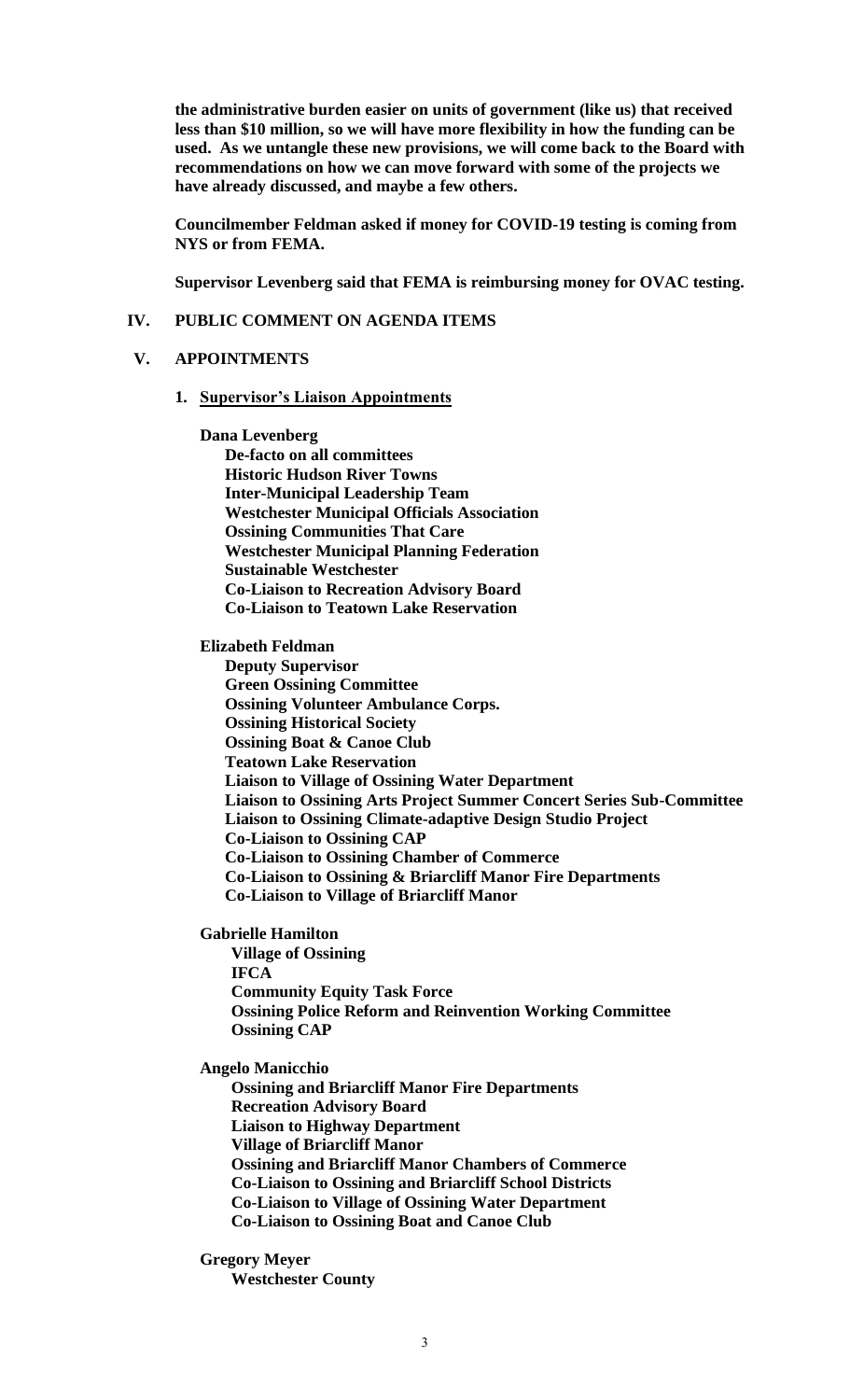**IMA Committee New York State Business Development Committee Ossining Historic Cemeteries Conservancy Comprehensive Plan Steering Committee Ossining and Briarcliff School Districts Co-Liaison to Ossining Historical Society Co-Liaison to Briarcliff Chamber of Commerce Co-Liaison to Ossining Chamber of Commerce**

### **2. Deputy Supervisor**

**Supervisor Levenberg appoints Elizabeth Feldman Deputy Supervisor for the Town of Ossining effective January 1, 2022.**

**3. Justice Court – Town Constables**

**Councilmember Feldman moved and it was seconded by Councilmember Meyer that the following resolution be approved.**

**Resolved, that the Town Board hereby re-appoints the following to the position of Town Constable, at an hourly rate of \$50.00, to serve at the pleasure of the Board during calendar year 2022:**

**John Simkins- Ossining, NY**

**Motion: Carried**

### **VI. ANNUAL RESOLUTIONS**

### **A. Official Newspaper**

**Councilmember Feldman moved and it was seconded by Councilmember Meyer that the following resolution be approved.**

**Resolved, that the Town Board hereby designates The Gazette as the Official Newspaper and the Journal News as the Alternate Newspaper of the Town of Ossining for 2022.**

**Motion: Carried**

### **B. Town Council Monthly Meeting Schedule**

**Councilmember Feldman moved and it was seconded by Councilmember Meyer that the following resolution be approved.**

**Resolved, that the Town Board of the Town of Ossining hereby adopts the following Monthly Meeting Schedule for 2022:**

**Regular Town Board Meetings – 2nd& 4th Tuesday – 7:30 p.m. Via videoconferencing as permitted by State authority and upon such authorization terminating, at the Birdsall-Fagan Police/Court Facility, 86-88 Spring Street**

**Work Sessions – 1st& 3rd Tuesday – 7:30 p.m. Via videoconferencing as permitted by State authority and upon such authorization terminating, at the 16 Croton Avenue Board Room**

**Town Hall Meetings-- Tuesday, 7:30p.m. on February 15, April 19, June 21, September 20, and December 20 via videoconferencing as permitted by State authority and upon such authorization terminating, at the Ossining Public Library.**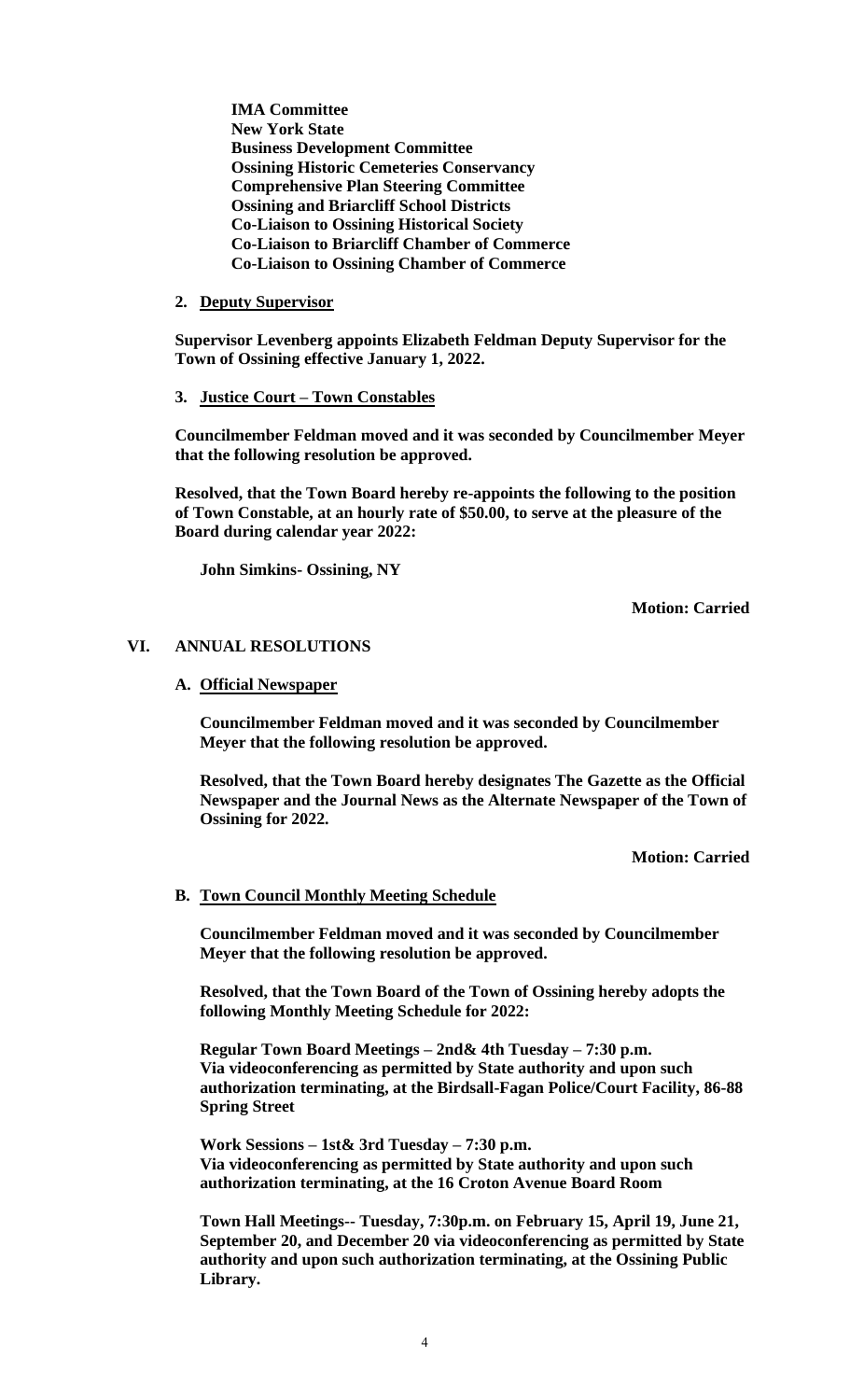**The Work Session scheduled for Tuesday, October 4 will be moved to Monday, October 3. The Work Session scheduled for Tuesday, November 8 will be moved to Thursday, November 10 due to Election Day.**

### **Motion: Carried**

# **C. Setting Town Office Hours**

**Councilmember Feldman moved and it was seconded by Councilmember Manicchio that the following resolution be approved.**

**Resolved, that the office hours of the Town Offices for 2022 will be Monday through Friday, 8:30 a.m. to 4:30 p.m.**

**Motion: Carried**

# **D. Town Historian**

**Councilmember Feldman moved and it was seconded by Councilmember Meyer that the following resolution be approved.**

**Resolved, that the Town Board hereby re-appoints Scott Craven Town Historian for 2022.**

**Motion: Carried**

# **E. Retaining Attorneys to Represent the Town – General Counsel**

**Councilmember Feldman moved and it was seconded by Councilmember Meyer that the following resolution be approved.**

**Resolved, the Supervisor is authorized to execute an agreement retaining Silverberg Zalantis LLP to provide general legal services to the Town of Ossining for 2022.**

**Motion: Carried**

# **F. Retaining Special Counsel to Represent the Town**

**Councilmember Feldman moved and it was seconded by Councilmember Meyer that the following resolution be approved.**

**Resolved, the Supervisor is authorized to execute an agreement retaining Stephen P. Dewey, Esq., PC to provide special legal services to the Town of Ossining for 2022.**

**Motion: Carried**

### **G. Town Planning Consultant – Nelson, Pope & Voorhis, LLC.**

**Councilmember Feldman moved and it was seconded by Councilmember Meyer that the following resolution be approved.**

**Resolved, the Town Supervisor is authorized to execute an agreement retaining Nelson, Pope & Voorhis, LLC. as the Town's Planning Consultant for 2022.** 

**Motion: Carried**

### **H. 2022 Mileage Allowance**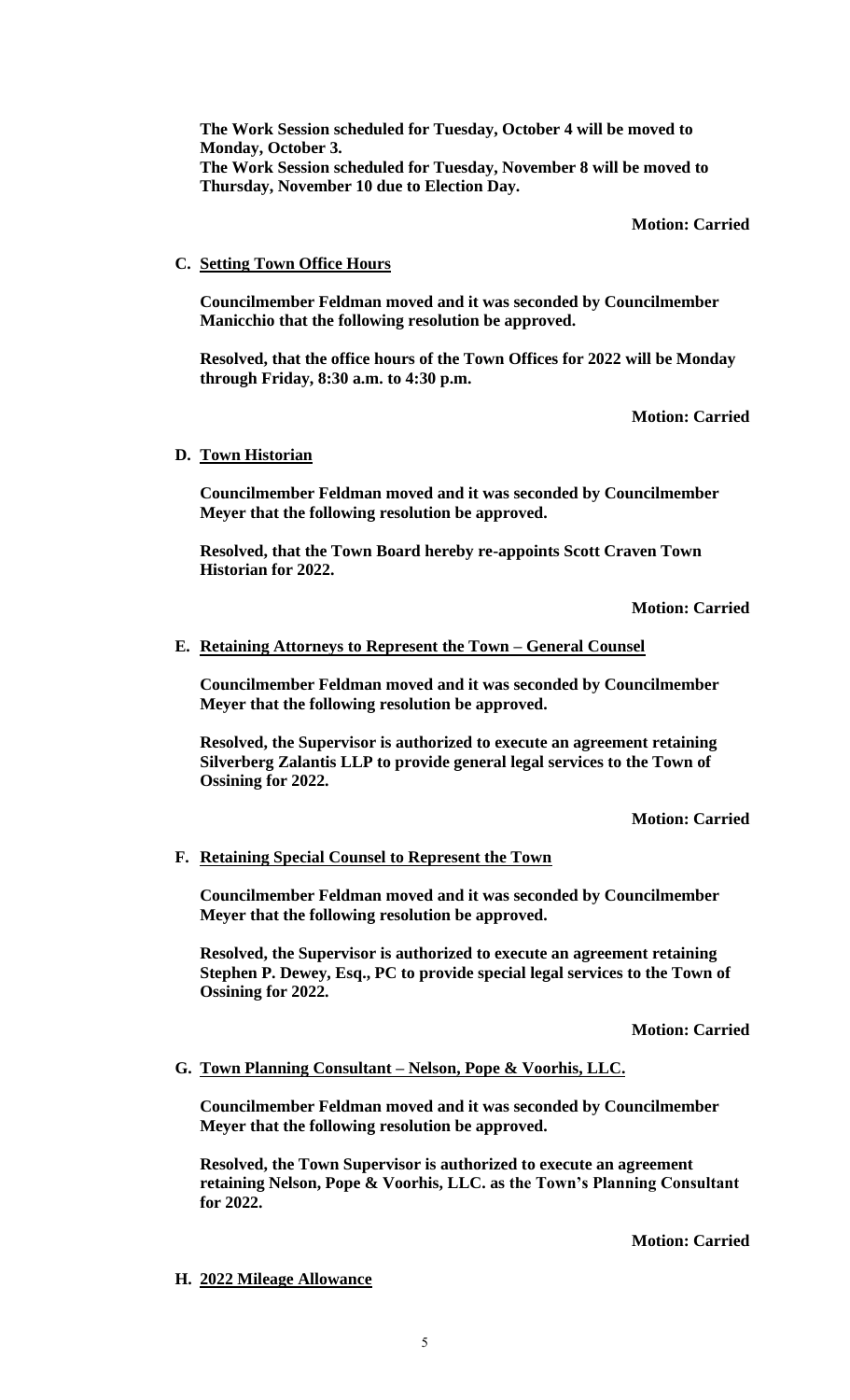**Councilmember Feldman moved and it was seconded by Councilmember Meyer that the following resolution be approved.**

**Resolved, that wherever it shall be appropriate to compensate Town Officials and/or Town Employees for mileage, they shall be reimbursed at a rate of \$0.585 per mile to be paid upon claim voucher, after audit and approval, in accordance with IRS standards.**

**Motion: Carried**

### **I. Membership in the Association of Towns**

**Councilmember Feldman moved and it was seconded by Councilmember Meyer that the following resolution be approved.**

**Resolved, that pursuant to Article 8 of the Town Law, the Town of Ossining shall pay the Annual Membership Dues for membership in the Association of Towns of the State of New York for 2022 in the amount of \$1,500.**

**Motion: Carried**

### **J. Authorization for Attendance at Association of Towns Annual Meeting**

**Councilmember Feldman moved and it was seconded by Councilmember Meyer that the following resolution be approved.**

**Resolved, that the Town Board of the Town of Ossining hereby authorizes the following Town Personnel to attend the Annual Meeting of the Association of Towns to be held virtually, February 20-23, 2022 subject to approval of their Department Heads, Town Supervisor and Members of the Town Board; Town Assessor; Building Inspector; Town Clerk and Deputy Town Clerk; Receiver of Taxes and Deputy Receiver of Taxes; Superintendent of Highways; Town Justices; Town Court Clerks; Budget Officer; Assessment Personnel; Chairman and Members of the Zoning Board; Chairman and Members of the Planning Board and Chairman and Members of the Environmental Advisory Board; and**

**Be it further Resolved, that attendance is voluntary and no employees shall be eligible for overtime as a result of attending the Meeting.**

### **Motion: Carried**

### **K. Delegate to the Association of Towns**

**Councilmember Feldman moved and it was seconded by Councilmember Meyer that the following resolution be approved.**

**Resolved, that the Town Board hereby designates Dana Levenberg, Supervisor, as Delegate to the Association of Towns Annual Meeting for 2022.**

**Motion: Carried**

### **L. Alternate Delegate to the Association of Towns**

**Councilmember Feldman moved and it was seconded by Councilmember Meyer that the following resolution be approved.**

**Resolved, that the Town Board hereby designates Victoria Cafarelli, Budget Officer, as Alternate Delegate to the Association of Towns Annual Meeting for 2022.**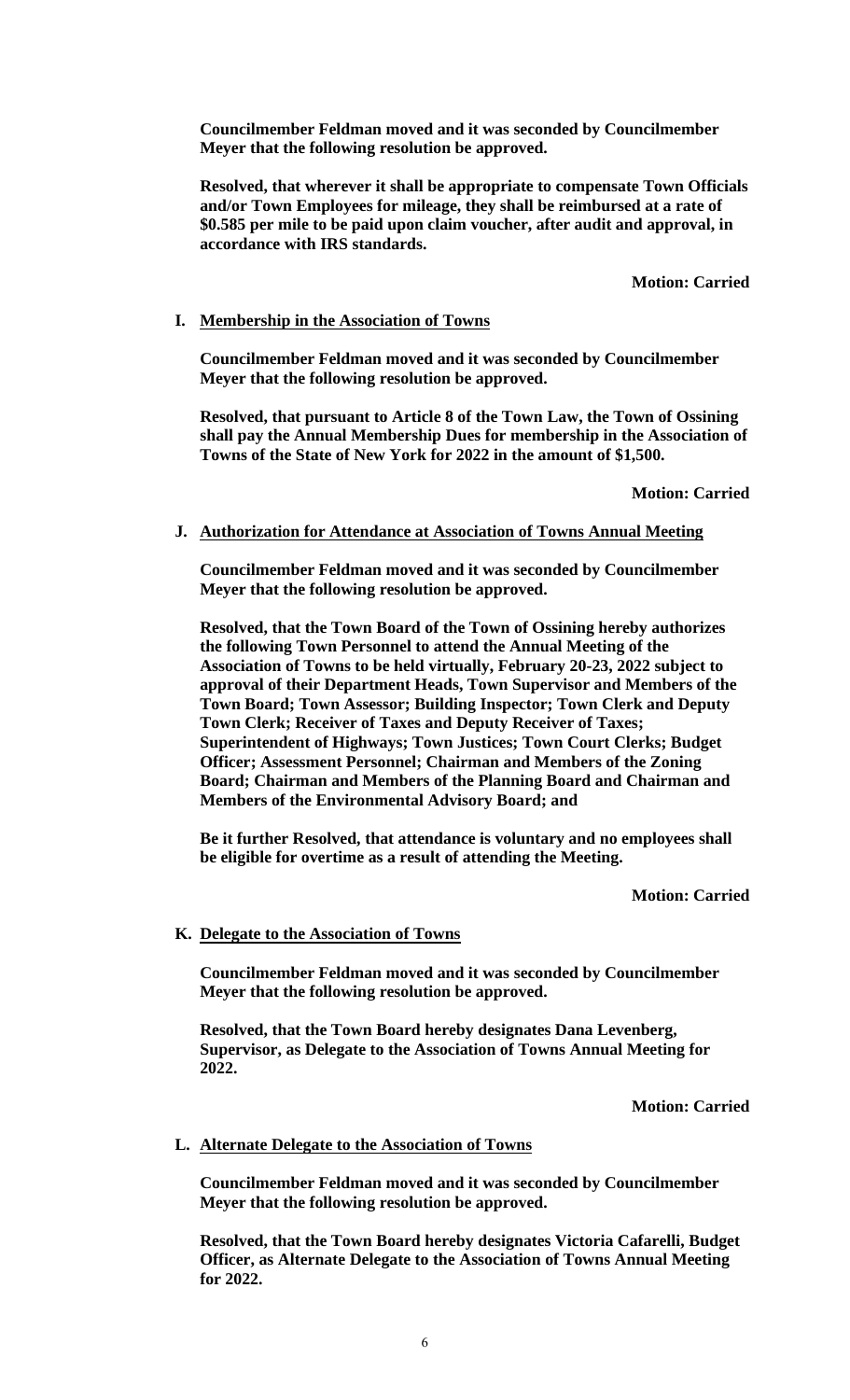# **M. Animal Control-SPCA of Westchester**

**Councilmember Feldman moved and it was seconded by Councilmember Meyer that the following resolution be approved.**

**Resolved, that the Supervisor be and hereby is, authorized and directed to execute an agreement with SPCA of Westchester for the period January 1, 2022- December 31, 2022, providing for humane procedures for homeless and stray dogs and cats seized by dog control officers, animal control officers, police and other agents of the municipality.**

**Motion: Carried**

# **N. Renewal-Delta Dental Insurance Program**

**Councilmember Feldman moved and it was seconded by Councilmember Meyer that the following resolution be approved.**

**Resolved, that the Town Board of the Town of Ossining hereby acknowledges that the Town's dental insurance program with Delta Dental of New York will continue for the period January 1, 2022- December 31, 2022 for Group # 1576-0001 at a rate of \$68.84 per month per employee with no dependents and \$163.75 per month, per employee with family coverage; and be it further**

**Resolved, that Group # 1576-0002 shall be at a rate of \$74.32 per month per employee with no dependents and \$174.04 per month, per employee with family coverage.**

**Motion: Carried**

# **O. 2022 Refuse/Recycle Collection**

**Councilmember Feldman moved and it was seconded by Councilmember Meyer that the following resolution be approved.**

**Whereas, the Town of Ossining entered into an agreement with Sani-Pro Disposal Services Corp, for the removal of refuse, garbage and commingled recyclables at residential properties within the Unincorporated Area of the Town of Ossining in November 2017 for years 2018 through 2022;** 

**Therefore be it Resolved, that the Town Board of the Town of Ossining hereby exercises its option to renew with Sani-Pro Disposal of 566 North State Road, Briarcliff Manor, NY for fiscal year 2022 at a cost not to exceed \$557,230.** 

**Motion: Carried**

# **P. Approval of Compensation Plan for 2022**

**Councilmember Feldman moved and it was seconded by Councilmember Meyer that the following resolution be approved.**

**Resolved, that the Town Board hereby approves the following Compensation Plan for the year 2022:**

| <b>TITLE OF POSITION</b> | <b>ANNUAL SALARY</b> |
|--------------------------|----------------------|
| <b>EXEMPT</b>            |                      |
| Assessor                 | 158,887.00           |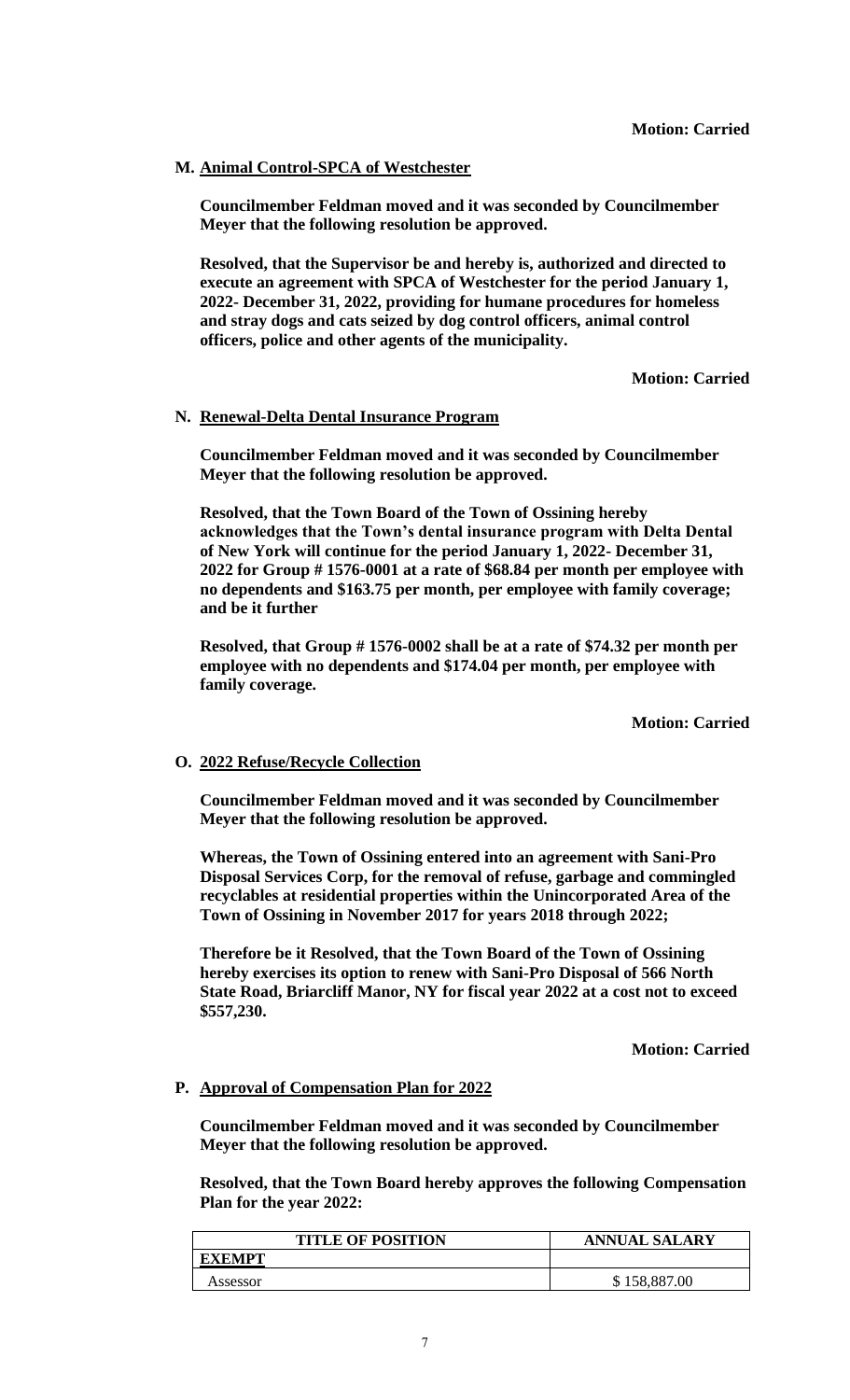| Deputy Town Clerk                                 | 71,111.00<br>\$            |  |
|---------------------------------------------------|----------------------------|--|
| Court Clerk (2)                                   | 72,628.00<br>\$            |  |
| Deputy Receiver of Taxes<br>\$<br>61,337.00       |                            |  |
| <b>UNCLASSIFIED</b>                               |                            |  |
| <b>Town Clerk</b>                                 | \$98,600.00                |  |
| Council Member (4)                                | \$12,206.00                |  |
| Town Justice (3)                                  | \$50,793.00                |  |
| <b>Receiver of Taxes</b>                          | \$93,600.00                |  |
| <b>Highway Superintendent</b>                     | \$90,900.00                |  |
| Town Supervisor                                   | \$84,536.00                |  |
| <b>RUOK Weekend Rate</b>                          | \$20/hr                    |  |
| <b>RUOK Holiday Rate</b>                          | \$30/hr                    |  |
| <b>NON-COMPETITIVE</b>                            |                            |  |
| MEO(2)                                            | \$90,897.00                |  |
| Auto Mechanic                                     | \$90,897.00                |  |
| <b>Highway Foreman</b>                            | \$98,365.00                |  |
| Parks Foreman                                     | \$98,365.00                |  |
| Road Maintainer (3)                               | \$83,785.00                |  |
| Senior Auto Mechanic                              | \$94,856.00                |  |
|                                                   |                            |  |
| <b>LABOR</b>                                      |                            |  |
| <b>Bus Driver</b>                                 | \$55,722.00                |  |
| Chauffeur                                         | \$42,749.00                |  |
| <b>Community Service Worker</b>                   | \$55,722.00                |  |
| Food Svc. Helper                                  | \$42,749.00                |  |
| Laborer - after 3 years of service                | \$75,435.00                |  |
| Parks Groundskeeper - after 1 year of service (2) | \$66,180.00<br>\$67,040.00 |  |
| Parks Groundskeeper - after 2 years of service    | \$75,435.00                |  |
| Parks Groundskeeper - after 3 years of service    |                            |  |
| <b>COMPETITIVE</b>                                |                            |  |
| Admin. Assistant to Supervisor                    | \$83,200.00                |  |
| <b>Assessment Assistant</b>                       | \$61,121.00                |  |
| <b>Assessment Clerk</b>                           | \$70,835.00                |  |
| <b>Assistant Court Clerk</b>                      | \$57,951.00                |  |
| <b>Cemetery Superintendent</b>                    | \$30,080.00                |  |
| Deputy Assessor                                   | \$87,255.00                |  |
| Intermediate Clerk (Step 5)                       | \$54,775.00                |  |
| Intermediate Clerk (Step 2)                       | \$49,768.00                |  |
| Intermediate Clerk- Spanish Speaking              | \$50,299.00                |  |
| <b>Nutrition Site Manager</b>                     | \$64,629.00                |  |
| Office Assistant Auto. Systems (Step 2)           | \$53,659.00                |  |
| Office Assistant Auto. Systems (Step 1)           | \$52,052.00                |  |
| Paralegal                                         | \$42,311.00                |  |
| Senior Office Assistant                           | \$78,653.00                |  |

| PART TIME EMPLOYEES |                           |                    |
|---------------------|---------------------------|--------------------|
| <b>NAME</b>         | <b>TITLE/DEPARTMENT</b>   | <b>HOURLY RATE</b> |
| Hamilton, John      | <b>Building Inspector</b> | 75.92<br>S         |
| Guinansaca, Jeaneth | PT, Town Clerk            | \$<br>15.60        |
| Simkins, John       | <b>Court Attendant</b>    | \$<br>25.00        |
| Lilley, Sheila      | <b>Court Attendant</b>    | \$<br>25.00        |
| Fernandez, Rich     | <b>Court Attendant</b>    | \$<br>25.00        |
| Lee. Kenneth        | <b>Court Attendant</b>    | \$<br>25.00        |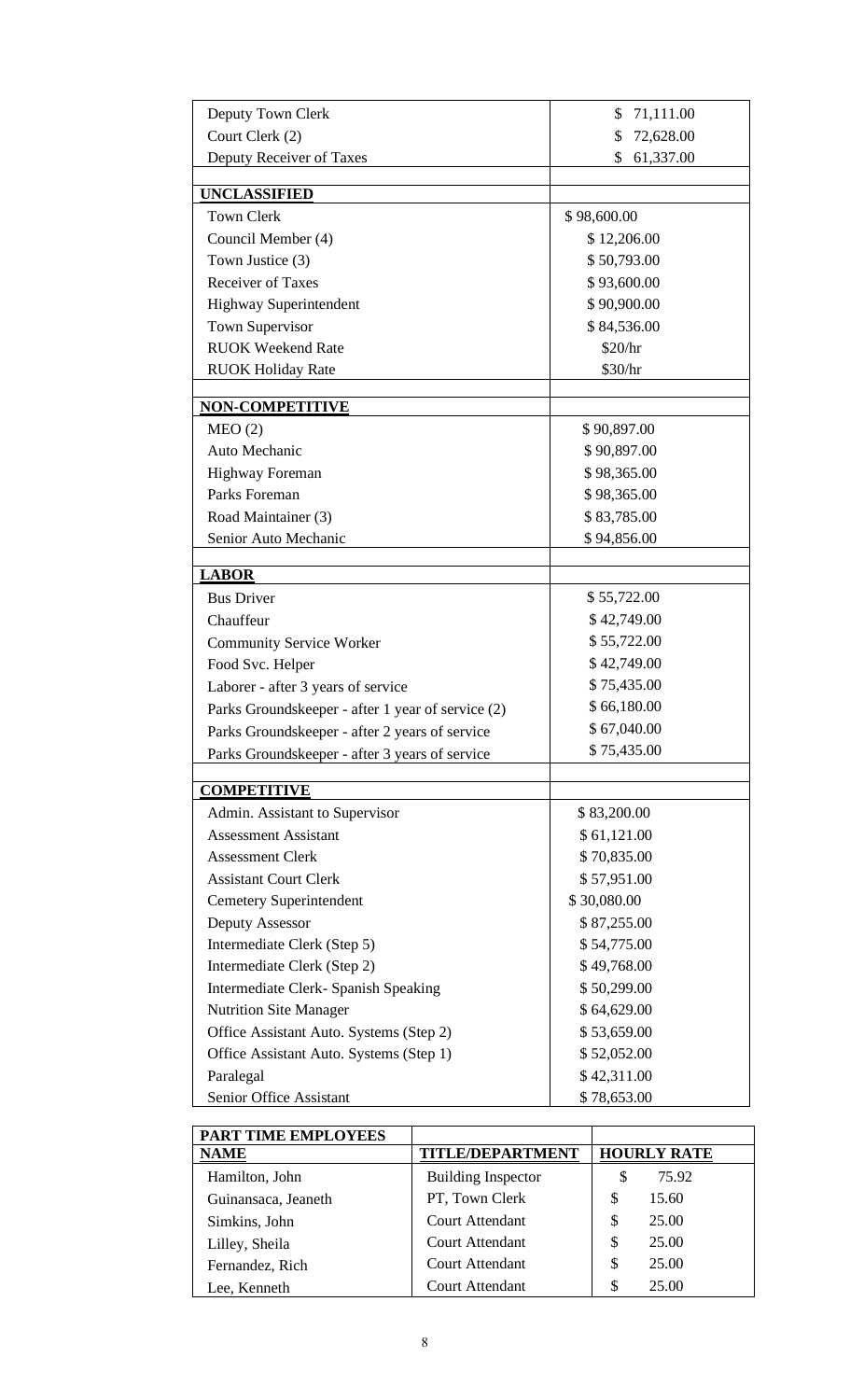| Mena, Ray               | <b>Court Attendant</b> | S  | 25.00 |
|-------------------------|------------------------|----|-------|
| Tolliver, Ricquel       | <b>Court Attendant</b> | S  | 25.00 |
| Juarez, Angela          | PT, Tax Receiver       | S  | 15.60 |
| Abreau, Larry           | PT, Parks              | \$ | 21.38 |
| DaSilva, Marcus         | PT, Parks              | \$ | 16.64 |
| Rodriguez Castro, Frank | PT, Cemetery           | S  | 15.34 |

# **ELECTION OFFICIALS**

**Coordinator/Liaison \$2,700.00** 

**Clerical Assistants \$60.00** 

**Motion: Carried**

# **Q. Surety Bonds**

**Councilmember Feldman moved and it was seconded by Councilmember Meyer that the following resolution be approved.**

**Whereas, certain officers and/or employees of the Town of Ossining designated by law are required by law to file an undertaking which shall remain in full force and effect until the expiration of their term of office, the termination of their employment, or the further resolution of this Town Board, and**

**Whereas, the Town Board of the Town of Ossining by prior resolution has determined it is more beneficial and economical to provide the undertakings by a blanketed bond;**

**It is, therefore, Resolved, that all officers and/or employees of the Town of Ossining will be bonded by a blanket bond in the amount of \$500,000 except that the following position will carry an additional surety bond in the amount of \$100,000: Receiver of Taxes.**

**Motion: Carried**

# **R. Consulting Engineer**

**Councilmember Feldman moved and it was seconded by Councilmember Meyer that the following resolution be approved.**

**Resolved, the Town Supervisor is authorized to continue the inter-municipal agreement with the Village of Ossining to provide engineering services to the Town for the calendar year 2022, for a fee totaling \$100,536 (\$8,378.25 per month).** 

**Motion: Carried**

# **S. Bond Counsel**

**Councilmember Feldman moved and it was seconded by Councilmember Meyer that the following resolution be approved.**

**Resolved, that the law firm of Orrick, Herrington & Sutcliff, LLP, 666 Fifth Avenue, New York, New York is hereby retained as Bond Counsel in accordance with the fees set forth in the proposal received from Orrick dated December 28, 2021.**

**Motion: Carried**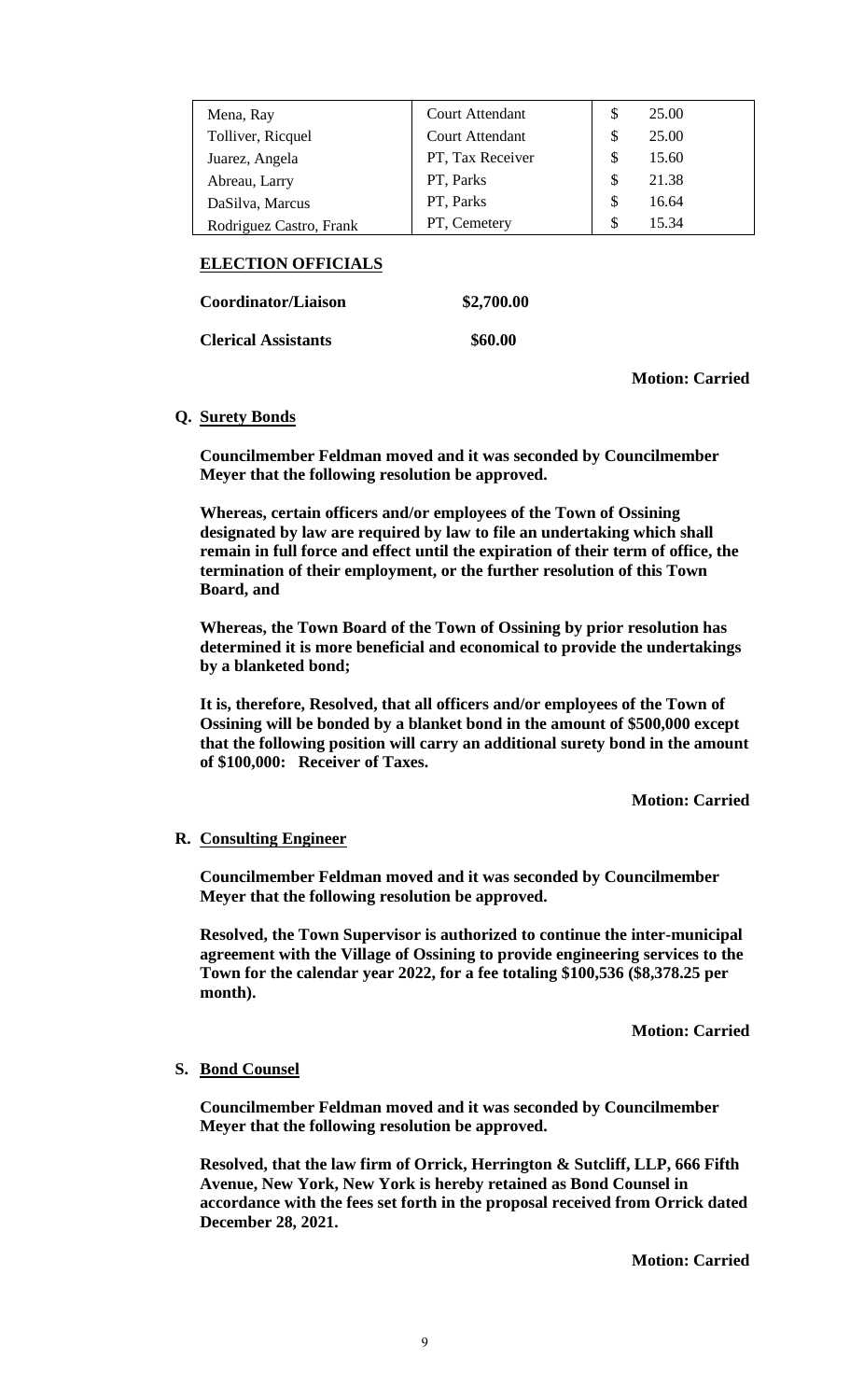# **T. 2022 Schedule of Fees**

**Councilmember Feldman moved and it was seconded by Councilmember Meyer that the following resolution be approved.**

**Resolved, that the Town Board of the Town of Ossining hereby approves the following Schedule of Fees for calendar year 2022:**

| <b>Type of Application,</b>              |                                                                             |                                          |
|------------------------------------------|-----------------------------------------------------------------------------|------------------------------------------|
| License or Permit/Code Chapter Reference |                                                                             | Fee                                      |
| <b>Sale of Codebook</b>                  | Chapter 1                                                                   | Publisher's price                        |
|                                          |                                                                             |                                          |
| <b>Access to Records</b>                 | Chapter 45                                                                  |                                          |
|                                          | Fees for copies of records not                                              | \$0.25 per page                          |
|                                          | exceeding $8\frac{1}{2}$ by 14 inches in size                               |                                          |
|                                          | Fee for reproducing records in excess                                       | Actual cost of reproduction              |
|                                          | of $8\frac{1}{2}$ by 14 inches in size                                      |                                          |
|                                          | Fee for PDF Copy of Tax Map on                                              | \$150                                    |
|                                          | CD (Office of the Assessor)                                                 |                                          |
|                                          |                                                                             |                                          |
| <b>Alarms</b>                            | Chapter 51                                                                  |                                          |
|                                          | Annual registration                                                         | \$25                                     |
|                                          | Non Registration Fee                                                        | \$250                                    |
|                                          | False alarms:                                                               |                                          |
|                                          | 1 <sup>st</sup> and 2 <sup>nd</sup> offense                                 | Warning                                  |
|                                          | $3rd$ offense                                                               | \$50                                     |
|                                          | $4th$ of fense                                                              | \$100                                    |
|                                          | $5th$ offense                                                               | \$200                                    |
|                                          | $6th$ offense                                                               | \$500                                    |
|                                          | <b>Subsequent Offenses</b>                                                  | \$500                                    |
|                                          |                                                                             |                                          |
| <b>Building</b><br>Construction          | Chapter 63                                                                  |                                          |
|                                          | Certificate of occupancy, where the                                         |                                          |
|                                          | total value of the building is:                                             |                                          |
|                                          | Less than \$10,000                                                          | \$100                                    |
|                                          | Greater than \$10,000 but less than<br>\$20,000                             | \$100                                    |
|                                          | Greater than \$20,000 but less than<br>\$50,000                             | \$100                                    |
|                                          | Greater than \$50,000 but less than<br>\$100,000                            | \$100                                    |
|                                          | Greater than \$100,000 but less<br>than \$150,000                           | \$100                                    |
|                                          | Greater than \$150,000                                                      | \$100                                    |
|                                          | Building permit issuance                                                    |                                          |
|                                          | Where the total value of the work                                           | \$100                                    |
|                                          | is up to $$1,000$                                                           |                                          |
|                                          | For each additional \$1,000                                                 | \$15 additional per \$1000 of work value |
|                                          | Renewal of building permit                                                  | $\frac{1}{2}$ of Original B.P. Fee       |
|                                          | <b>Electrical permits</b>                                                   |                                          |
|                                          | Per dwelling                                                                | \$115                                    |
|                                          | Alteration to commercial building                                           | \$200                                    |
|                                          | New commercial construction                                                 | \$350                                    |
|                                          | Plumbing permit                                                             |                                          |
|                                          | House sewer and tie-in                                                      | \$115                                    |
|                                          | Installation of $1 - 3$ fixtures,<br>appliances or standpipe<br>connections | \$115                                    |
|                                          | Installation of $4 - 9$ fixtures                                            | \$165                                    |
|                                          | Installation of 10 or more fixtures                                         | \$215                                    |
|                                          | <b>Backflow Device</b>                                                      | \$115                                    |
|                                          | Gas certification                                                           | \$65                                     |
|                                          |                                                                             |                                          |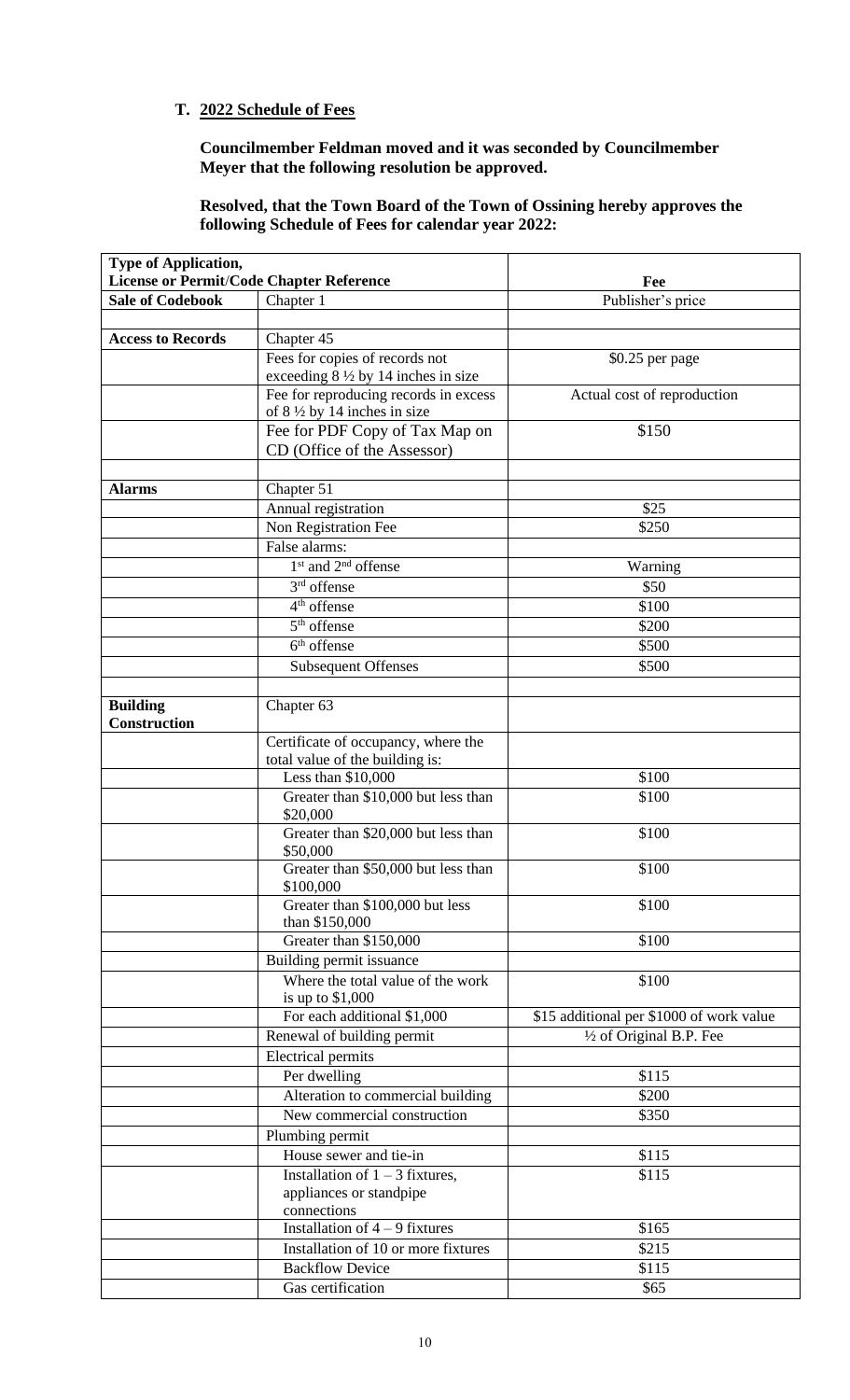| <b>Type of Application,</b><br>License or Permit/Code Chapter Reference |                                                                     | Fee                                                                                    |  |
|-------------------------------------------------------------------------|---------------------------------------------------------------------|----------------------------------------------------------------------------------------|--|
|                                                                         | Plumbing permit if not listed                                       | \$115                                                                                  |  |
|                                                                         | <b>HVAC</b> Permit                                                  |                                                                                        |  |
|                                                                         | <b>HVAC</b> Residential                                             |                                                                                        |  |
|                                                                         | <b>HVAC Commercial</b>                                              | Same as Building Permit Fee                                                            |  |
|                                                                         |                                                                     | Same as Building Permit Fee                                                            |  |
|                                                                         | Sign permit                                                         | Same as Building Permit Fee                                                            |  |
|                                                                         | Demolition permit                                                   |                                                                                        |  |
|                                                                         | For structure less than 1,000<br>square feet                        | \$100                                                                                  |  |
|                                                                         | For structure over 1,000 square<br>feet                             | \$300                                                                                  |  |
|                                                                         | Title search (office assistance)                                    | \$65 per property                                                                      |  |
|                                                                         | Copies of certificates of occupancy<br>and surveys                  | \$25 per copy                                                                          |  |
|                                                                         | Inspection and letter in lieu of<br>certificate of occupancy        | \$100                                                                                  |  |
|                                                                         | Legalization of work performed<br>without permits                   | All fees tripled                                                                       |  |
|                                                                         | Failure to keep a scheduled appt. for<br>an inspection              | \$50                                                                                   |  |
|                                                                         | Same day inspection                                                 | \$50                                                                                   |  |
|                                                                         | Non-mandated inspection letter                                      | \$50                                                                                   |  |
|                                                                         | Any type of Permit Not Listed<br>necessary and requires inspections | Same fee structure as filing a Building<br>Permit (based on estimated cost of project) |  |
| <b>Cabaret</b>                                                          | Chapter 68                                                          |                                                                                        |  |
|                                                                         | Annual license fee                                                  | \$200                                                                                  |  |
|                                                                         | After July 1                                                        | \$100                                                                                  |  |
|                                                                         | Renewal application 30-day extension                                | \$5 per month                                                                          |  |
|                                                                         |                                                                     |                                                                                        |  |
| <b>Credit Card Fees</b>                                                 | Payment by Credit Card                                              | Maximum of 3% of Transaction                                                           |  |
| <b>Dale Cemetery</b>                                                    | Deed Change                                                         | \$100 per change                                                                       |  |
|                                                                         |                                                                     |                                                                                        |  |
| Dog Fees                                                                | Chapter 74                                                          |                                                                                        |  |
|                                                                         | License Fees:                                                       |                                                                                        |  |
|                                                                         | Spayed/neutered:                                                    | \$15                                                                                   |  |
|                                                                         | Unspayed/ unneutered                                                | \$23                                                                                   |  |
|                                                                         | Seniors over age 60 are exempt from<br>local fee                    |                                                                                        |  |
|                                                                         | Redemption fees from impoundment<br>of dogs                         |                                                                                        |  |
|                                                                         | First impoundment                                                   | \$20 first 24 hours;<br>\$5 each additional 24 hours                                   |  |
|                                                                         | Second impoundment                                                  | $\overline{$40}$ first 24 hours;<br>\$10 each additional 24 hours                      |  |
|                                                                         | Third impoundment                                                   | \$60 first 24 hours;<br>\$15 each additional 24 hours                                  |  |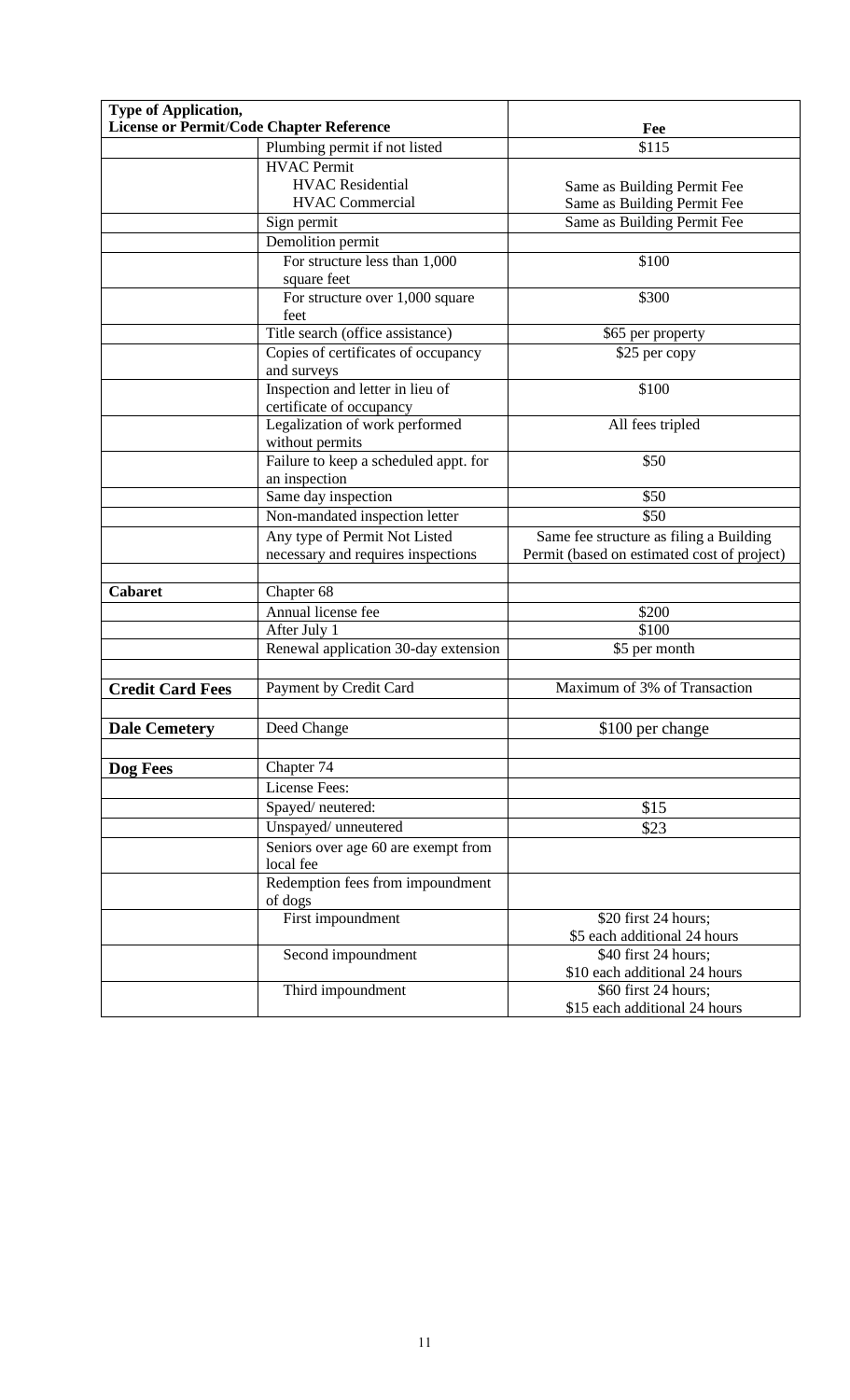| <b>Type of Application,</b><br>License or Permit/Code Chapter Reference |                                                                          |                                             |
|-------------------------------------------------------------------------|--------------------------------------------------------------------------|---------------------------------------------|
|                                                                         |                                                                          | Fee                                         |
|                                                                         | Non-Resident use of the Cedar                                            | \$25, plus \$10 per each additional dog, up |
|                                                                         | Lane and Ryder Dog Parks                                                 | to three dogs                               |
| <b>Electric Car</b>                                                     | Engel Park, Cedar Lane Park, Ryder                                       | First 3 Hours Free;                         |
| <b>Charging</b>                                                         | Park                                                                     | \$5 each additional hour                    |
|                                                                         |                                                                          |                                             |
| <b>Food Scraps</b>                                                      | Food Scraps Residential Kit                                              | \$20.00 (if paying by check)                |
| <b>Recycling Program</b>                                                |                                                                          | \$21.00 (if paying by credit/debit card to  |
|                                                                         |                                                                          | cover convenience and per item fee)         |
|                                                                         | Food Scraps Compostable Bags                                             | \$2.00 (if paying by check)                 |
|                                                                         | (roll of 25 2-gallon bags)                                               | \$2.25 (if paying by credit/debit card to   |
|                                                                         |                                                                          | cover convenience and per item fee)         |
|                                                                         |                                                                          |                                             |
| <b>SEQR</b>                                                             | Chapter 85                                                               |                                             |
|                                                                         | Environmental clearance form                                             | No fee                                      |
|                                                                         | Application for preliminary                                              | \$100                                       |
|                                                                         | environmental review                                                     |                                             |
|                                                                         |                                                                          |                                             |
| <b>Street Opening</b>                                                   | Chapter 87, Part 1                                                       |                                             |
|                                                                         | Simple Curb Cut                                                          | \$100                                       |
|                                                                         | Road opening less than 150 sq. ft                                        | \$400                                       |
|                                                                         | Road opening 150 sq ft and greater                                       | \$500                                       |
| Deposit for all                                                         | Deposit (in form of surety bond)                                         | \$300 per square foot                       |
| <b>Street Openings</b>                                                  |                                                                          |                                             |
|                                                                         |                                                                          |                                             |
| <b>Excavation of</b>                                                    | Chapter 87, Part 2                                                       |                                             |
| <b>Topsoil or Gravel</b>                                                |                                                                          |                                             |
|                                                                         | For each 10 acres of property, or any<br>portion thereof, proposed to be | \$75                                        |
|                                                                         | excavated                                                                |                                             |
|                                                                         | Refund upon denial of application                                        | \$25                                        |
|                                                                         | Permit renewal, for each 10 acres of                                     | \$75                                        |
|                                                                         | property, or any portion thereof,                                        |                                             |
|                                                                         | proposed to be excavated                                                 |                                             |
|                                                                         |                                                                          |                                             |
| <b>Filling and Grading</b>                                              | Chapter 92                                                               |                                             |
|                                                                         | Application for a filling and grading                                    |                                             |
|                                                                         | permit                                                                   |                                             |
|                                                                         | For the first acre or part thereof                                       | \$200                                       |
|                                                                         | For each additional acre or part<br>thereof                              | \$40                                        |
|                                                                         | Application for a certificate of                                         |                                             |
|                                                                         | completion                                                               |                                             |
|                                                                         | For the first acre                                                       | \$50                                        |
|                                                                         | For each additional acre or part                                         | \$10                                        |
|                                                                         | thereof                                                                  |                                             |
|                                                                         |                                                                          |                                             |
| Floodplain                                                              | Chapter 102                                                              |                                             |
| <b>Development</b>                                                      |                                                                          |                                             |
|                                                                         |                                                                          |                                             |
| <b>Filming</b>                                                          | Per day                                                                  | \$1400<br>\$200                             |
|                                                                         | Permit application                                                       |                                             |
| <b>Freshwater Wetlands</b>                                              | Chapter 105                                                              |                                             |
|                                                                         | Application review fee for permits                                       | Same fee structure as filing a Building     |
|                                                                         | issued by Building Inspector (see §                                      | Permit (based on estimated cost of project) |
|                                                                         | $105-6$                                                                  |                                             |
|                                                                         | Application review fee for permits                                       | Included in site plan review fees           |
|                                                                         | issued by the Planning Board (see                                        |                                             |
|                                                                         | $$105-7)$                                                                |                                             |
|                                                                         |                                                                          |                                             |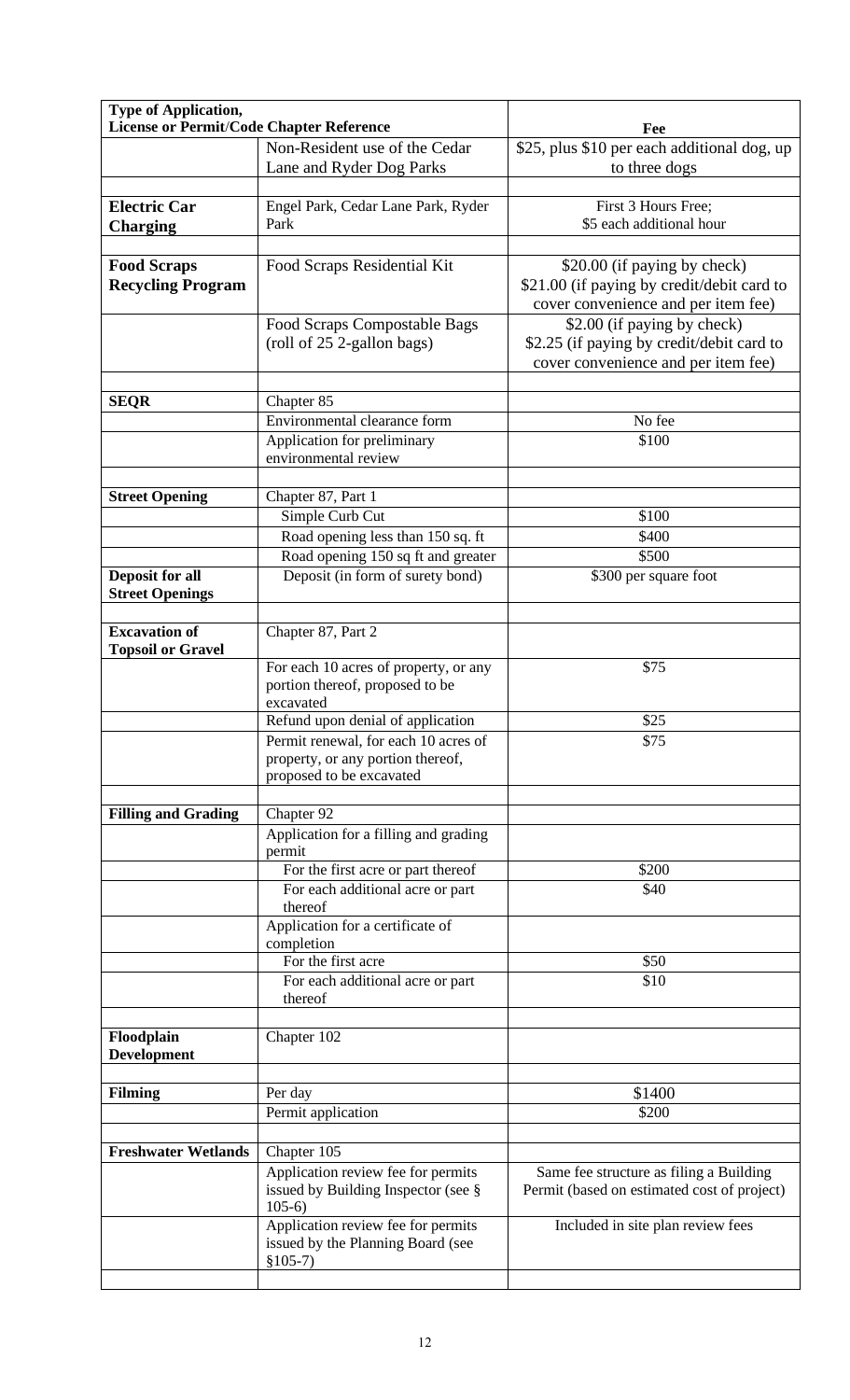| <b>Type of Application,</b><br><b>License or Permit/Code Chapter Reference</b> |                                                             | Fee                                                                 |
|--------------------------------------------------------------------------------|-------------------------------------------------------------|---------------------------------------------------------------------|
| <b>Parks</b>                                                                   | Chapter 138                                                 |                                                                     |
|                                                                                | <b>Rental Fees</b>                                          |                                                                     |
|                                                                                |                                                             |                                                                     |
|                                                                                | Pavilions (Ryder, Gerlach, Cedar<br>Lane                    | \$225 for 4 hours;<br>\$25 for each additional hour                 |
|                                                                                | Picnic Areas at Engel Park                                  | \$75 for 4 hours;<br>\$25 for each additional hour                  |
|                                                                                | Fields/Facilities (Ryder Park                               | Residents: \$50 for 2 hours, \$25 for each                          |
|                                                                                | baseball fields or Football/                                | additional hour                                                     |
|                                                                                | Soccer field; Cedar Lane Park                               | Non-Profits: \$50 for 2 hours, \$25 for each                        |
|                                                                                | Football/Soccer Field; Engel                                | additional hour                                                     |
|                                                                                | Waterfront park Stage &                                     | Non-Residents: \$150 for 2 hours, \$50 for                          |
|                                                                                | Viewing/ Spectator Area)                                    | each additional hour                                                |
|                                                                                | Fields/Facilities with Lights                               | Residents: \$100 for 2 hours, \$50 for each                         |
|                                                                                | (Gerlach Park Baseball or Soccer                            | additional hour                                                     |
|                                                                                | Field)                                                      | Non-Profits: \$100 for 2 hours, \$50 for each                       |
|                                                                                |                                                             | additional hour                                                     |
|                                                                                |                                                             | Non-Residents: \$300 for 2 hours, \$100 for<br>each additional hour |
|                                                                                | Multi-Use Gaming Area (Gerlach                              | \$25/hour                                                           |
|                                                                                | Park)                                                       |                                                                     |
|                                                                                | Louis Engel Park Spray Park                                 | \$75/hour                                                           |
|                                                                                | Ryder Park Tennis/Pickleball                                | \$40 permit                                                         |
| <b>Boat Ramp</b>                                                               | Daily                                                       |                                                                     |
|                                                                                | <b>Residents</b>                                            | \$40                                                                |
|                                                                                | Nonresidents                                                | \$50                                                                |
|                                                                                | Seasonal                                                    |                                                                     |
|                                                                                | Residents                                                   | \$80                                                                |
|                                                                                | Nonresidents                                                | \$150                                                               |
| <b>Cedar Lane Arts</b>                                                         | Meeting in Theater Room for                                 | \$30                                                                |
| Center                                                                         | Art Activities, 3 Hours or Less                             |                                                                     |
|                                                                                | Meeting in Theater Room for                                 | \$50                                                                |
|                                                                                | Art Activities, Up to 6 Hours                               |                                                                     |
|                                                                                | Meeting in Theater Room for                                 | \$50                                                                |
|                                                                                | Non-Art Activities, 3 Hours or                              |                                                                     |
|                                                                                | Less                                                        |                                                                     |
|                                                                                | Meeting in Theater Room for                                 | \$100                                                               |
|                                                                                | Non-Art Activities, Up to 6                                 |                                                                     |
|                                                                                | Hours                                                       |                                                                     |
|                                                                                | Meeting in Theater Room by                                  | \$100                                                               |
|                                                                                | For-Profit Groups, 3 Hours or<br>Less                       |                                                                     |
|                                                                                | Meeting in Theater Room by                                  | \$25                                                                |
|                                                                                | For-Profit Groups, Each Hour                                |                                                                     |
|                                                                                | over 3 Hours                                                |                                                                     |
|                                                                                | Art Activity Birthday Parties for                           | \$200 plus instructor's fee                                         |
|                                                                                | Children, 3 Hours or Less                                   | and materials expense                                               |
|                                                                                | Art fair events                                             | \$50 per artist booth fee                                           |
|                                                                                | Ceramic Weekend Workshop<br>$(2 \text{ Day})$               | \$100/day plus instructor fees                                      |
|                                                                                | Artists Group Use of Theater                                | \$10/artist/session                                                 |
|                                                                                | Space, 3 Hours or Less                                      |                                                                     |
|                                                                                | Scout Ceramics Lesson (1                                    | \$20/scout                                                          |
|                                                                                | learning lesson, 1 firing                                   |                                                                     |
|                                                                                | session)                                                    |                                                                     |
|                                                                                | <b>Firing Fees</b>                                          | \$0.05 per cubic inch for bisque                                    |
|                                                                                |                                                             | \$0.07 per cubic inch for cone 6 glaze                              |
| <b>CLAC Clay Studio</b>                                                        | <b>Rental Fees</b>                                          |                                                                     |
| Membership                                                                     |                                                             |                                                                     |
|                                                                                | Studio Access with Shelf Space                              | \$300/ quarter                                                      |
|                                                                                | (all incomplete work must be                                |                                                                     |
|                                                                                | taken home when leaving)*<br>Studio Access with 1/2 storage | \$375/ quarter                                                      |
|                                                                                |                                                             |                                                                     |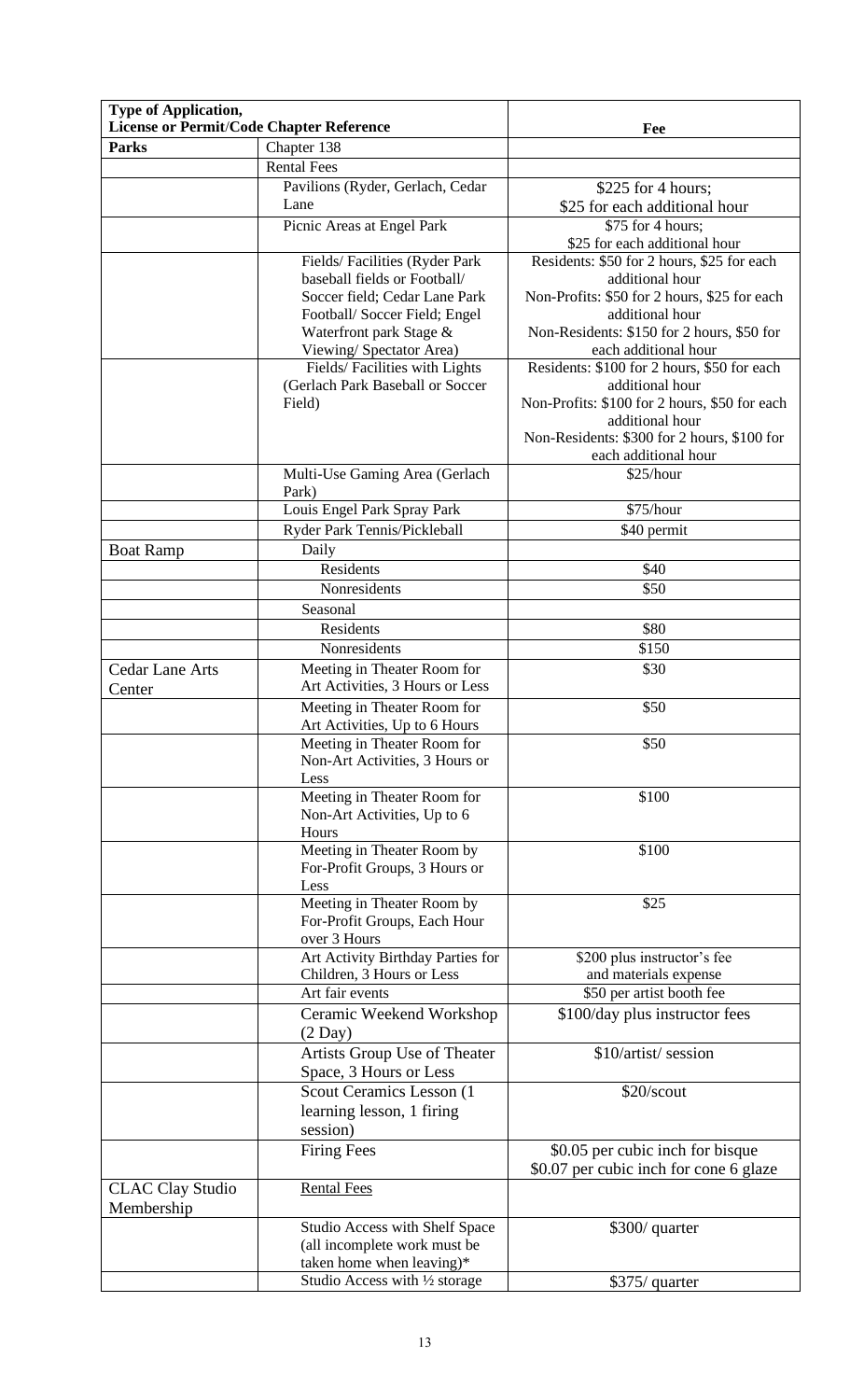| <b>Type of Application,</b>              |                                                                          |                                                                           |
|------------------------------------------|--------------------------------------------------------------------------|---------------------------------------------------------------------------|
| License or Permit/Code Chapter Reference |                                                                          | Fee                                                                       |
|                                          | unit*<br>Studio Access with 1 full                                       | \$450/ quarter                                                            |
|                                          | storage unit*                                                            |                                                                           |
|                                          | *10% rental discount when you                                            |                                                                           |
|                                          | prepay six months or more in                                             |                                                                           |
|                                          | advance                                                                  |                                                                           |
|                                          | Use Fees                                                                 |                                                                           |
|                                          | Firing fee (includes both cone<br>05 bisque and cone 6 glaze)            | \$0.05 per cubic inch                                                     |
|                                          | Clay (midrange stoneware)                                                | \$15 per 25 pound bag                                                     |
|                                          | Reclaimed clay from bucket                                               | \$10 per 25 pound bag                                                     |
|                                          | Mid-range Porcelain clay                                                 | \$20 per 25 pound bag                                                     |
|                                          | Deposit for Key to                                                       | \$200                                                                     |
|                                          | Access CLAC                                                              |                                                                           |
| Kayak Storage at                         | Year-round storage                                                       | \$175                                                                     |
| Louis Engel Park<br><b>Peddlers</b>      |                                                                          |                                                                           |
|                                          | Chapter 144<br>Annual license fee                                        | \$100                                                                     |
|                                          | One Day Peddler's Permit                                                 | \$25                                                                      |
| <b>Police Fees</b>                       | Vehicle Impound Release Fee                                              | \$25                                                                      |
| <b>Special Events</b>                    | Chapter 166                                                              |                                                                           |
|                                          | Special Event Permit Application Fee                                     | \$25.00 non-refundable fee                                                |
|                                          | Approved Special Event Fee:                                              | Event Level 1 (less than 300 people in                                    |
|                                          |                                                                          | attendance): \$200.00 per event                                           |
|                                          |                                                                          | Event Level 2 (between 300-499 people in                                  |
|                                          |                                                                          | attendance): \$500.00 per event<br>Event Level 3 (more than 500 people in |
|                                          |                                                                          | attendance): \$700.00 per event                                           |
|                                          | Security Deposit for Approved                                            | Event Level 1 (less than 300 people in                                    |
|                                          | Special Event (unless otherwise                                          | attendance): \$200.00 per event                                           |
|                                          | specified in the permit)                                                 | Event Level 2 (between 300-499 people in                                  |
|                                          |                                                                          | attendance): \$500.00 per event<br>Event Level 3 (more than 500 people in |
|                                          |                                                                          | attendance): \$700.00 per event                                           |
|                                          | <b>Banner Application Fee</b>                                            | For events in the Town of Ossining –                                      |
|                                          |                                                                          | including the Village of Ossining and the                                 |
|                                          |                                                                          | portion of the Village of Briarcliff Manor                                |
|                                          |                                                                          | located in the Town of Ossining: \$25.00<br>non-refundable fee            |
|                                          |                                                                          | For events outside of the Town of Ossining:                               |
|                                          |                                                                          | \$50.00 non-refundable fee                                                |
| <b>Steep Slopes</b>                      | Chapter 167                                                              |                                                                           |
|                                          | Application and inspection fee,                                          | \$100                                                                     |
|                                          | residential only                                                         |                                                                           |
|                                          | Application and inspection fee,<br>nonresidential                        | Included in site plan review fees                                         |
|                                          |                                                                          |                                                                           |
| <b>Streams</b> and                       | Chapter 169                                                              |                                                                           |
| <b>Watercourses</b>                      |                                                                          |                                                                           |
|                                          | Permit application                                                       | Same fee structure as filing a Building                                   |
|                                          |                                                                          | Permit (based on estimated cost of project)                               |
| <b>Taxicabs and</b>                      | Chapter 182                                                              |                                                                           |
| <b>Limousines</b>                        |                                                                          |                                                                           |
|                                          | Fare within Town, or Between Town                                        | \$4.75                                                                    |
|                                          | and Village                                                              |                                                                           |
|                                          | For each taxicab or limousine                                            | \$100                                                                     |
|                                          | owner's license, on initial application<br>For each taxicab or limousine |                                                                           |
|                                          | owner's license, for each annual                                         | \$50                                                                      |
|                                          | renewal thereof                                                          |                                                                           |
|                                          | For each taxicab or limousine                                            | \$25                                                                      |
|                                          | owner's supplementary license                                            |                                                                           |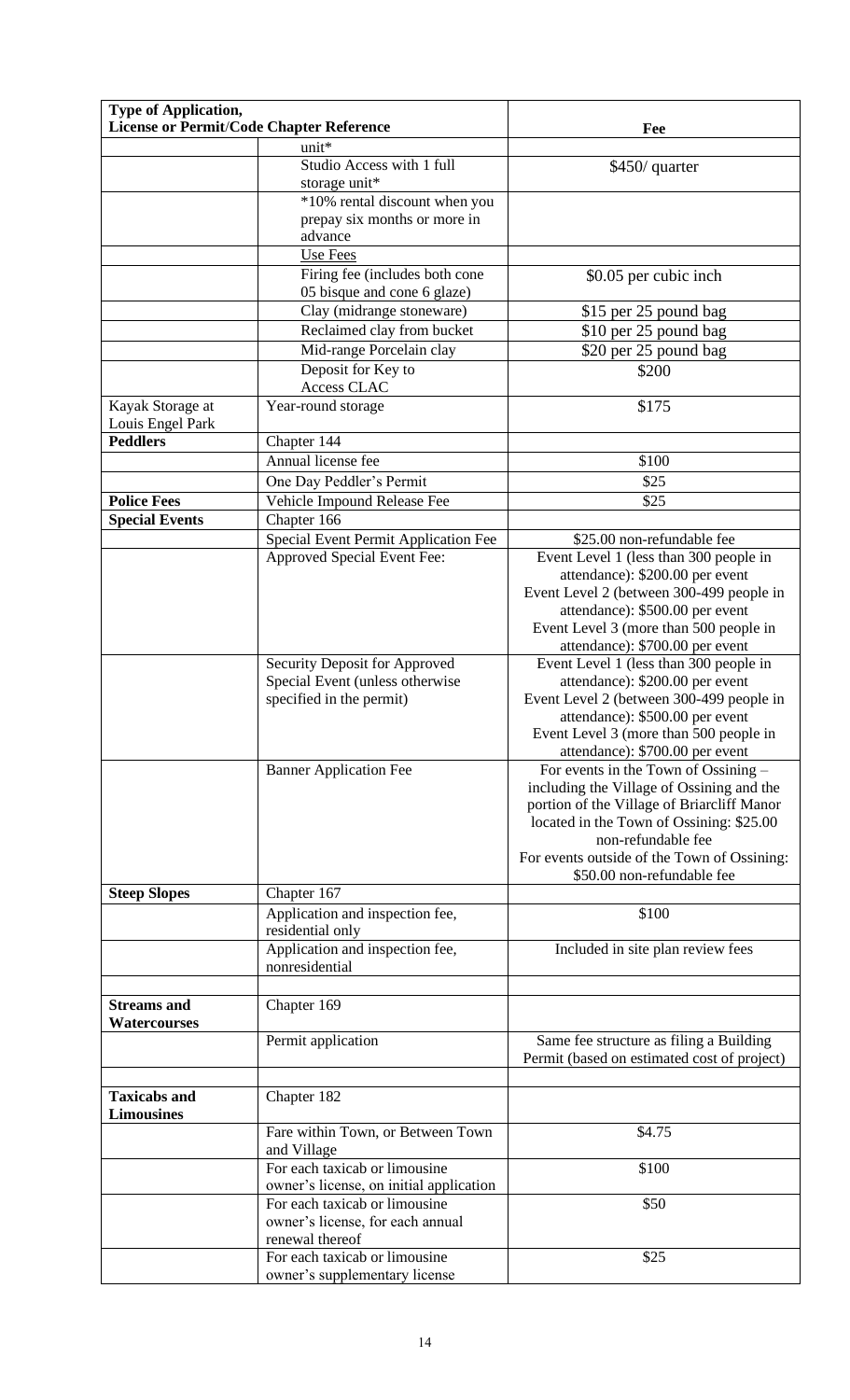| Type of Application,                        |                                                                             |                                                              |                                                     |
|---------------------------------------------|-----------------------------------------------------------------------------|--------------------------------------------------------------|-----------------------------------------------------|
| License or Permit/Code Chapter Reference    |                                                                             |                                                              | Fee                                                 |
|                                             | For each vehicle licensed as a taxicab                                      |                                                              | \$25                                                |
|                                             | or limousine                                                                |                                                              |                                                     |
|                                             | For each taxicab or limousine driver's<br>license                           |                                                              | \$10                                                |
|                                             | For each taxicab or limousine<br>substituted                                |                                                              | \$25                                                |
|                                             | For replacement of a lost or destroyed                                      |                                                              | \$20                                                |
|                                             | taxicab or limousine license or sticker<br>For replacement of each driver's |                                                              | \$5                                                 |
|                                             | license or badge                                                            |                                                              |                                                     |
| <b>Call-a-Cab Coupons</b>                   |                                                                             |                                                              |                                                     |
|                                             | Cost to qualifying senior citizen<br>Redemption by Town to participating    |                                                              | \$3.00 per coupon<br>\$4.75 per coupon              |
|                                             | taxi company                                                                |                                                              |                                                     |
| <b>Senior Services</b>                      | Contribution from Qualifying Senior<br>Citizen                              |                                                              |                                                     |
|                                             | <b>Congregate Meals</b>                                                     |                                                              | \$3.00                                              |
|                                             | <b>Home Delivered Meals</b>                                                 |                                                              | \$3.50                                              |
| <b>Tax Foreclosure</b>                      | <b>Title Search</b>                                                         |                                                              | \$250.00                                            |
|                                             | Legal & Publication Fees                                                    |                                                              | \$700.00                                            |
| <b>Tax Receiver</b>                         | Administrative Re-Levy Fee for<br>Unpaid Village water rents                |                                                              | \$100                                               |
|                                             | Memo Bill Fee-Per Bill                                                      |                                                              | \$5.00                                              |
|                                             | <b>Bounced Check Fee-Per Item</b><br>Returned                               |                                                              | \$20.00                                             |
|                                             | Annual Tax File Subscription Charge<br>for Tax Service Agencies             |                                                              | \$600.00                                            |
|                                             | Mailing Expense for Second Notice                                           |                                                              | \$2.00                                              |
| <b>Telecommunication</b>                    | Chapter 182A                                                                |                                                              |                                                     |
|                                             | New telecommunications tower                                                |                                                              | \$5,000                                             |
|                                             | Co-location of an existing                                                  |                                                              | \$2,000                                             |
|                                             | telecommunications tower or high                                            |                                                              |                                                     |
|                                             | structure where no increase in height                                       |                                                              |                                                     |
|                                             | of the tower or structure is required                                       |                                                              |                                                     |
| <b>Towing Services</b>                      | Chapter 182B                                                                |                                                              |                                                     |
| <b>Agreement</b>                            |                                                                             |                                                              |                                                     |
|                                             | Fees and services                                                           | <b>Normal business</b><br>hours Mon-Fri<br>8:00 a.m. to 5:00 | Sat/Sun/holidays and<br>after 5:00 p.m.<br>weekdays |
|                                             | Light-duty straight Town (3 tons                                            | p.m.<br>\$94.50                                              | \$120.75                                            |
|                                             | DVW)                                                                        |                                                              |                                                     |
|                                             | Light-duty service call                                                     | \$78.75                                                      | \$105                                               |
|                                             | Gate/yard                                                                   | ----                                                         | \$47.25                                             |
|                                             | Mileage, per mile                                                           | \$4.20                                                       | \$4.20                                              |
|                                             | $2nd$ truck                                                                 | \$94.50                                                      | \$120.75                                            |
|                                             | Light-duty winching                                                         | \$94.50<br>\$50                                              | \$120.75<br>\$50                                    |
|                                             | Storage, per day                                                            |                                                              |                                                     |
| <b>Tree Removal</b>                         | Chapter 183                                                                 |                                                              |                                                     |
|                                             | Tree removal permit, residential only                                       |                                                              | \$100                                               |
|                                             | Tree removal permit, nonresidential                                         |                                                              | Included in site plan review fees                   |
|                                             | Tree Bank Fund                                                              |                                                              | \$165 per caliper inch                              |
|                                             |                                                                             |                                                              |                                                     |
| <b>Planning and Zoning</b><br><b>Boards</b> |                                                                             |                                                              |                                                     |
|                                             | All appeals and applications made to<br>the Board of Appeals                |                                                              | \$350                                               |
|                                             | Special permit application                                                  |                                                              | \$350                                               |
|                                             | Site plan or conditional use permit                                         |                                                              | \$350                                               |
|                                             | Application review fee                                                      |                                                              | \$350, plus \$25 per parking space                  |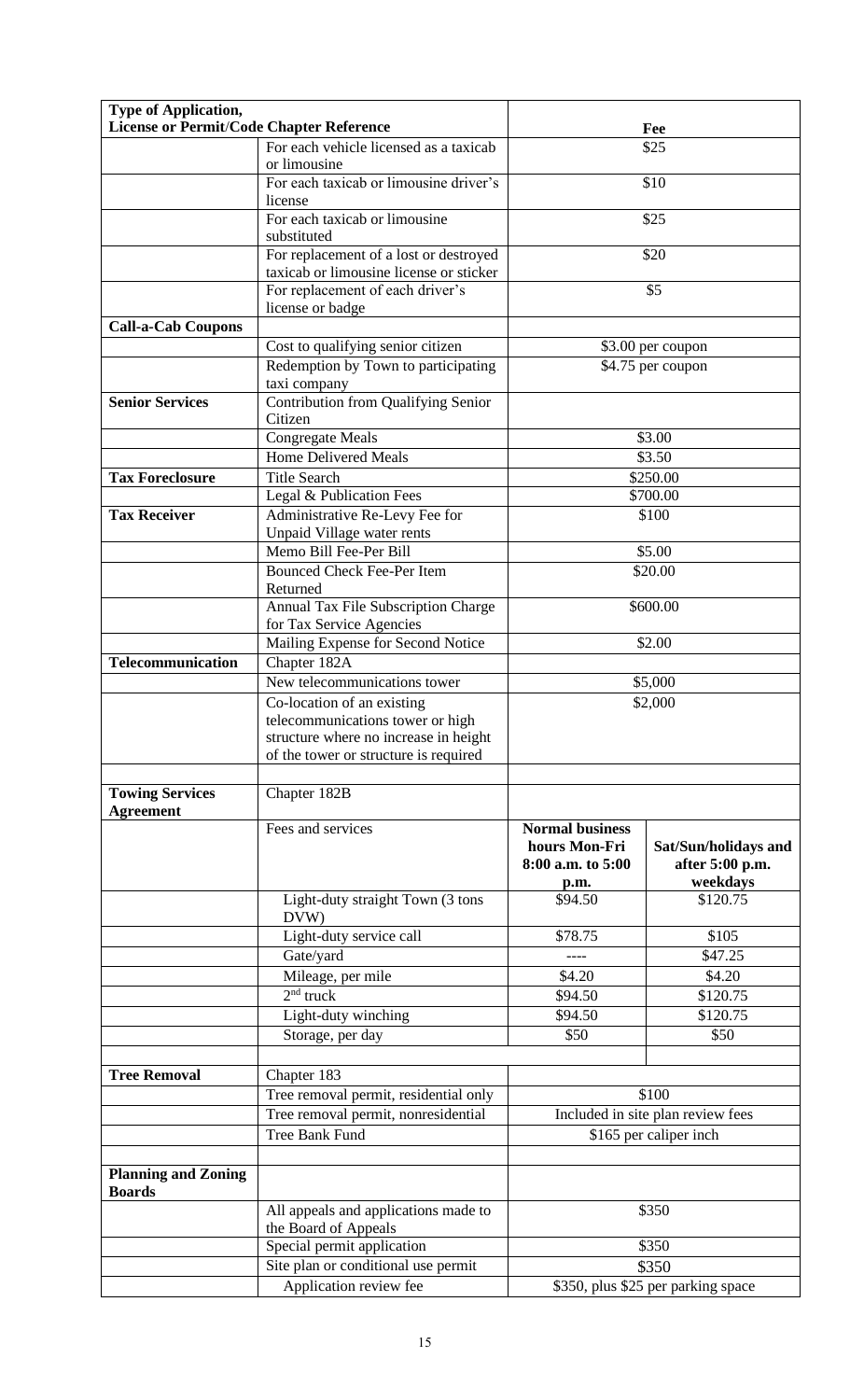| <b>Type of Application,</b><br>License or Permit/Code Chapter Reference |                                                                                                                                                                                                                       |                                                                                                                                                                               |
|-------------------------------------------------------------------------|-----------------------------------------------------------------------------------------------------------------------------------------------------------------------------------------------------------------------|-------------------------------------------------------------------------------------------------------------------------------------------------------------------------------|
|                                                                         |                                                                                                                                                                                                                       | Fee                                                                                                                                                                           |
|                                                                         | Inspection fee<br>Request for rezoning or zoning                                                                                                                                                                      | Same as application review fee<br>\$1,000 plus \$50 per acre of property owned                                                                                                |
|                                                                         | amendment review fee                                                                                                                                                                                                  | or controlled by the applicant to which the<br>rezoning or zoning amendment pertains                                                                                          |
|                                                                         | Environmental quality review. A full                                                                                                                                                                                  | \$200                                                                                                                                                                         |
|                                                                         | environmental assessment form                                                                                                                                                                                         |                                                                                                                                                                               |
|                                                                         | review fee is required in all cases<br>when this form is part of the<br>application.                                                                                                                                  |                                                                                                                                                                               |
|                                                                         | Performance and maintenance bonds                                                                                                                                                                                     | The amount of all performance and<br>maintenance bonds shall be established by<br>the Planning Board, based upon a<br>recommended amount as specified by the<br>Town Engineer |
|                                                                         | Each bond reduction request                                                                                                                                                                                           | \$100                                                                                                                                                                         |
| <b>Escrow Accounts</b>                                                  |                                                                                                                                                                                                                       |                                                                                                                                                                               |
|                                                                         | For subdivisions, based on number<br>of lots                                                                                                                                                                          |                                                                                                                                                                               |
|                                                                         | $0$ to $2$                                                                                                                                                                                                            | \$5,000                                                                                                                                                                       |
|                                                                         | 3 to 10                                                                                                                                                                                                               | \$10,000                                                                                                                                                                      |
|                                                                         | 11 to 35                                                                                                                                                                                                              | \$25,000                                                                                                                                                                      |
|                                                                         | More than 35                                                                                                                                                                                                          | \$60,000                                                                                                                                                                      |
|                                                                         | For site plan, conditional use<br>permits and special permits, based<br>on square footage                                                                                                                             |                                                                                                                                                                               |
|                                                                         | 0 to 3,000                                                                                                                                                                                                            | \$5,000                                                                                                                                                                       |
|                                                                         | 3,001 to 20,000                                                                                                                                                                                                       | \$10,000                                                                                                                                                                      |
|                                                                         | 20,001 to 50,000                                                                                                                                                                                                      | \$25,000                                                                                                                                                                      |
|                                                                         | Greater than 50,000                                                                                                                                                                                                   | \$60,000                                                                                                                                                                      |
|                                                                         | For minor applications (includes<br>wetland permits, filling and<br>grading permits, etc.)                                                                                                                            | \$5,000 Escrow                                                                                                                                                                |
|                                                                         | Variances                                                                                                                                                                                                             | \$350                                                                                                                                                                         |
|                                                                         | Pre-application meetings to discuss                                                                                                                                                                                   | \$500                                                                                                                                                                         |
|                                                                         | conceptual proposals, per meeting<br>After the fact application (Planning &                                                                                                                                           | <b>Application Fee Tripled</b>                                                                                                                                                |
|                                                                         | Zoning)                                                                                                                                                                                                               |                                                                                                                                                                               |
|                                                                         | Beekeeping                                                                                                                                                                                                            | \$75 initial application; \$0 renewal                                                                                                                                         |
|                                                                         | <b>Accessory Dwelling</b>                                                                                                                                                                                             |                                                                                                                                                                               |
|                                                                         | Initial application                                                                                                                                                                                                   | \$300                                                                                                                                                                         |
| <b>Subdivision of</b><br>Land                                           | Each renewal<br>Chapter 176                                                                                                                                                                                           | \$150                                                                                                                                                                         |
|                                                                         | Application review fee                                                                                                                                                                                                |                                                                                                                                                                               |
|                                                                         | Major                                                                                                                                                                                                                 |                                                                                                                                                                               |
|                                                                         | Preliminary plat                                                                                                                                                                                                      | \$200, plus \$125 per lot                                                                                                                                                     |
|                                                                         | Final plat                                                                                                                                                                                                            | \$200, plus \$125 per lot                                                                                                                                                     |
|                                                                         | Minor                                                                                                                                                                                                                 | \$200, plus \$125 per lot                                                                                                                                                     |
|                                                                         | Recreation fee. However, in the case<br>of multifamily developments, the<br>Planning Board may adjust the<br>recreation fee in relation to the<br>recreational facilities provided within<br>the subject development. | \$7,500 per lot or dwelling unit.<br>\$2,500 per lot or dwelling unit                                                                                                         |
|                                                                         | Recreation Fee-Affordable Housing                                                                                                                                                                                     |                                                                                                                                                                               |
|                                                                         | Inspection fee                                                                                                                                                                                                        | 3% of the Town Engineer's estimated cost<br>for all utility and roadway improvements,<br>plus \$100 for an engineering estimate                                               |
|                                                                         | Escrow account deposits                                                                                                                                                                                               | (See fees under "Escrow Accounts" above.)                                                                                                                                     |

**Motion: Carried**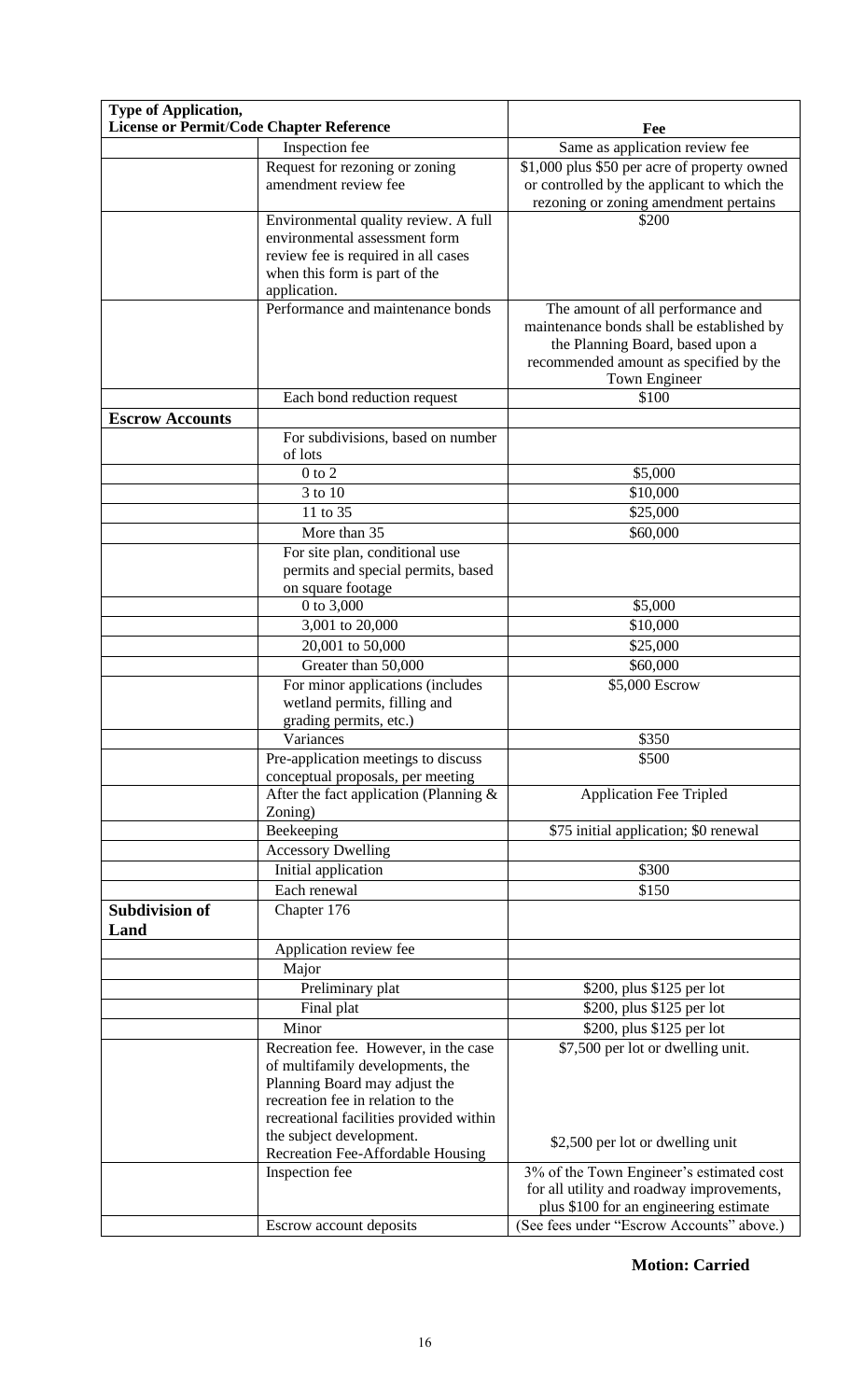**U. Dale Cemetery Fee Schedule 2022**

**Councilmember Feldman moved and it was seconded by Councilmember Meyer that the following resolution be approved.**

**Resolved, that the Town Board of the Town of Ossining hereby approves the following Schedule of Fees for Dale Cemetery for calendar year 2022:**

# **GRAVE PRICES**

- **Single Depth Grave: \$2,500**
- **Double Depth Grave: \$3,000**
- **Child's Grave (2 ½ ' x 5'): \$750**
- **Baby Grave (18" X 26"): \$550**
- **Cremation Grave Space (3' X 3') \$1,100**

# **COLUMBARIUM PRICES**

- **Somerset Columbarium Niche (Holds Two Urns): \$1,700\***
- **Interment of Second Urn: \$200**
- **Bronze Name & Date Plate with Installation: \$650\*\***
- **Bronze Name Plate with Installation: \$175\*\***
- **Bronze Date Plate with Installation: \$85\*\***
- **\* Price Includes Original Interment**
- **\*\* Must be ordered with Dale Cemetery**

# **SECTION 12 INTERMENT PRICES**

- **Opening/Saturday Fee: \$1,875/\$850**
- **Cremation with Vault/Saturday Fee: \$1100/\$500**
- **Use of two Graves for One Interment: Additional charge of \$1275. Total Fee \$3,150**

# **INTERMENT PRICES**

- **Single Depth : \$1800**
- **Double Depth : \$2100**
- **Child's Grave(Up to 5' in Length): \$800**
- **Baby Grave (Up to 26" in Length): \$700**
- **Saturday Fee: \$650**

# **INTERMENT CREMATED REMAINS**

- **Cremated Remains: \$750**
	- **Cremated Remains Burial – each additional container, Same Time & Grave: \$350**
	- **Cremated Remains Placed in Casket – Each Additional Container: \$350**
	- **Saturday Fee: \$300**

# **DISINTERMENT CHARGES**

- **Disinterment remaining here (with vault)**
	- o **Single Depth: \$3100**
	- o **Double Depth: \$3500**
- **Disinterment remaining here (casket only)**
	- o **Single Depth: \$3225**
	- o **Double Depth: \$3650**
- • **Disinterment to another cemetery (with vault): \$2100\*\*\*\***
- **Disinterment to another cemetery (casket only): \$2750\*\*\*\***
- **Disinterment of Cremated Remains to be removed from cemetery: \$925**
- **Disinterment of Cremated Remains to another grave site in Dale Cemetery on the same day as the disinterment: \$1350\***
- **Disinterment of Cremated Remains to Somerset Columbarium: \$850\***
- **NO DISINTERMENT ON SATURDAY OR HOLIDAY – MONDAY THRU FRIDAY ONLY**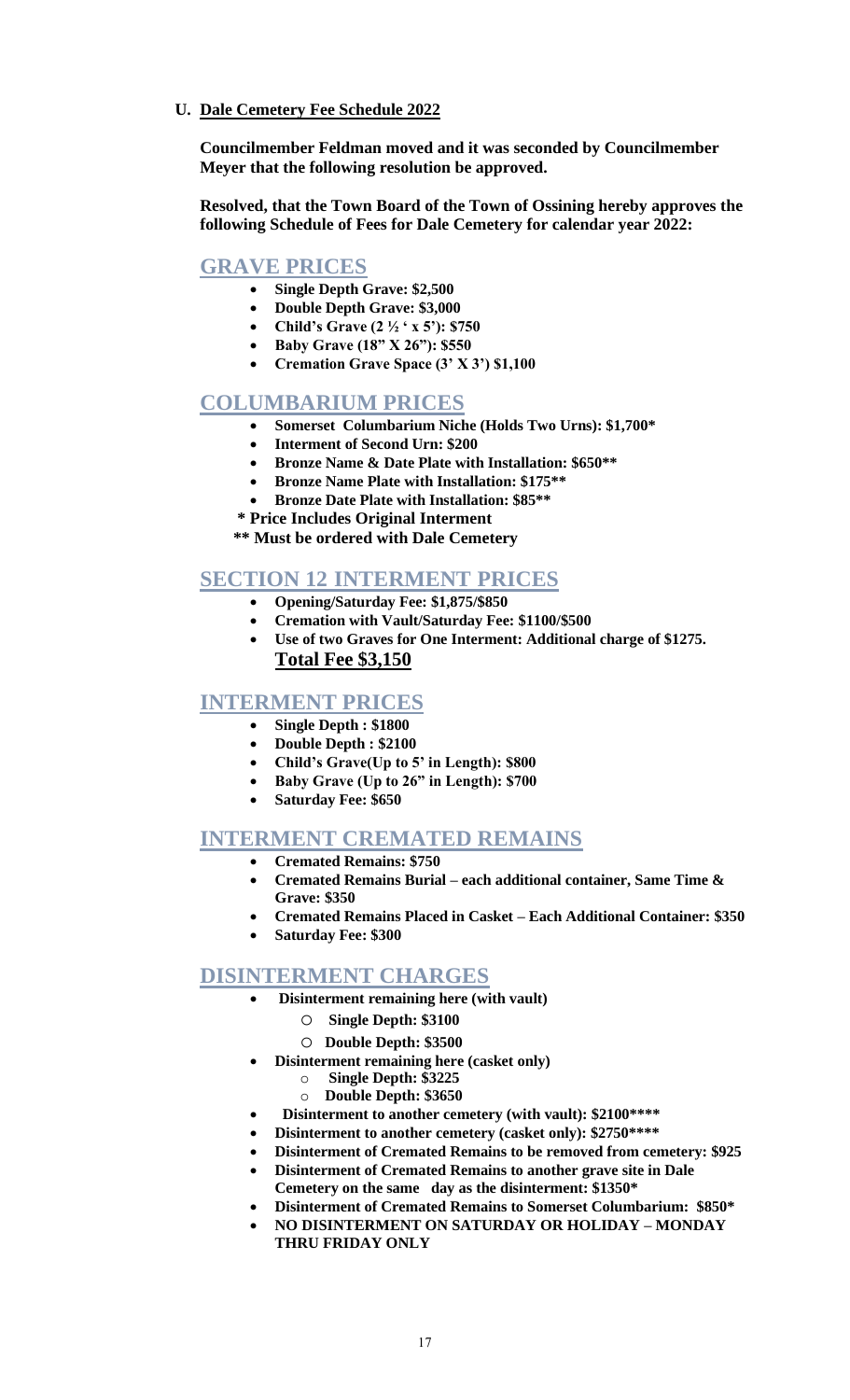**\*New containers, urns, or caskets must be supplied by a licensed funeral director or family representative, if needed. They will not be supplied by the cemetery.** 

**\*\*\*\*The above disinterment charges are for labor only. There will be additional charges if a new wood box or steel vault is necessary at the time of removal.**

# **WORK PERMIT FEES**

• **Includes Inscriptions, headstone cleaning, planting: \$75** • **Use of cemetery water \$25**

**INDIGENT BURIAL**

• **\$750**

# **ADDITIONAL CHARGES**

- **There are NO INTERMENTS on Sundays or Holidays**
- **Burials must arrive by 2PM Monday thru Friday; Saturday burials must arrive by 11:30AM. There will be a charge of \$175 per half hour for late arrivals.**
- **Dale Cemetery, must be notified by 11:00 AM on Friday if a burial is scheduled for the following Monday, otherwise there is a \$750 fee for weekend preparation.**
- **There will be a \$200 fee in winter if frost/ice/snow conditions exist.**
- **Saturday Interment Fee: \$650 – by 11:30AM**
- **Saturday Cremated remains Interment Fee: \$400**
- **Duplicate Deed Fee: \$100**
- **Temporary grave marker \$25**
- **Flower arrangement disposal over ten up to 25 pieces \$75**

**Motion: Carried**

### **V. Records Management Officer**

**Councilmember Feldman moved and it was seconded by Councilmember Meyer that the following resolution be approved.**

**Resolved, that pursuant to Section 57.19 of the Local Government Records Law, the Town Board hereby appoints Susanne Donnelly, Town Clerk Records Management Officer of the Town of Ossining.**

### **Motion: Carried**

# **W. Appointment of Marriage Officers**

**Councilmember Feldman moved and it was seconded by Councilmember Meyer that the following resolution be approved.**

**Resolved, that the Town Board hereby appoints Susanne Donnelly, Dana Levenberg, and Martha C. Quituisaca as Marriage Officers for the Town of Ossining for 2022.**

**Motion: Carried**

# **X. Finance-Investment Policy**

**Councilmember Feldman moved and it was seconded by Councilmember Meyer that the following resolution be approved.**

**RESOLVED, that the Town Board of the Town of Ossining hereby adopts the Investment Policy as follows:**

### **INVESTMENT POLICY FOR THE TOWN OF OSSINING**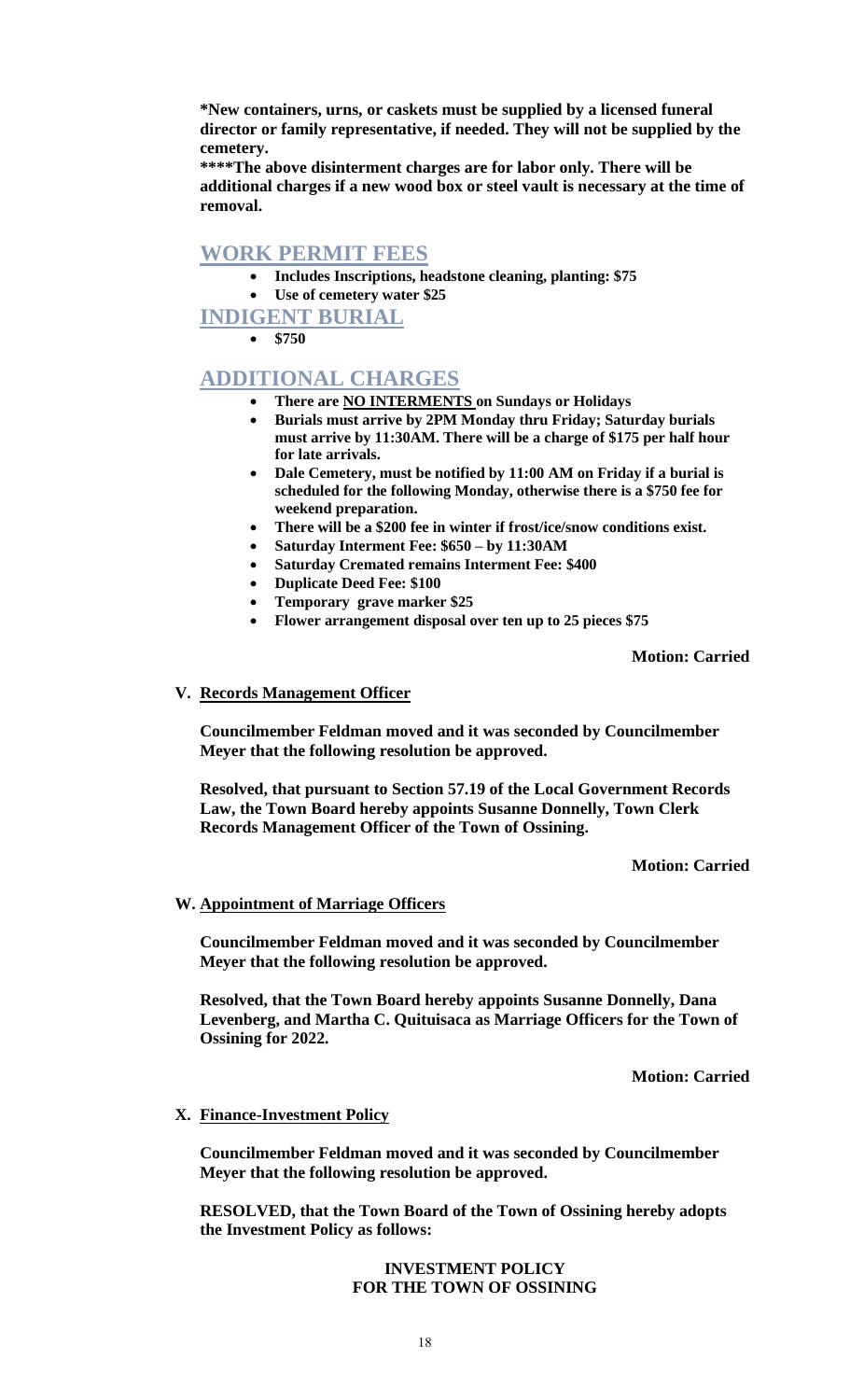# **I. SCOPE**

**This investment policy applies to all moneys and other financial resources available for investment on its own behalf or on behalf of any other entity of individual.**

# **II. OBJECTIVES**

**The primary objectives of the local government's investment activities are, in priority order,**

- **to conform with all applicable federal, state and other legal requirements (legal);**
- **to adequately safeguard principal (safety);**
- **to provide sufficient liquidity to meet all operating requirements (liquidity); and**
- **to obtain a reasonable rate of return (yield).**

# **III. DELEGATION OF AUTHORITY**

**The governing board's responsibility for administration of the investment program is delegated to the Town Supervisor who shall establish written procedures for the operation of the investment program consistent with these investment guidelines. Such procedures shall include an adequate internal control structure to provide a satisfactory level of accountability based on a data base or records incorporating description and amounts of investments, transaction dates, and other relevant information and regulate the activities of subordinate employees.**

# **IV. PRUDENCE**

**All participants in the investment process shall seek to act responsibly as custodians of the public trust and shall avoid any transaction that might impair public confidence in the Town of Ossining to govern effectively.**

**Investments shall be made with judgment and care, under circumstances then prevailing, which persons of prudence discretion and intelligence exercise in the management of their own affairs, not for speculation, but for investment, considering the safety of the principal as well as the probable income to be derived.**

**All participants involved in the investment process shall refrain from personal business activity that could conflict with proper execution of the investment program, or which could impair their ability to make impartial investment decisions.**

# **V. DIVERSIFICATION**

**It is the policy of the Town of Ossining to diversify its deposits and investments by financial institution, by investment instrument, and by maturity scheduling.**

# **VI. INTERNAL CONTROLS**

**It is the policy of the Town of Ossining for all moneys collected by any officer or employee of the government to transfer those funds to the Finance Department and deposited in a designated Town of Ossining revenue account within one business day of receipt of the funds. The Town Supervisor's office shall receive a copy of the transaction record. Employees will receive a written receipt for any cash amounts forwarded to the Finance Department**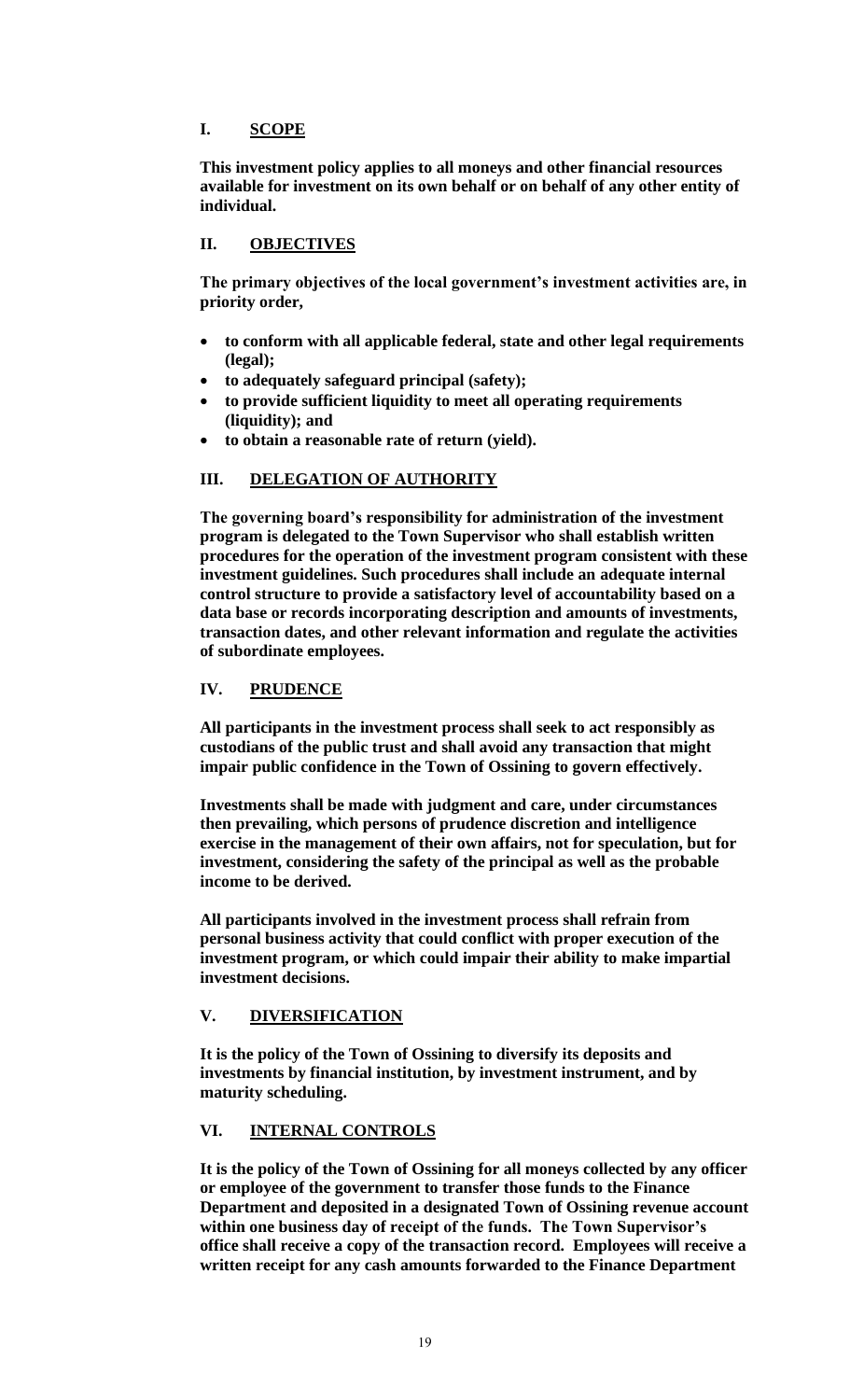**and should maintain original receipt(s) in department records and copies of the receipt(s) in personal records.**

**The Town Supervisor is responsible for establishing and maintaining an internal control structure to provide reasonable, but not absolute, assurance that deposits and investments are safeguarded against loss from unauthorized use or disposition, that transactions are executed in accordance with management's authorization and recorded properly, and are managed in compliance with applicable laws and regulations.**

# **VII. DESIGNATION OF DEPOSITORIES**

**The banks and trust companies authorized for the deposit of Town monies are:**

**Depository Name Officer J. P. Morgan Chase Bank Betsy Davis**<br> **Betsy Davis**<br> **Betsy Davis**<br> **Betsy Davis Wells Fargo Bank Sterling Bank Michael McGuire TD Bank Ryan Fohl Tompkins Community Bank Maria G. Lopez Connect One Bank Rori Sagal NYCLASS Joel Friedman Valley National Bank Kelly Velasquez-Carcich** 

# **VIII. COLLATERALIZING OF DEPOSITS**

**In accordance with the provisions of General Municipal Law, §10, all deposits of the Town of Ossining, including certificates of deposit and special time deposits, in excess of the amount insured under the provisions of the Federal Deposit Insurance Act shall be secured:**

- **1. By a pledge of "eligible securities" with an aggregate "market value," Or provided by General Municipal Law, §10, equal to the aggregate Amount of deposits from the categories designated in Appendix A to the policy.**
- **2. By an eligible "irrevocable letter of credit" issued by a qualified bank (or federal home loan bank) other than the bank with the deposits in favor of the government for a term not to exceed 90 days with an aggregate value equal to 140% (100% if federal home loan bank) of the aggregate amount of deposits and the agreed upon interest, if any. A qualified bank is one whose commercial paper and other unsecured short-term debt obligations are rated in one of the three highest rating categories by at least one nationally recognized statistical rating organization or by a bank that is in compliance with applicable federal minimum risk-based capital requirements.**
- **3. By an eligible surety bond payable to the government for an amount at least equal to 100% of the aggregate amount of deposits and the agreed upon interest, if any, executed by an insurance company authorized to do business in New York State, whose claims - paying ability is rated in the highest rating category by at least two nationally recognized statistical rating organizations.**

# **IX. SAFEKEEPING AND COLLATERALIZATION**

**Eligible securities used for collateralizing deposits shall be held by (the depository and/or a third party) bank or trust company subject to security and custodial agreements.**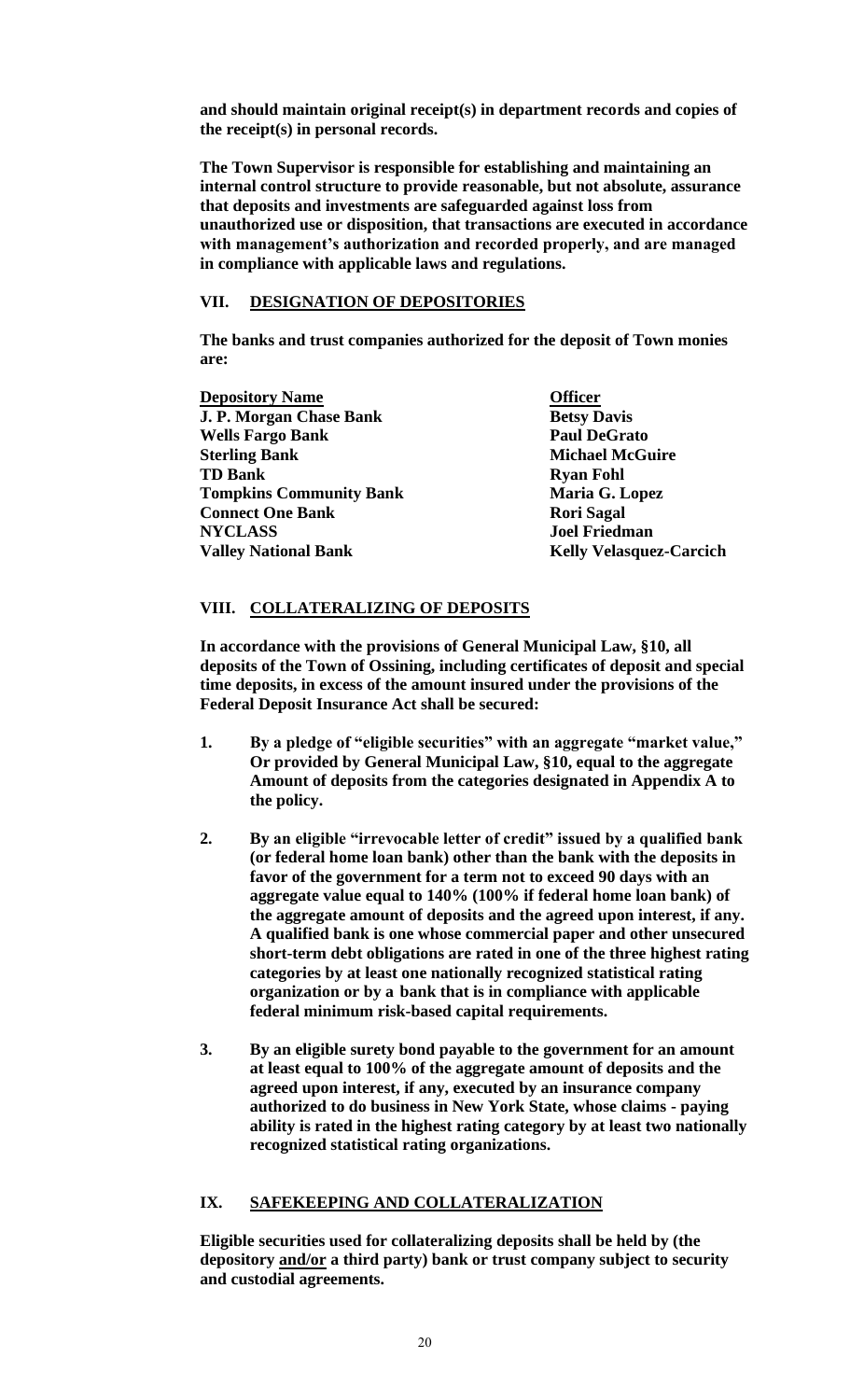**The security agreement shall provide that eligible securities are being pledged to secure local government deposits together with agreed upon interest, if any, and any costs or expenses arising out of the collection of such deposits upon default. It shall also provide the conditions under which the securities may be sold, presented for payment, substituted or released and the events, which will enable the local government to exercise its rights against the pledged securities. In the event that the securities are not registered or inscribed in the name of the local government, such securities shall be delivered in a form suitable for transfer or with an assignment in blank to the Town of Ossining or its custodial bank.**

**The custodial agreement shall provide that securities held by the bank or trust company, or agent of and custodian for, the local government, will be kept separate and apart from the general assets of the custodial bank or trust company and will not, in any circumstances, be commingled with or become part of the backing for any other deposit or other liabilities. The agreement should also describe that the custodian shall confirm the receipt, substitution or release of the securities. The agreement shall provide for the frequency of revaluation of eligible securities and for the substitution of securities when a change in the rating of a security may cause ineligibility. Such agreement shall include all provisions necessary to provide the local government a perfected interest in the securities.**

# **X. PERMITTED INVESTMENTS**

**As authorized by General Municipal Law, §11, the Town of Ossining authorizes the Town Supervisor to invest monies not required for immediate expenditure for terms not to exceed its projected cash flow needs in the following types of investments:**

- **Special time deposit accounts;**
- **Certificates of deposit;**
- **Obligations of the United States of America;**
- **Obligations guaranteed by agencies of the United States of America where the payment of principal and interest are guaranteed by the United States of America;**
- **Obligations of the State of New York;**
- **Obligations issued pursuant to LFL §24.00 or 25.00 (with approval of the State Comptroller) by any municipality, school district or district corporation other than the Town of Ossining;**
- **Obligations of this local government, but only with any moneys in a reserve fund established pursuant to GML, §6-c, 6-d, 6-e, 6-g, 6-h, 6-j, 6 k, 6-l, 6-m, or 6-n.**

**All investment obligations shall be payable or redeemable at the option of the Town of Ossining within such times as the proceeds will be needed to meet expenditures for purposes for which the moneys were provided and, in the case of obligations purchased with the proceeds of bonds or notes, shall be payable or redeemable at the option of the Town of Ossining within two years of the date of purchase.**

# **XI. AUTHORIZED FINANICAL INSTITUTIONS AND DEALERS**

**The Town of Ossining shall maintain a list of financial institutions and dealers approved for investment purposes and establish appropriate limits to the amount of investments which can be made with each financial institutions or dealer. All financial institutions with which the local government conducts business must be credit worthy. Banks shall provide their most recent Consolidated Report of Condition (Call Report) at the request of the Town of Ossining. Security dealers not affiliated with a bank shall be required to be classified as reporting dealers affiliated with the New York Federal Reserve**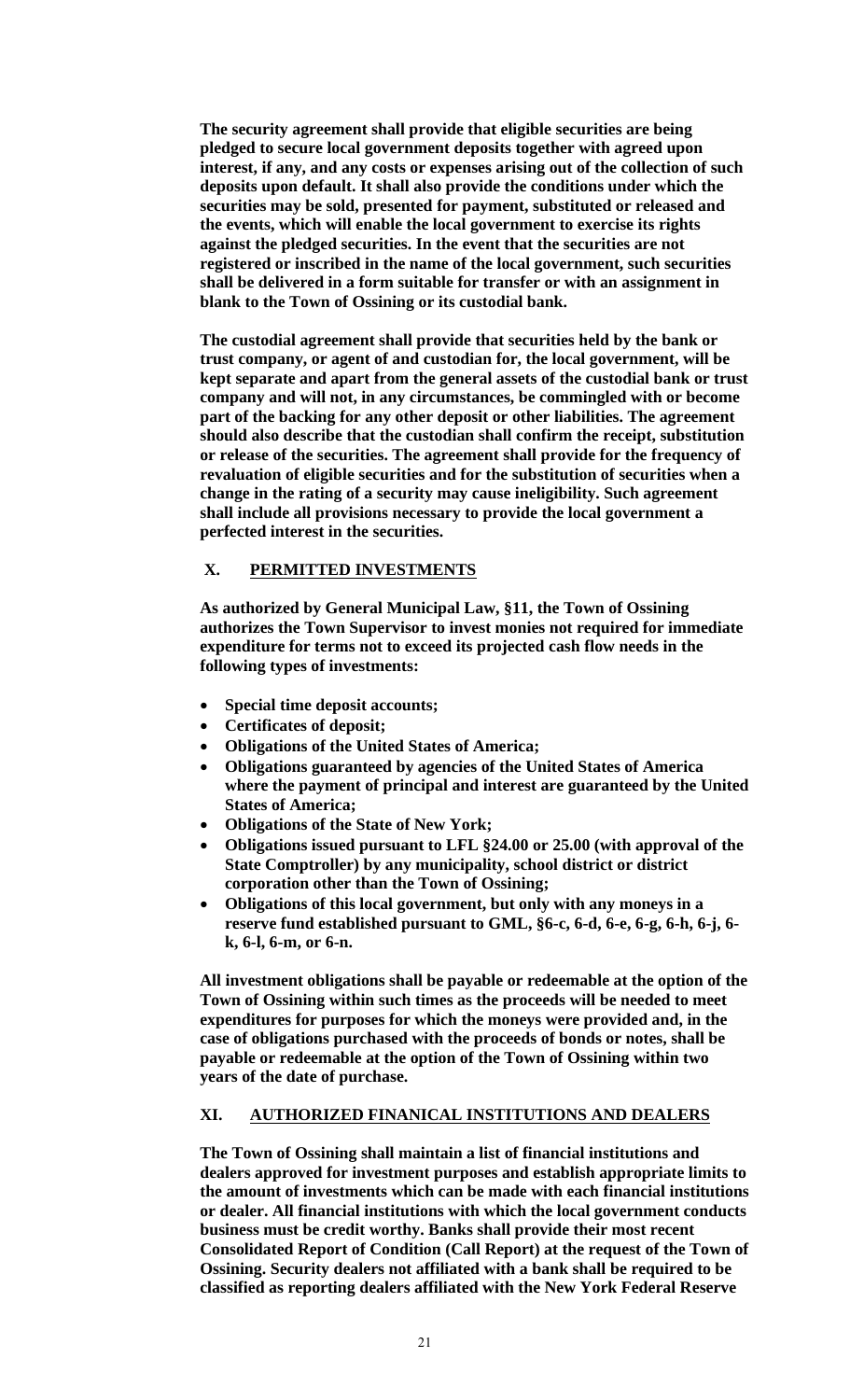**Bank, as primary dealers. The Town Supervisor is responsible for evaluating the financial position and maintaining a listing of proposed depositaries, trading partners and custodians. Such listing shall be evaluated at least annually.**

# **XII. PURCHASE OF INVESTMENTS**

**The Town Supervisor is authorized to contract for the purchase of investments:**

**1. Directly, including through a repurchase agreement, from an Authorized trading partner.**

- **2. By participation in a cooperative investment program with another authorized governmental entity pursuant to Article 5G of the General Municipal Law where such program meets all the requirements set forth in the Office of the State Comptroller Opinion No. 88-46, and the specific program has been authorized by the governing board (for example, NYCLASS – New York Cooperative Liquid Assets Securities System).**
- **3. By utilizing an ongoing investment program with an authorized tracking partner pursuant to a contract authorized by the governing board.**

**All purchased obligations, unless registered or inscribed in the name of the local government, shall be purchased through, delivered to and held in the custody of a bank or trust company. Such obligations shall be purchased, sold or presented for redemption or payment by such bank or trust company only in accordance with prior written authorization from the officer authorized to make the investment. All such transactions shall be confirmed in writing to the Town of Ossining by the bank or trust company. Any obligation held in the custody of a bank or trust company shall be held pursuant to a written custodial agreement as described in General Municipal Law, §10.**

**The custodial agreement shall provide that securities held by the bank or trust company, as agent of and custodian for, the local government, will be kept separate and apart from the general assets of the custodial bank or trust company and will not, in any circumstances, be commingled with or become part of the backing for any other deposit or other liabilities. The agreement shall describe how the custodian shall confirm the receipt and release of the securities. Such agreement shall include all provisions necessary to provide the local government a perfected interest in the securities.**

# **XIII. REPURCHASE AGREEMENTS**

**Repurchase agreements are authorized subject to the following restrictions:**

- **All repurchase agreements must be entered into subject to a Master Repurchase Agreement.**
- **Trading partners are limited to banks or trust companies authorized to do business in New York State and primary reporting dealers.**
- **Obligations shall be limited to obligations of the United States of America and obligations of agencies of the United State of America where principal and interest are guaranteed by the United States of America.**
- **No substitution of securities will be allowed.**
- **The custodian shall be a party other than the trading partner.**

**Appendix A Schedule of Eligible Securities**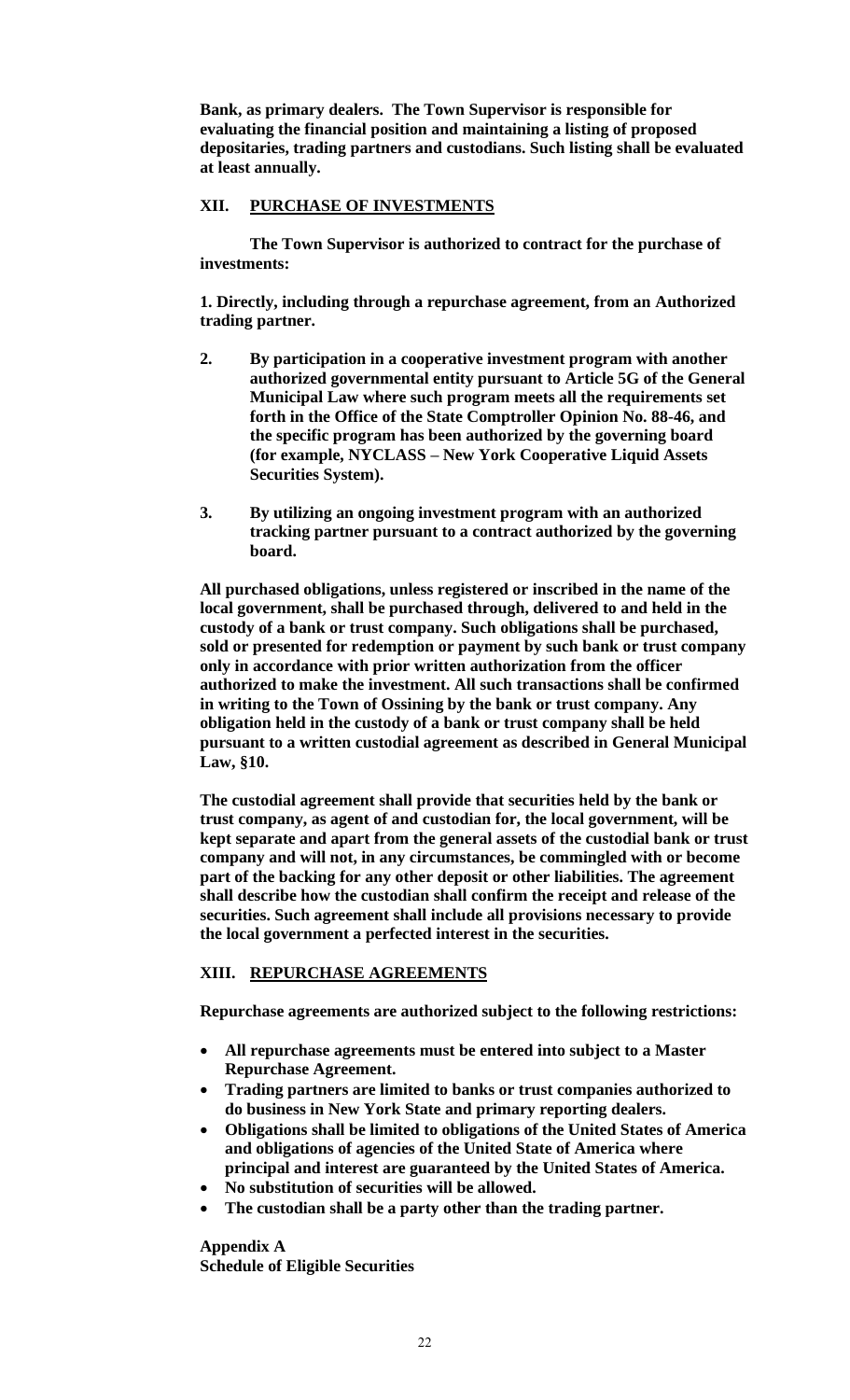**(ì) Obligations issued, or fully insured or guaranteed as to the payment of principal and interest, by the United States of America, an agency thereof or a United States government sponsored corporation.**

**(ii) Obligations partially insured or guaranteed by any agency of the United States of America, at a proportion of the Market Value of the obligation that represents the amount of the insurance or guaranty.**

**(iii) Obligations issued or fully insured or guaranteed by the State of New York, obligations issued by a municipal corporation, school district or district corporation of such State or obligations of any public benefit corporation which under a specific State statute may be accepted as security for deposit of public moneys.**

**Motion: Carried**

### **Y. Finance-Debt Management Policy**

**Councilmember Feldman moved and it was seconded by Councilmember Meyer that the following resolution be approved.**

**RESOLVED, that the Town Board of the Town of Ossining hereby adopts the Debt Management Policy as follows:**

**The Comptroller will monitor the debt portfolio annually for refinancing opportunities through services of a financial advisor. This can be done in connection to the continuing disclosure process.**

**The minimum criteria for bond refunding are as follows:**

- **1. Refunding should produce savings equal to 3% of bonds to be refinanced**
- **2. Savings after insurance premium should be 2 ½ times underwriters discount and other costs of issuance.**

**Motion: Carried**

### **Z. Finance – Procurement Policy**

**Councilmember Feldman moved and it was seconded by Councilmember Meyer that the following resolution be approved.**

**WHEREAS, Section 104-b of the General Municipal Law requires the governing body of every municipality to adopt a procurement policy for all goods and services which are not required by law to be publicly bid, and**

**WHEREAS, comments have been solicited from all officers in the Town of Ossining involved in the procurement process, now, therefore, be it RESOLVED, that the Town of Ossining does hereby adopt the following procurement process which is intended to apply to all goods and services which are not required by law to be publicly bid.**

### **Purchases up to \$1,999**

**Town Department Managers may authorize purchase of not more than onethousand nine-hundred and ninety nine dollars (\$1,999) per purchase contract for materials, services, supplies or repairs provided that such purchase is made in conformance with the following procedure: A. A standard Claim Voucher is to be completed and submitted to the Supervisor's Office with the following information:**

- **1. Name and address of Vendor**
- **2. Date and vendor number**
- **3. Budget Account Codes**
- **4. Quantity, description and purpose of goods or services purchased**
- **5. Signature of Department Head**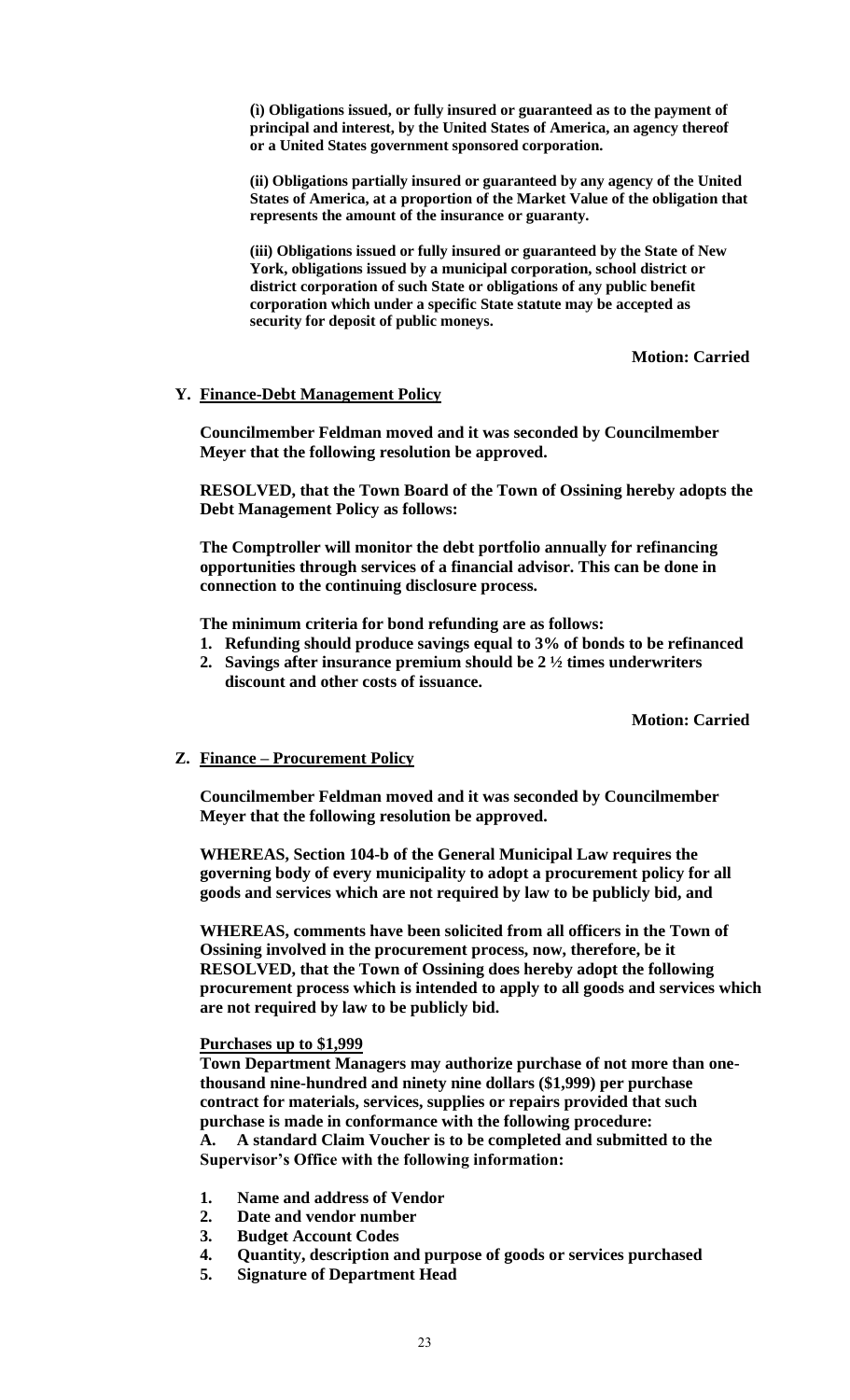**B. The Claim Voucher must be accompanied by an original invoice and packing slip, if applicable.**

### **Purchases between \$2,000-\$20,000**

**Department Managers may make purchases between \$2,000 and \$20,000 for materials, supplies and repairs provided that such purchase is made in conformance with the following procedure:**

**A. A Purchase Order is to be completed in order to encumber the expenditure for all purchases over \$2,000, including purchases made under State or local government contracts. This form shall be submitted to the Budget Officer with the following information:**

- **a. Name and address of recommended vendor**
- **b. Date, Vendor Number, Budget Account Codes**
- **c. Quantity, description and purpose of the purchase**
- **d. Unit cost and total cost of proposed purchase**
- **e. Purchase Order must be signed by the Department Manager**

**B. Two verbal quotations are required for purchases between \$2,000- \$4,999. A verbal quotation form available in the Supervisor's Office must be used to document the quotes. Attach verbal quotation form to Purchase Order and submit to Budget Officer for approval.**

**C. Three written quotations are required for purchases between \$5,000- \$20,000. A written quotation form available in the Supervisor's Office must be used to document the quotes. Attach written bid requests to the Purchase Order along with documentation from vendor indicating cost and submit to Budget Officer for approval.** 

**D. Approved purchases will be acknowledged to the Department Manager by copy of the signed Purchase Order signed by the Town Supervisor with a Purchase Order number assigned to it by the Finance Department.**

**E. Upon satisfactory receipt of the material, supply or repair, the Department Manager will submit to the Budget Officer the following:**

**a. Purchase Order signed by the Department Manager to indicate approval for payment along with an invoice from the vendor attached to the Purchase Order.**

**Any public works contract over \$10,000 must follow above procedures and obtain three written quotes. A Public Works Contract over \$30,000 is subject to competitive bidding.**

**A good faith effort shall be made to obtain the required number of proposals or quotations. If the purchaser is unable to obtain the required number of proposals or quotations, the purchaser will document the attempt made at obtaining the proposals. In no event shall failure to obtain the proposals be a bar to the procurement.**

**Purchases are subject to the availability of funds. Department Managers may not authorize purchases under this section when there are insufficient funds in the designated budget account. The Budget Officer distributes monthly budget expenditure reports showing the available funds in each department account.**

### **Purchases of \$20,000 and over**

**All purchases of materials, supplies and repairs of equipment of \$20,000 or more and all public works contracts of \$30,000 or more requires competitive bidding subject to the laws of New York.**

**A. The Town Supervisor and Clerk's office shall be responsible for the issuance of required documents, notices and advertisements required under the competitive bidding laws and for the receipt of such bids from vendors.**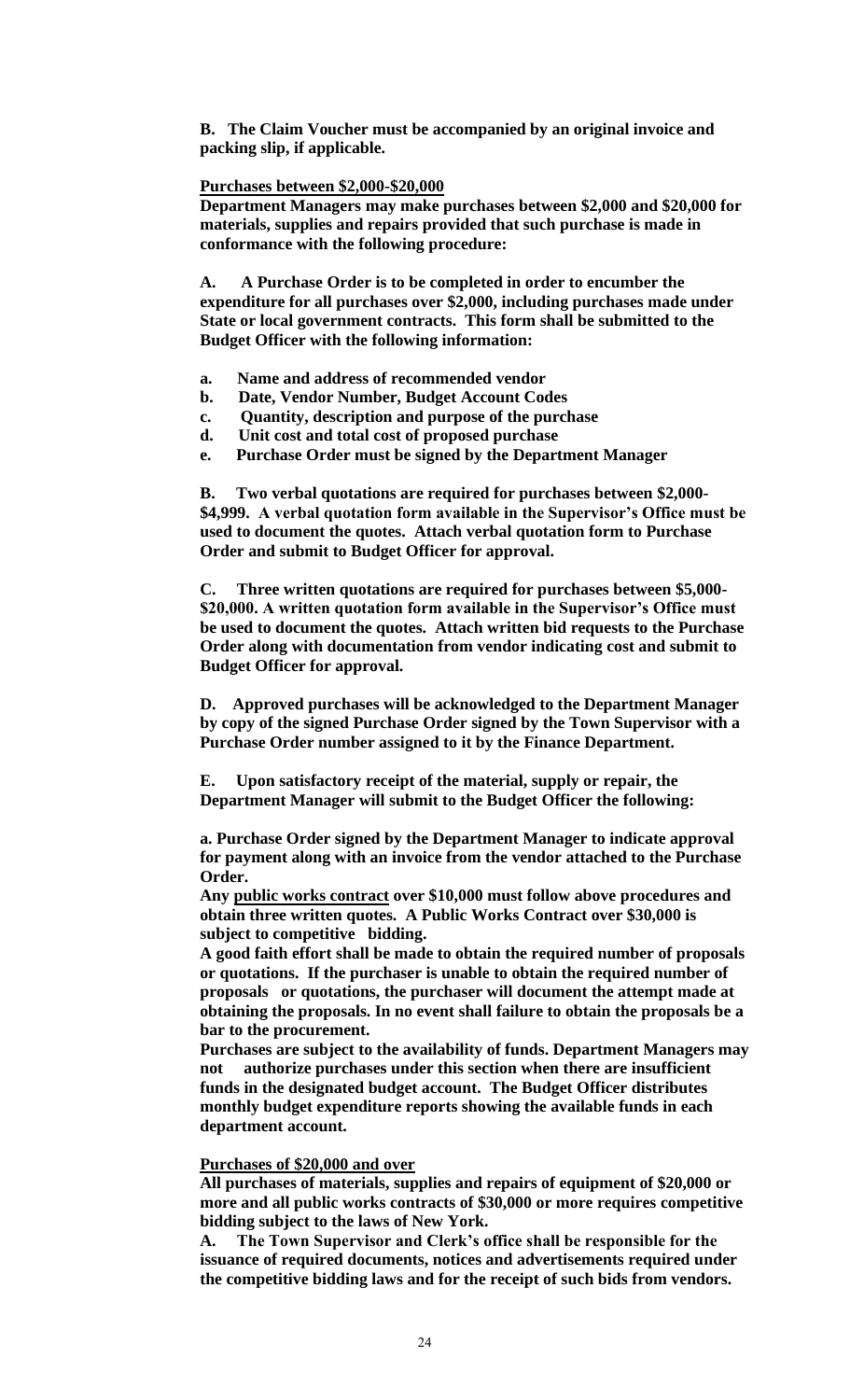**B. Department Managers will be responsible for preparing information regarding the quantity, quality and specifications of the materials, supplies or work to be furnished.**

**C. Capital Projects are defined as improvements to the Town's operations in excess of \$12,000 per project. Please consult with the Budget Officer in order to establish a Capital Project number and processing of Purchase Order.**

### **General Provisions**

**1. Where possible, purchases should be made from New York State and Westchester County purchasing contracts. These purchases are exempt from the competitive bidding requirements of General Municipal Law Section 103. Information regarding these contracts is available online at [www.ogs.state.ny.us.](http://www.ogs.state.ny.us/) The NYS Contract number must be written on claim voucher or purchase order along with a print-out from the OGS website indicating the item is on NYS Contract.**

**In addition, purchases under any NYS county or local government contracts, or purchased through the Empire State Purchasing Group, Sourcewell (formally National Joint Powers Alliance, NJPA), Keystone Purchasing Network, or OMNIA Partners (formerly US Communities), are permissible, provided that the contract is let in a manner that constitutes competitive bidding consistent with NYS law and made available for use by other governmental entities and subject to the approval of the Town Supervisor.**

**2. Documentation is required of each action taken in connection with each procurement.**

**3. Documentation and explanation are required whenever a contract is awarded to other than the lowest responsible offeror. This documentation will include an explanation of how the award will achieve savings or how the offeror was not responsible. A determination that the offeror is not responsible shall be made by the purchaser and may not be challenged under any circumstance.**

**4. As to the purchase of tires for Town-owned vehicles:**

**I. Any supplier and/or distributor of tires to the Town must be on New York State and/or Westchester County contract.**

**II. Any supplier and/or distributor of tires to the Town must be able to provide all tires required and selected for any vehicle in the Town of Ossining fleet.**

**III.Whenever possible, a supplier/ distributor with a facility within the Town that otherwise meets all other criteria and requirements will be selected to supply tires to the Town.**

**IV.Travel/ delivery time will be factors utilized in selecting a tire supplier/ distributor.**

**V. In selecting a tire supplier/ distributor, preference will be given, if and when possible, to purchase tires from American companies that manufacture tires within the United States.**

**5. As to the use of tow companies and vehicle inspections for Townowned vehicles:**

**I. All tows of Town-owned vehicles are to be done by Town of Ossining businesses.**

**II. All automotive inspections of Town-owned vehicles are to be done by Town of Ossining businesses.**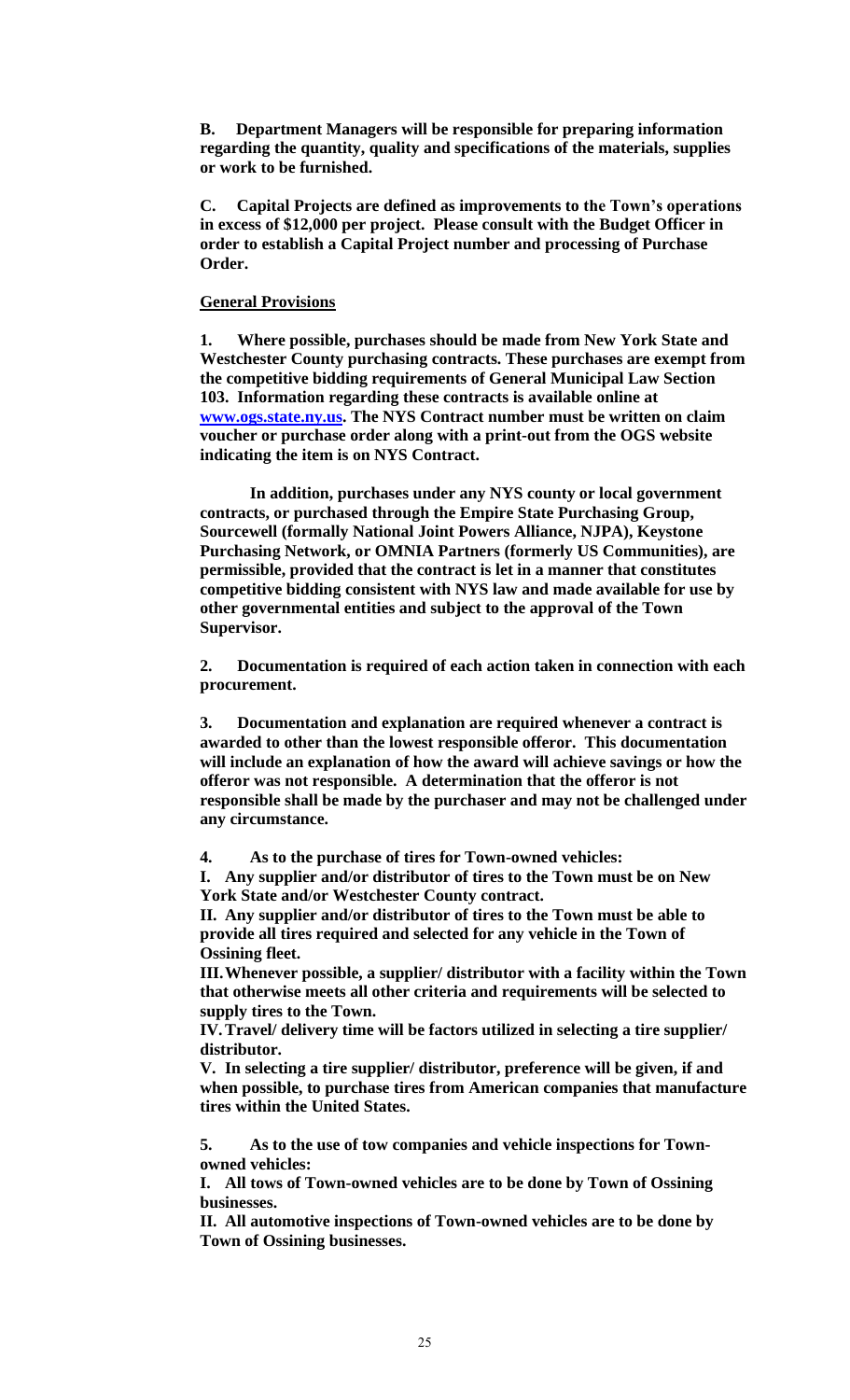**6. Pursuant to General Municipal Law Section 104-b(2)(f).the procurement policy may contain circumstances when, or types of procurement for which, in the sole discretion of the governing body, the solicitation of alternative proposals or quotations will not be in the best interest of the municipality. In the following circumstances, it may not be in the best interest of the Town of Ossining to solicit quotations to document the basis for not accepting the lowest bid:** 

**a. Professional services or services requiring special or technical skill, training or expertise. The individual or company must be chosen based on accountability, reliability or responsibility, skill, education, and training, judgment, integrity and moral worth. These qualifications are not necessarily found in the individual or company that offers the lowest price and the nature of these services are such that they do not readily lend themselves to competitive procurement procedures.**

**In determining whether a service fits into this category, the Town of Ossining Town Board shall take into consideration the following guidelines: 1) whether the services are subject to state licensing or testing requirements; 2) whether substantial formal education or training is a necessary prerequisite to the performance of the services; and (3) whether the services require a personal relationship between the individual and municipal officials. Professional or technical services shall include but not be limited to the following: services of certified public accountant; investment management services; printing services involving extensive writing, editing, or art work; management of municipally owned property; and computer software or programming services for customized programs or services involved in substantial modification and customization of pre-packaged software.**

**7. A Request for Proposal must be prepared for Professional Services. This section is adopted from the Office of the State Comptroller's Financial Management Guide, Subsection 8.3020. Requests for proposals are traditionally used as a means of obtaining many types of professional services. RFPs are used to obtain the services of: architects, engineers, accountants, lawyers, underwriters, fiscal consultants, and other professionals. The purpose of a request for proposal is to have an effective way to award contracts for professional services. RFPs and evaluation of the proposals can consider price plus other factors such as experience, staffing and suitability for needs and may include negotiations on a fair and equal basis. The award should be the most advantageous to the Town.**

**The overall process involves making a request for proposals from various firms or professionals, and then evaluating the proposals received. Depending on the complexity of the situation, you may prepare the RFP in house or a consultant could be obtained to help you prepare it. The Town Attorney will review all RFPs, contracts to be executed with the firm selected and any other needed items.**

**There should be a well-planned solicitation effort in order to identify a sufficient number of qualified firms. This can be done by advertising in local trade journals, checking listings of professionals, talking to local officials, etc. A well-planned solicitation effort can result in reduced costs through increased competition.**

**8. Emergency purchases pursuant to Section 103(4) of the General Municipal Law. Due to the nature of this exception, these goods or services must be purchased immediately and a delay in order to seek alternative proposals may threaten the life, health, safety and welfare of the residents. This section does not preclude alternative proposals if time permits.**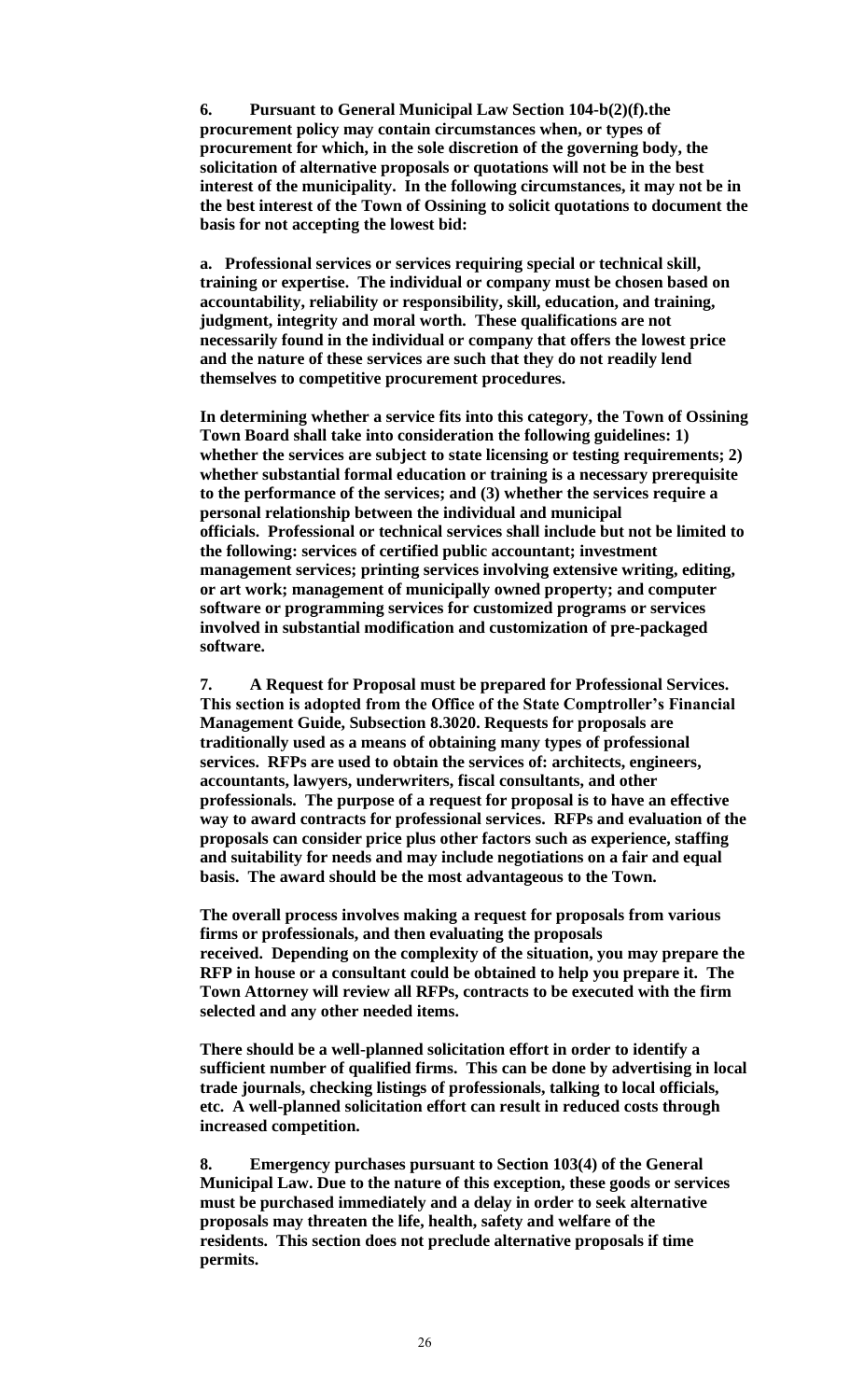**9. Sole Source. Competitive bidding is not required under Section 103 of the General Municipal Law in those limited situations when goods or services are available from only one source. If a determination is made that a particular item is available only from one source so that no possibility of competition exists, competitive bidding may not be required for the procurement of the item. Department Managers must document the unique benefits of the item as compared to other items available in the marketplace; that no other item provides substantially equivalent or similar benefits; and that considering the benefits received, the cost of the item is reasonable, when compared to other products or services in the marketplace**

**10. Purchases of surplus and second-hand goods from any source. If alternate proposals are required, the Town of Ossining may purchase surplus and second-hand goods at auctions, through specific advertised sources, or from Town suppliers, if it can be determined that such purchase is at a fair market value, is in the best interests of the Town, and if approved by the Town Supervisor or Budget Officer. It is understood that it may be difficult to try and compare prices of used goods and that a lower price may indicate an older product.**

**11. Goods or services under \$2,000. The time and documentation required to purchase through this policy may be more costly than the item itself and would, therefore, not be in the best interests of the taxpayer. In addition, it is not likely that such de minimis contracts would be awarded based on favoritism.**

**12. The Town Board must authorize and approve all change orders on capital construction projects by Town Board resolution.**

**13. The Town Supervisor and Budget Officer shall be the municipal officials responsible for providing guidance and making decisions as to application of this procurement policy.**

**Motion: Carried**

### **AA. Reimbursement of Town Employee Business Expenses**

**Councilmember Feldman moved and it was seconded by Councilmember Meyer that the following resolution be approved.**

**WHEREAS, from time to time employees incur certain expense in connection with performing their duties, attending training, seminars and/or conferences; and**

**WHEREAS, The Town of Ossining has established guidelines which an employee may be legally reimbursed for expenses; now therefore be it**

**RESOLVED, that the Town of Ossining does hereby adopt the Reimbursement of Town Employee Business Expense Policy as follows:**

### **Purpose of this Policy**

**The purpose of this policy is to establish the guidelines under which an employee of the Town of Ossining may be legally reimbursed for expenses related to the travel to and from, and attendance at, any event which has been recognized and authorized as an event related to Town business. The policy is adopted from the Office of the State Comptroller's Financial Management Guide, Subsection 8.1025. In the event of any misunderstanding or dispute, the Town Supervisor will make the final determination as to whether an employee is entitled to reimbursement of any expense.**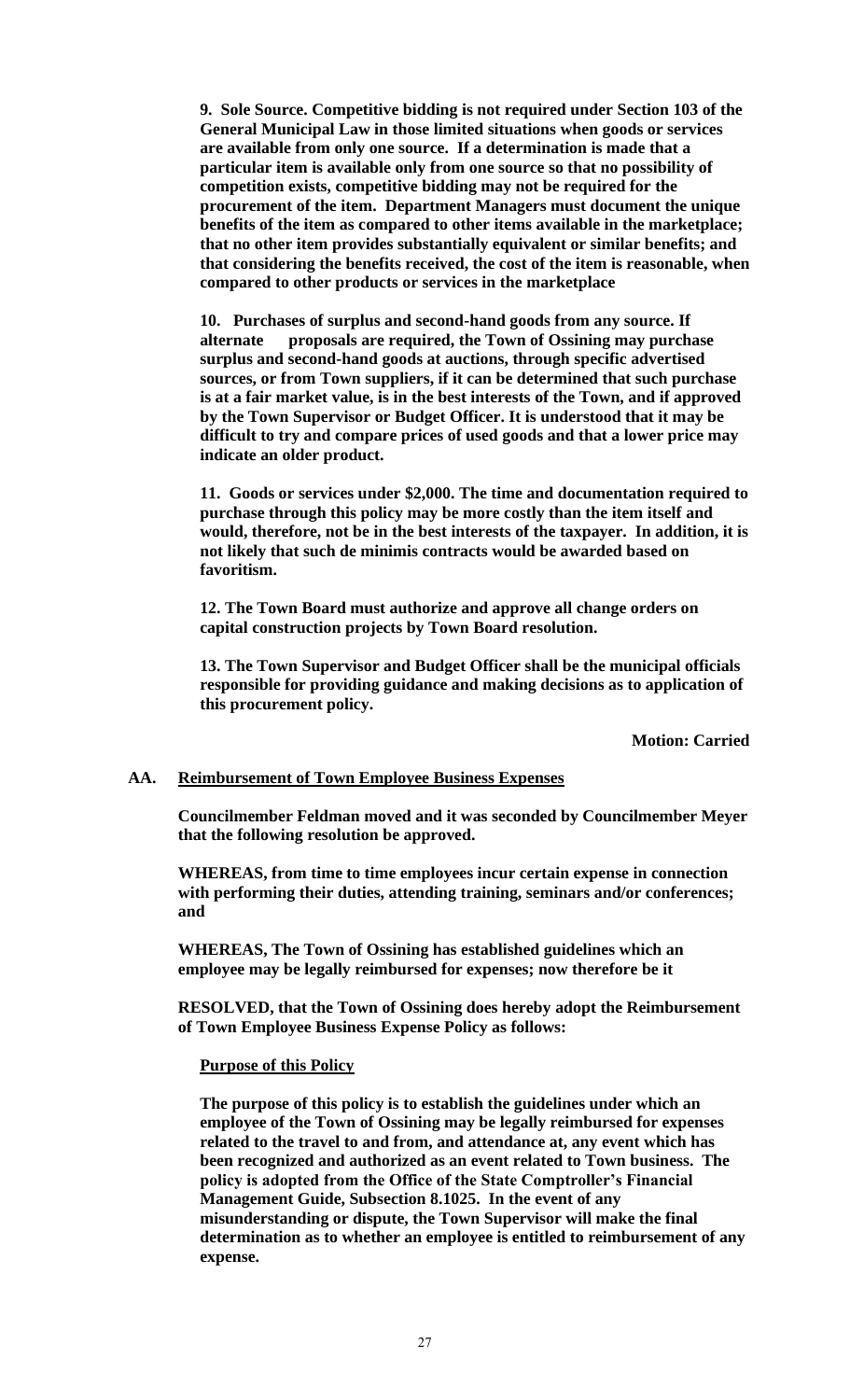# **Prior Written Authorization Required**

**Authorization must be obtained in writing from the Town Supervisor prior to attending an event for which an employee expects reimbursement. In the event that such prior authorization was not obtained, the Town Supervisor, at his/her discretion may authorize reimbursement by written notice to the Budget Officer.**

### **Claim Voucher Required**

**In order to receive reimbursement of an expense, an employee must submit to the Budget Officer a properly completed and signed Town form, including as attachments, a copy of the Town Supervisor's written authorization, a copy of the brochure or other literature describing the event, and any required receipts. The claim form, available in the Supervisor's Office, must clearly state the title of the event, the sponsoring association, the location and date(s) of the event, and an itemized list of the expenditure categories to be reimbursed. In the event of a conference or training seminar where certificates of completion are issued, said certificates should be provided to the municipality.**

### **Use of Petty Cash for Employee Reimbursements**

**Petty cash should be used minimally for the reimbursements of employee expenses. It should be remembered that petty cash should require replenishment no more than once a month. Further, any reimbursement made of employee expenses through petty cash still requires appropriate receipts and authorization from the Town Supervisor. A monthly report of petty cash deposits and expenditures must be submitted to the finance departments and supervisor's office** 

### **Legal Authority**

**General Municipal Law 77-b generally authorizes reimbursement of actual and necessary expenses incurred in attending a meeting, convention, conference or school conducted for the betterment of the Town. Written authorization must be obtained in advance from the Town Supervisor before such attendance can be considered a proper Town expense. "Actual and necessary" means that the expenses were:**

- **1. Actually made**
- **2. Necessarily incurred for an authorized purpose**
- **3. An amount no greater than necessary (Opn. St. Comp. 69-563).**

# **Tax Exempt Certificate**

**The Town is exempt from federal, state and local taxes, including sales tax. As such, it is the responsibility of any employee authorized to attend an event to ascertain that they carry with them a copy the Town of Ossining Tax Exemption Certificate. Such certificates should be presented to places of lodging and dining, so that any amounts paid are exclusive of taxes. The Town retains the right to refuse reimbursement of sales and other taxes paid as part of an employee's expense.**

**Reimbursement will be made for the following business related expenses, but MUST be pre-approved by the Supervisor's Office:**

- **Transportation**
- **Meals**
- **Lodging**
- **Gratuities**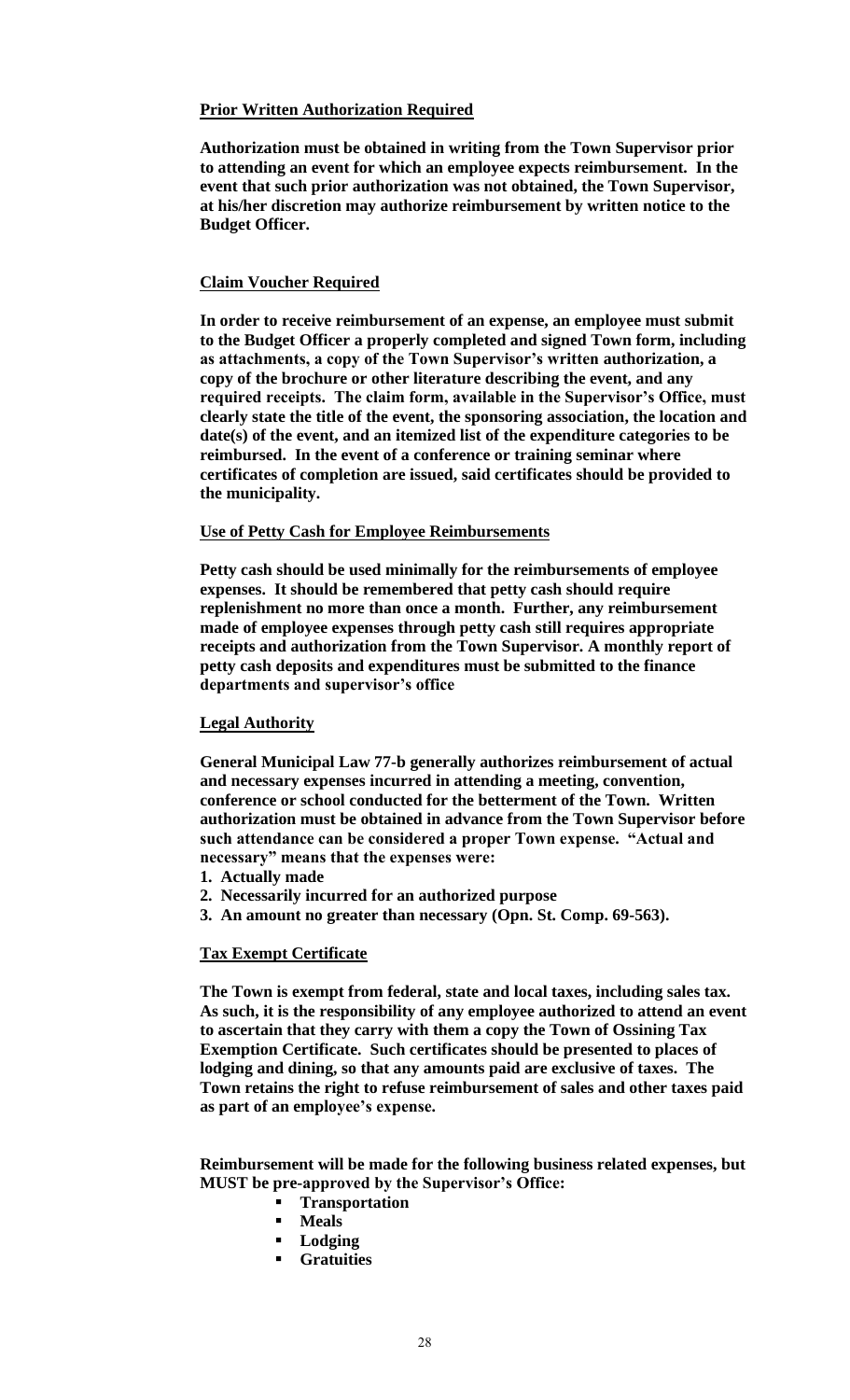# **Transportation**

**Transportation will be reimbursed for actual travel to and from an authorized event. Transportation will not be reimbursed for any personal travel incurred while away, or for normal commuting to and from home and Town Offices. Reimbursement will be made for:**

- The amount spent using public transportation (bus, train, etc.) receipts **are required.**
- **The amount spent for re-fueling a Town owned vehicle. Receipts are required.**
- **The standard mileage rate, as determined by the Town Board, when using a personal vehicle.**
- The amount spent for tolls. Receipts are required.
- The amount spent for parking. Receipts are required.
- The amount spent for plane fare at the regular rate charged for a single **coach fare, unless otherwise authorized in writing.**

### **Meals**

**Meals will be reimbursed when the employee is attending an authorized event away from the regular work area for an extended period of time. If an employee is not attending an event which requires an overnight stay, breakfast and/or lunch will not be reimbursed. Expenditures for the purchase of alcoholic beverages or for guests will not be reimbursed. Receipts are required for all meal expenses.** 

### **Lodging**

**Lodging will be reimbursed at the usual cost of the single occupancy room rate for those nights which fall between the days of an authorized event. "Single occupancy room rate" means the regular room rate charged for a single occupant by the hotel, or the nearest available hotel to, where the event is held. Lodging will not be reimbursed for nights prior or subsequent to the days of an authorized event, unless authorized in advance in writing by the Town Supervisor. Receipts are required for all lodging expenses.**

### **Registration, Tuition, Materials**

**Any other expenses required to participate in an authorized event, such as registration fees, tuition, books and supplies, will be reimbursed. Receipts are required for all such expenses.**

# **Gratuities**

**Gratuities that are reasonable and actual may be reimbursed. Gratuities for meals may not exceed the greater of (\$1.00) dollar or fifteen (15%) percent of the cost for each meal, unless a mandatory minimum greater than this amount is required under the terms of the event**

# **Periodic Review**

**This policy will be reviewed periodically by the Budget Officer. Any questions concerning this policy may be directed to the Budget Officer. The references cited above may assist employees in understanding this policy, and the basis for its contents.**

**Motion: Carried**

# **BB. Agreement-NYS Municipal Workers' Compensation Alliance**

**Councilmember Feldman moved and it was seconded by Councilmember Meyer that the following resolution be approved.**

**Resolved, that the Town Board of the Town of Ossining hereby continues its membership with the NYS Workers' Compensation Alliance for fiscal year 2022 to administer workers compensation claims at a cost not to exceed \$118,177, not including the NYS assessment fees.**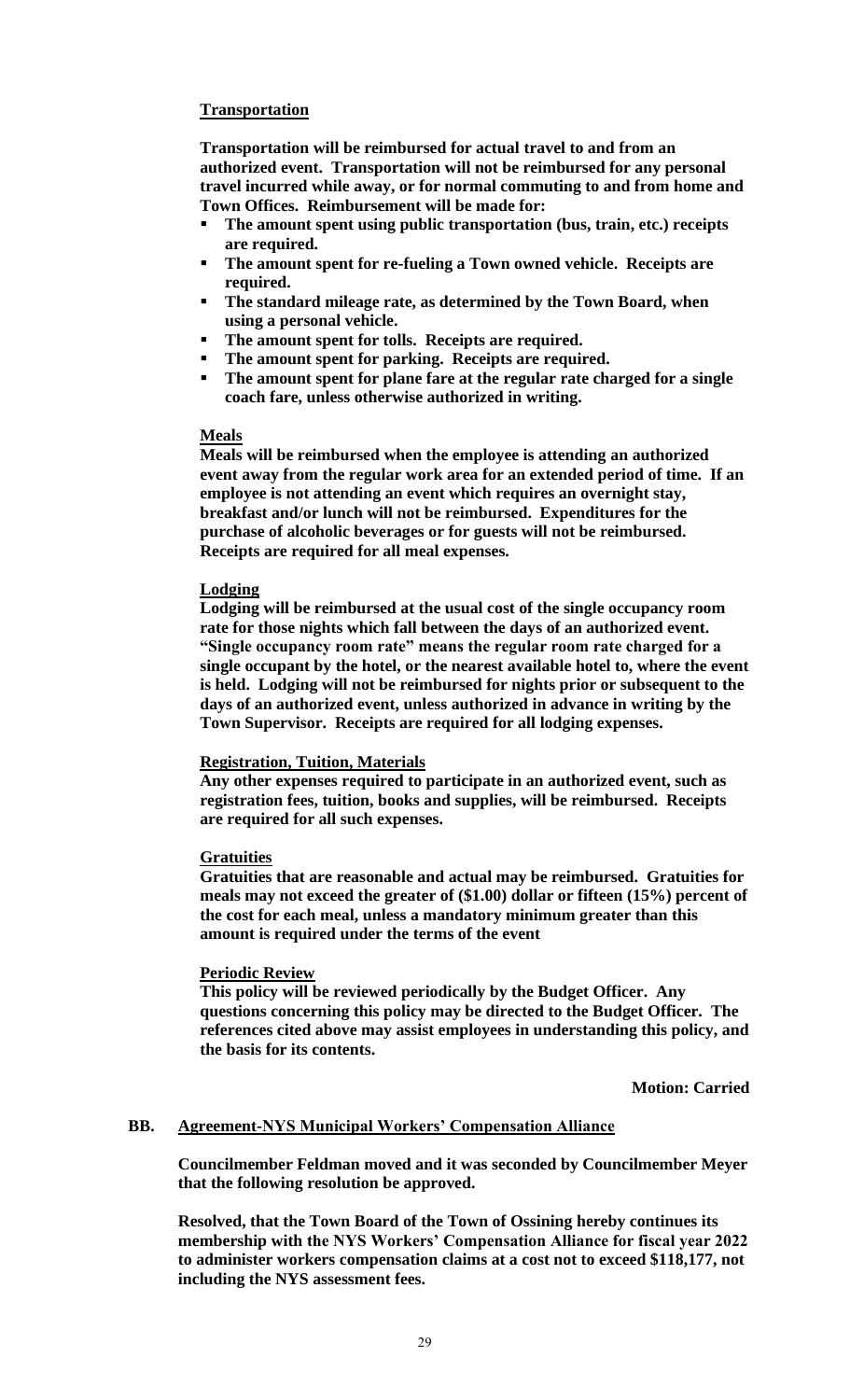### **CC. Insurance Renewal-New York Municipal Insurance Reciprocal**

**Councilmember Feldman moved and it was seconded by Councilmember Meyer that the following resolution be approved.**

**Resolved, that the Town Board of the Town of Ossining hereby continues its insurance policies and coverage with the New York Municipal Insurance Reciprocal (NYMIR) effective January 1, 2022 through December 31, 2022 at an amount not to exceed \$152,667.14.**

**Motion: Carried**

### **VII. REGULAR MEETING - BOARD RESOLUTIONS**

**A. Approval of Minutes—Regular Meeting – December 14, 2021**

**Councilmember Feldman moved and it was seconded by Councilmember Meyer that the following resolution be approved.**

**Resolved, that the Town Board of the Town of Ossining hereby approves the December 14, 2021 minutes of the Regular Meeting as presented.**

> **Motion: Carried Aye: Levenberg, Meyer, & Feldman Abstain: Manicchio**

#### **B. Approval of Voucher Detail Report**

**Councilmember Feldman moved and it was seconded by Councilmember Meyer that the following resolution be approved, as amended.**

**Resolved, that the Town Board of the Town of Ossining hereby approves the Voucher Detail Report dated January 11, 2022, in the amount of \$290,081.65 for 2021 and \$280,872.07 for 2022 for a grand total of \$570,953.72.**

**Motion: Carried**

#### **C. Personnel – Promotion – Motor Equipment Operator**

**Councilmember Feldman moved and it was seconded by Councilmember Meyer that the following resolution be approved.**

**Resolved, that the Town Board of the Town of Ossining hereby promotes John Orlando, Putnam Valley, NY to the position of Motor Equipment Operator at an annual salary of \$90,897, effective January 1, 2022.**

**Supervisor Levenberg said the following: John and Mike have been effectively serving in these positions for a few years now, we are adopting this resolution tonight to clean up paperwork with Westchester County Civil Service. Thank you John and Mike for your service to the Town, it is much appreciated!**

**Motion: Carried**

### **D. Personnel – Promotion – Motor Equipment Operator**

**Councilmember Feldman moved and it was seconded by Councilmember Meyer that the following resolution be approved.**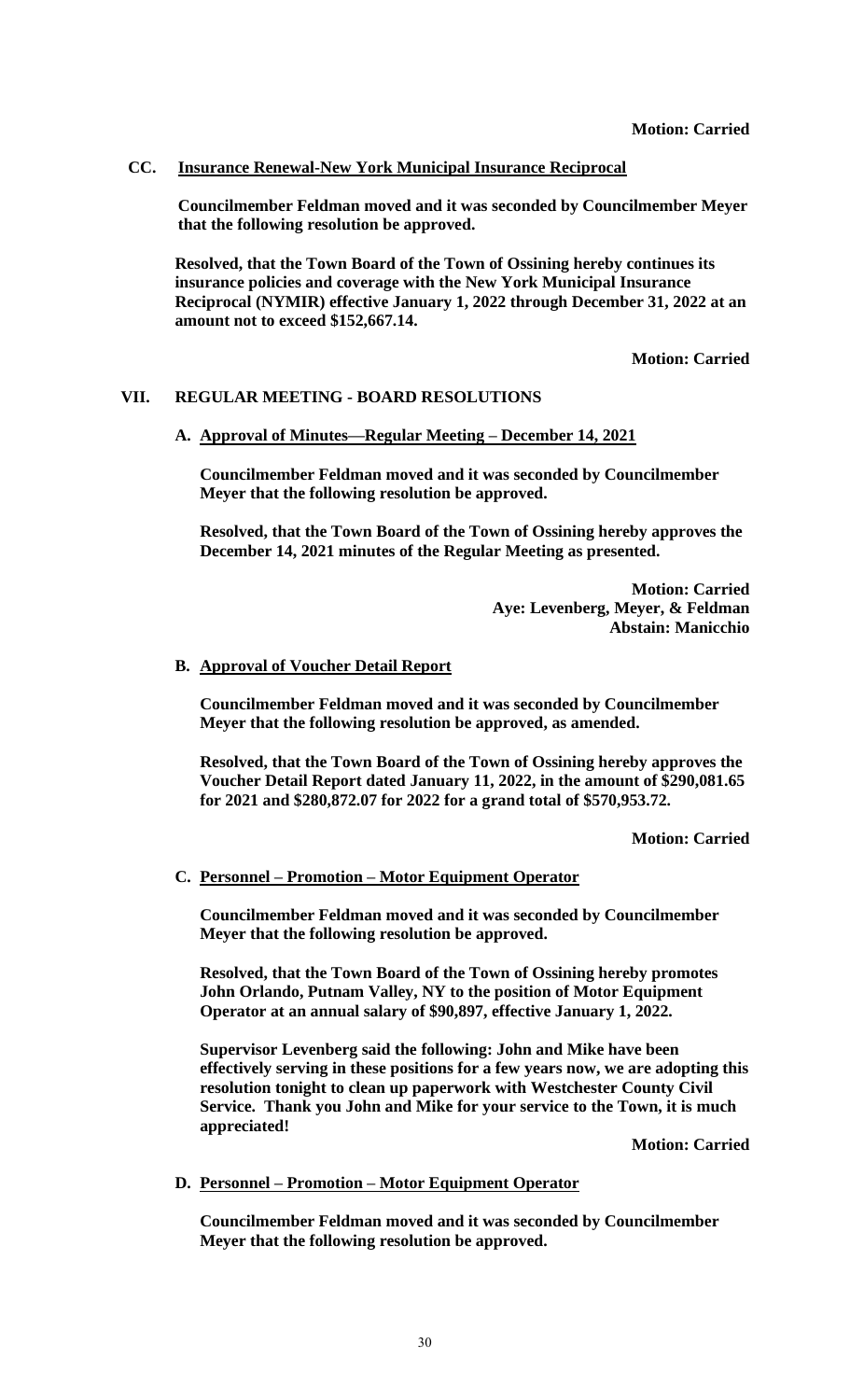**Resolved, that the Town Board of the Town of Ossining hereby promotes Michael Blanco, Hopewell Junction, NY the position of Motor Equipment Operator at an annual salary of \$90,897, effective January 1, 2022.** 

# **Motion: Carried**

# **E. Personnel – Promotion – Bus Driver**

**Councilmember Feldman moved and it was seconded by Councilmember Meyer that the following resolution be approved.**

**Resolved, that the Town Board of the Town of Ossining hereby promotes Edmond Banta, Ossining, to the position of Bus Driver at an annual salary of \$55,722, effective January 1, 2022.** 

**Supervisor Levenberg said the following: Eddie Banta has been working for our Senior Nutrition Program for many years, and we are happy to have the opportunity to promote him this year into the title of Bus Driver. When we receive our new fully electric bus for the program, Eddie will be the driver. We thank him for his dedicated service to the Town and our Seniors!**

**Motion: Carried**

# **F. Personnel – Appointment – Chauffeur**

**Councilmember Feldman moved and it was seconded by Councilmember Meyer that the following resolution be approved.**

**Resolved, that the Town Board of the Town of Ossining hereby appoints Luis Dutan, Ossining, to the part-time position (17.5 hours per week) of Chauffeur at an hourly rate of \$15, effective January 12, 2022.** 

**Supervisor Levenberg said the following: We are so happy to be welcoming Luis Dutan on board – he is a member of the Ossining Fire Department and a long-time resident of Ossining. We are sure he will fit right in and be a great addition to the team!**

**Motion: Carried**

**G. Personnel – Appointment – Food Service Helper**

**Councilmember Feldman moved and it was seconded by Councilmember Meyer that the following resolution be approved.**

**Resolved, that the Town Board of the Town of Ossining hereby appoints Marilu Pinto, Ossining, to the part-time position (17.5 hours per week) of Food Service Helper at an hourly rate of \$15, effective January 17, 2022.** 

**Supervisor Levenberg said the following: We are also adding Marilu Pinto to Team Town, she has experience working with seniors at Kendal on Hudson and is an Ossining resident as well.** 

**Motion: Carried**

# **H. Town of Ossining Community Development Advisory Group Representative**

**Councilmember Feldman moved and it was seconded by Councilmember Meyer that the following resolution be approved.**

**Resolved, that the Town Board of the Town of Ossining hereby appoints Jackie Shaw as the Town of Ossining representative to the Westchester County Urban County Consortium Community Development Advisory Group.**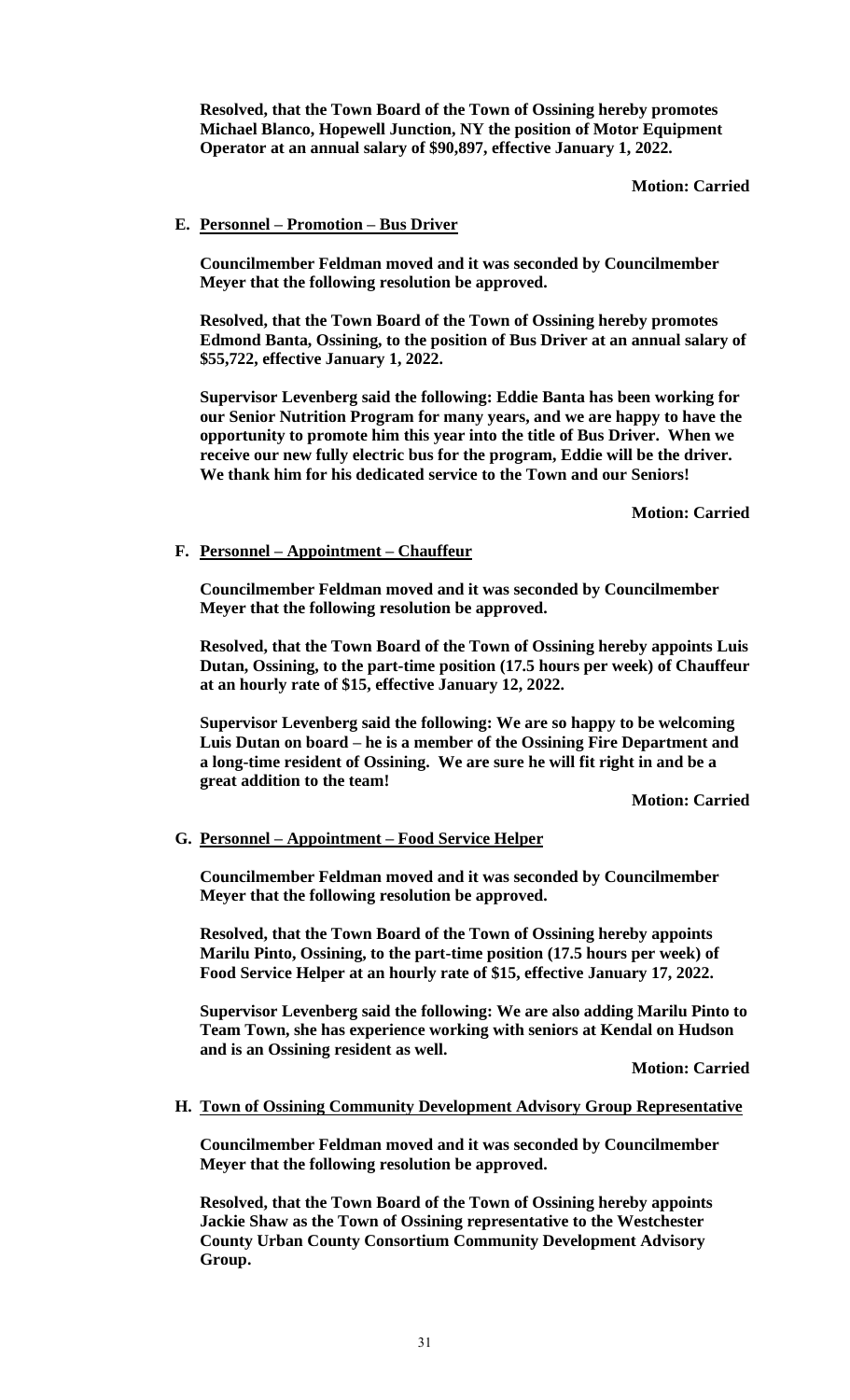**Supervisor Levenberg said the following: Jackie may be off the Town Board, but we couldn't let her go too far! When Richard Wishnie informed us that he wanted to step down from his role as the Town of Ossining CDAG Representative, we asked Jackie Shaw if she might be willing to continue to represent her community in this important way—luckily for us, she said YES!**

**Motion: Carried**

### **I. Re-Appointment - Board of Assessment Review**

**Councilmember Feldman moved and it was seconded by Councilmember Meyer that the following resolution be approved.**

**Resolved, that the Town Board of the Town of Ossining hereby re-appoints Larry Shactel to the Board of Assessment Review for a five-year term to expire September 30, 2026.** 

**Supervisor Levenberg said the following: Larry Shactel has served on the Board of Assessment Review for years, and when his term was up in September, he expressed interest in serving another term. Larry has been a dedicated volunteer and a sound voice on the BAR, so is sure to be an asset to the Town for another term.**

**Motion: Carried**

### **J. Call for Public Hearing – Maya Riviera Cabaret License 2022**

**Councilmember Feldman moved and it was seconded by Councilmember Meyer that the following resolution be approved.**

**Resolved, that the Town Board of the Town of Ossining hereby calls for a Public Hearing to be held in the matter of the 2022 Cabaret License for Maya Riviera Bar & Restaurant, 518 North State Road, Briarcliff Manor, NY 10510, on Tuesday, January 25, 2022 at 7:30 p.m. at the Birdsall-Fagan Police/Court Facility, 86-88 Spring Street, Ossining, NY, however if the State extends the authority to hold Town Board meetings remotely, the Public Hearing will be held via videoconferencing only with the log-in information available on the Town's website in advance of the meeting.**

**Supervisor Levenberg said the following: Annually, some of our eating and drinking establishments apply for a cabaret license, including Maya Riviera on North State Road. Their application has been reviewed by the Ossining Police Department and our Building Department, so the next step is to hold a public hearing before the Town Board considers the application.** 

**Motion: Carried**

### **K. Call for Public Hearing – Local Law #1 of 2022**

**Councilmember Feldman moved and it was seconded by Councilmember Meyer that the following resolution be approved.**

**Resolved, that the Town Board of the Town of Ossining hereby calls for a Public Hearing to be held in the matter of a Local Law to Amend Chapter 180 of the Town Code ("Taxation") Regarding Veterans' Real Property Tax Exemptions, on Tuesday, January 25, 2022 at 7:30 p.m. at the Birdsall-Fagan Police/Court Facility, 86-88 Spring Street, Ossining, NY, however if the State extends the authority to hold Town Board meetings remotely, the Public Hearing will be held via videoconferencing only with the log-in information available on the Town's website in advance of the meeting.**

**Supervisor Levenberg said the following: We discussed at our Work Session last week this proposed legislation to expand the exemptions for veterans in**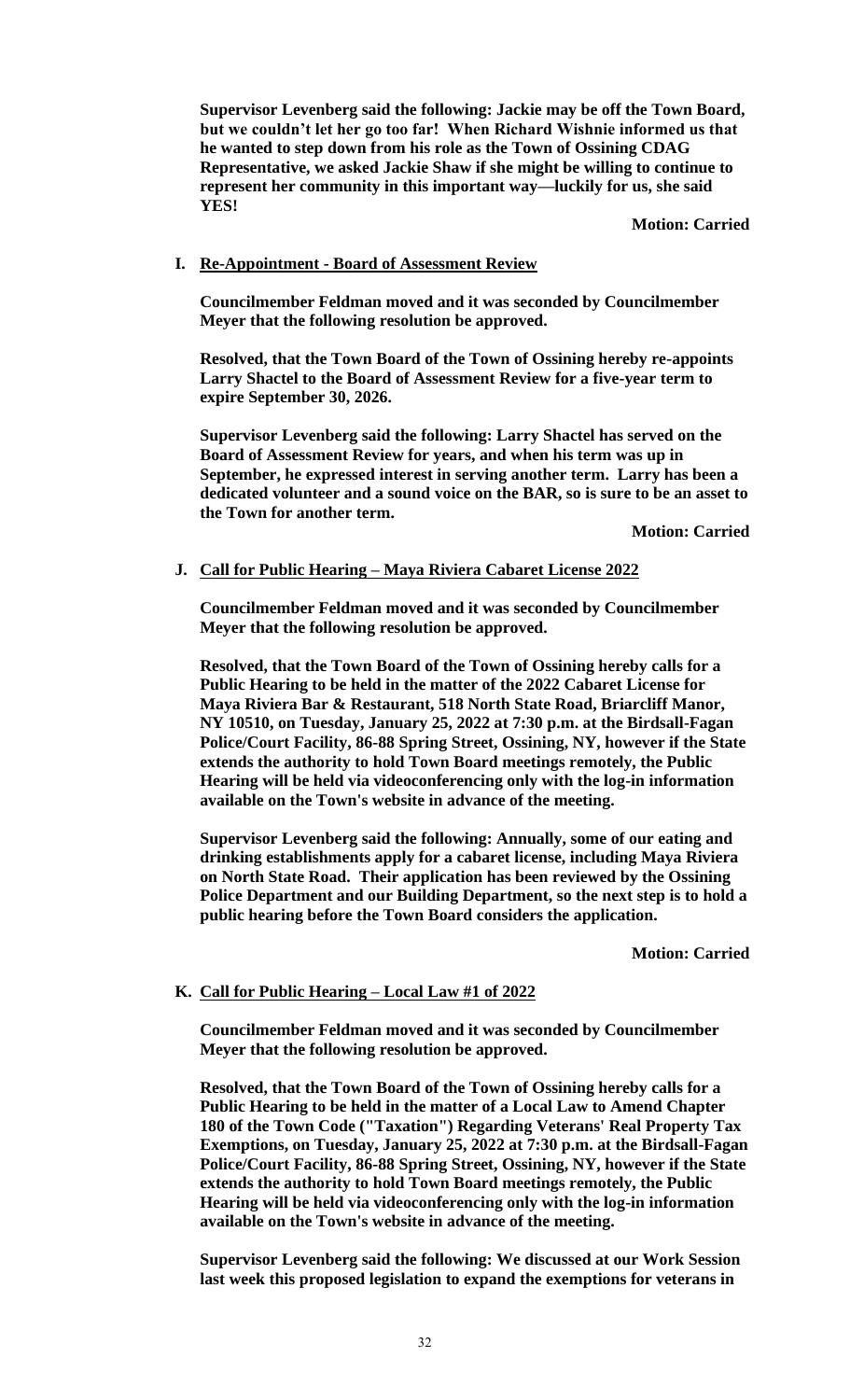**the Town of Ossining. Our Counsel is preparing a draft local law for the Board's review and we will open the public hearing at our next legislative session to get the ball rolling.**

**Motion: Carried**

### **L. Memorandum of Understanding – Westchester County CAPI**

**Councilmember Feldman moved and it was seconded by Councilmember Meyer that the following resolution be approved.**

**Resolved, that the Town Board of the Town of Ossining authorizes the Supervisor to sign a Memorandum of Understanding between the Town of Ossining, County of Westchester, Cities of Peekskill and White Plains, Villages of Hastings-on-Hudson, Irvington, Ossining, Pelham, and Tarrytown, and the Hudson Valley Regional Council for the purposes of receiving grant funds to advance the Westchester County Climate Action Planning Institute (CAPI) and establish the Town of Ossining as a Westchester County CAPI Participant.** 

**Supervisor Levenberg said the following: The Town signed on to this grant when it was applied for in 2019, and the County team is finally ready to get started. The Town now needs to agree to this MOU to fully participate in this exciting program, which will help the Town develop an updated greenhouse gas inventory and learn from our partners in local government.**

**Motion: Carried**

### **M. Amendment to License Agreement with Ossining Boat and Canoe Club**

**Councilmember Feldman moved and it was seconded by Councilmember Meyer that the following resolution be approved.**

**Resolved, that the Town Board of the Town of Ossining authorizes the Supervisor to sign an amendment to the license agreement with the Ossining Boat and Canoe Club to extend the expiration date of the agreement to December 31, 2022 and set additional terms of the agreement for the 2022 calendar year, subject to approval by Counsel to the Town as to form.** 

**Supervisor Levenberg said the following: The Town's license agreement with OBCC was set to expire at the end of 2021, but we are hoping to enhance our relationship with OBCC for the next long term license agreement and we did not want to rush those conversations. We are extending the terms for another year to give us the opportunity to have those thoughtful conversations very soon in advance of next year.** 

**Motion: Carried**

### **N. Memorandum of Agreement – Local Blue Solutions, LLC.**

**Councilmember Feldman moved and it was seconded by Councilmember Meyer that the following resolution be approved.**

**Resolved, that the Town Board of the Town of Ossining authorizes the Supervisor to sign a memorandum of agreement with Local Blue Solutions, LLC., 100 Main Street #813, Ossining, NY 10562, for services relating to the Town's comprehensive communications strategy, community partnerships, and Community Equity Task Force for 2022.** 

**Supervisor Levenberg said the following: In 2022, we budgeted for another year with our communications consultant, Local Blue Solutions. Acacia Mauriello, the principal, has been a great addition to the team and greatly improved our reach on various communications platforms. We are hopeful that will only continue to grow in the coming year!**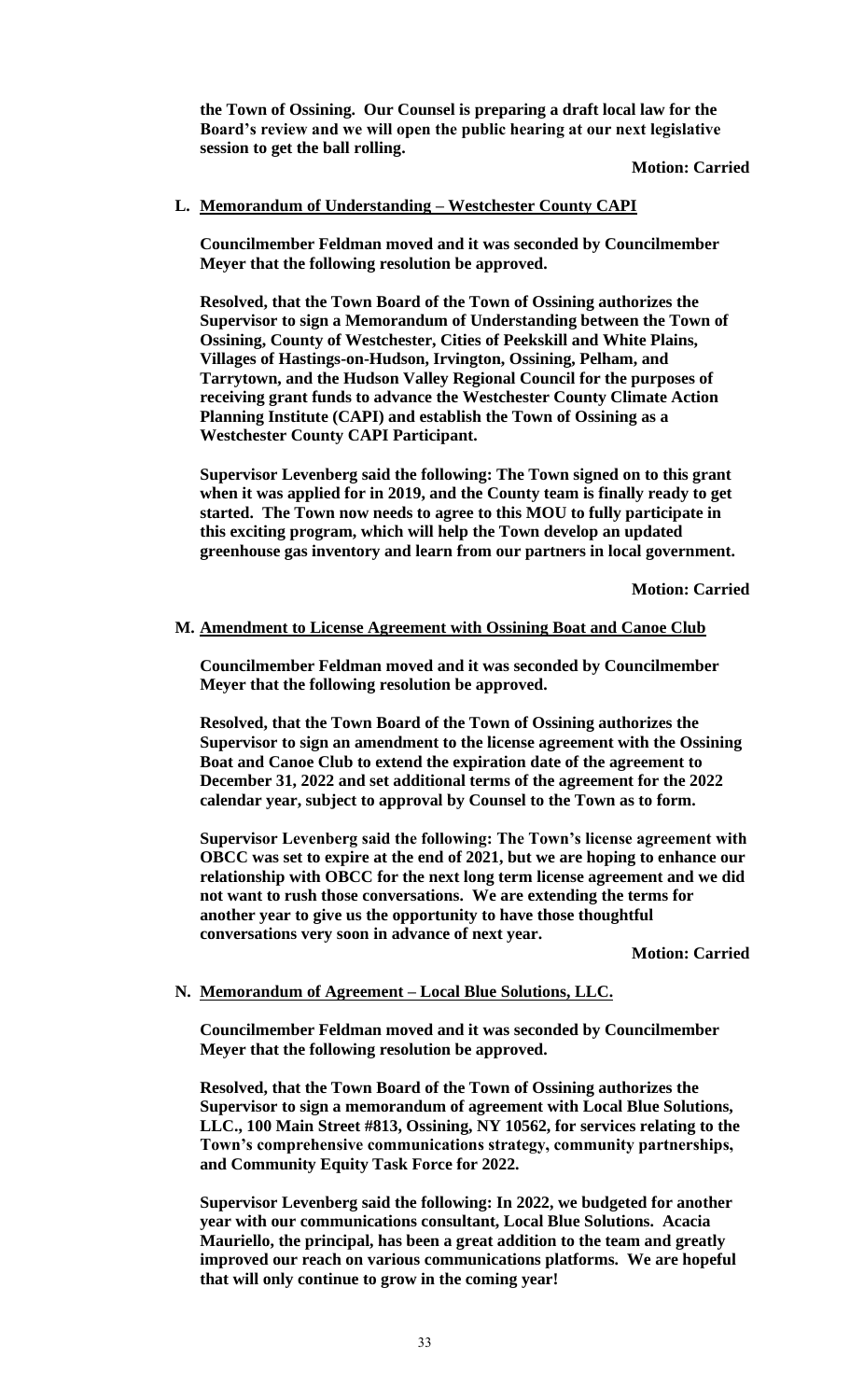**O. Proposal – Nelson, Pope & Voorhis, LLC.**

**Councilmember Feldman moved and it was seconded by Councilmember Meyer that the following resolution be approved.**

**Resolved, the Town Board of the Town of Ossining approves the proposal submitted by Nelson, Pope & Voorhis, LLC. for professional services associated with a feasibility evaluation for the consolidation of parks and highway services, at a fee not to exceed \$13,800.** 

**Supervisor Levenberg said the following: We have known for some time that we need to plan for the future of our highway and parks operations, as our current facilities for both departments do not meet their current needs. Our Town Planner, Valerie Monastra from Nelson, Pope, Voorhis, has developed a proposal to help us with this initial analysis in addition to her regular work for the Town.** 

**Motion: Carried**

# **P. Resolution of the Town Board of the Town of Ossining Authorizing the Adoption of the 2022 Westchester County, NY Hazard Mitigation Plan Update**

**Councilmember Feldman moved and it was seconded by Councilmember Meyer that the following resolution be approved.**

**WHEREAS, all jurisdictions within Westchester County have exposure to natural hazards that increase the risk to life, property, environment, and the County and local economy; and**

**WHEREAS; pro-active mitigation of known hazards before a disaster event can reduce or eliminate long-term risk to life and property; and**

**WHEREAS, The Disaster Mitigation Act of 2000 (Public Law 106-390) established new requirements for pre and post disaster hazard mitigation programs; and**

**WHEREAS; a coalition of Westchester County municipalities with like planning objectives has been formed to pool resources and create consistent mitigation strategies within Westchester County; and**

**WHEREAS, the coalition has completed a planning process that engages the public, assesses the risk and vulnerability to the impacts of natural hazards, develops a mitigation strategy consistent with a set of uniform goals and objectives, and creates a plan for implementing, evaluating and revising this strategy;**

**NOW, THEREFORE, BE IT RESOLVED that the Town of Ossining:**

- **1. Adopts in its entirety, the 2022 Westchester County Hazard Mitigation Plan (the "Plan") as the jurisdiction's Natural Hazard Mitigation Plan, and resolves to execute the actions identified in the Plan that pertain to this jurisdiction.**
- **2. Will use the adopted and approved portions of the Plan to guide pre- and post-disaster mitigation of the hazards identified.**
- **3. Will coordinate the strategies identified in the Plan with other planning programs and mechanisms under its jurisdictional authority.**
- **4. Will continue its support of the Mitigation Planning Committee as described within the Plan.**
- **5. Will help to promote and support the mitigation successes of all participants in this Plan.**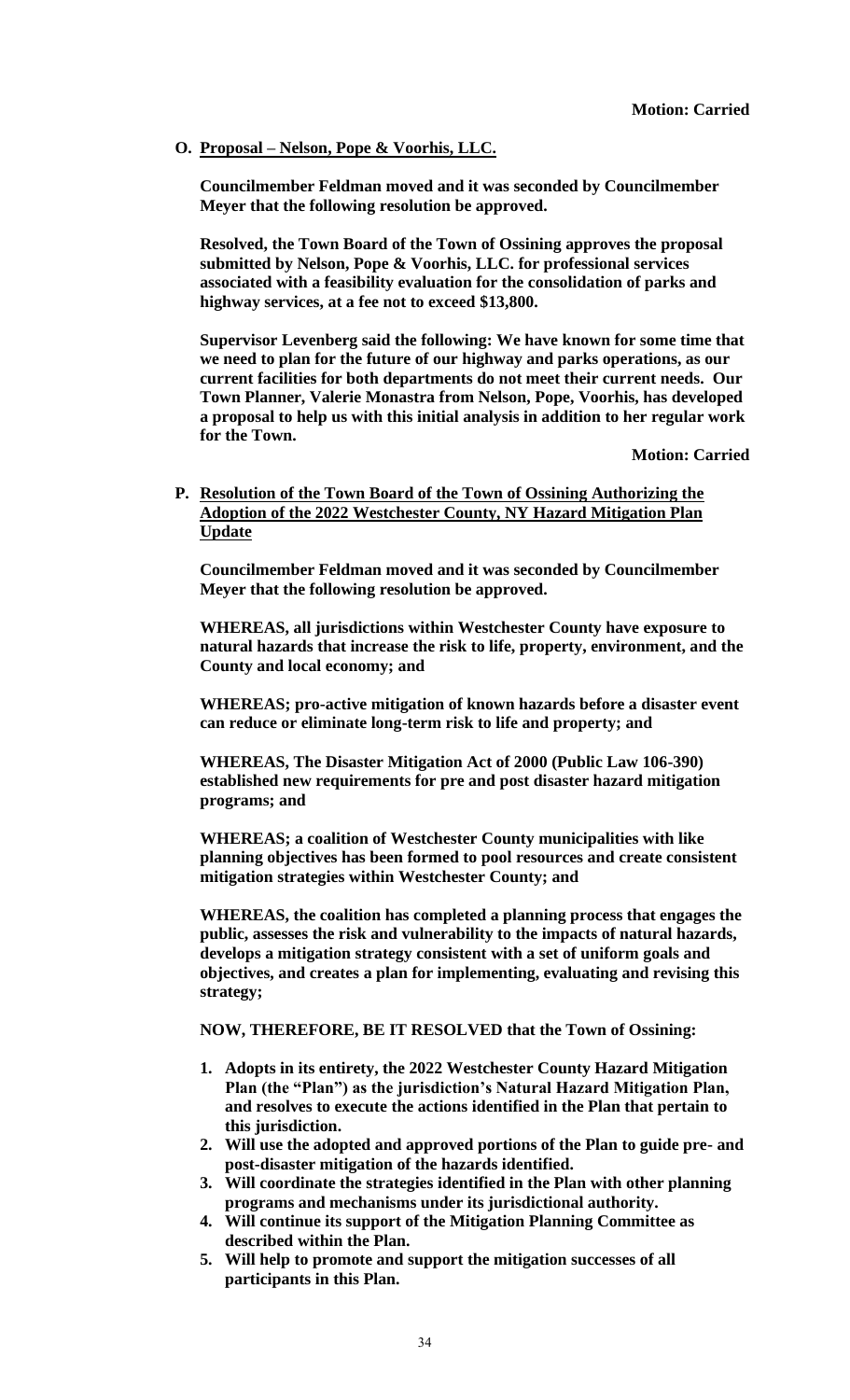- **6. Will incorporate mitigation planning as an integral component of government and partner operations.**
- **7. Will provide an update of the Plan in conjunction with the County no less than every five years.**

**Supervisor Levenberg said the following: We heard from our Town Planner Valerie Monastra in November about the Westchester County Hazard Mitigation Plan update. The Town participated in this planning process along with many other Westchester municipalities, and now each jurisdiction needs to adopt the plan in order to take full advantage of the grant benefits associated with having this plan in place.**

**Motion: Carried**

**Q. Resolution – Authorizing Town Assessor to Grant Exemptions on the 2022 Town Assessment Roll**

**Councilmember Feldman moved and it was seconded by Councilmember Meyer that the following resolution be approved.**

**WHEREAS, on November 26, 2021, Governor Kathy Hochul issued Executive Order No. 11, declaring a disaster emergency for the State of New York due to the COVID-19 pandemic; and**

**WHEREAS, the COVID-19 pandemic has resulted in reduced staff in Town offices and rendered senior citizens and individuals with disabilities particularly susceptible to the virus, making it difficult for many in these populations to file their real property tax exemption applications in person and many, further, lack the ability to file such applications online; and**

**WHEREAS, Governor Hochul issued Executive Order No. 11.1 on December 26, 2021, extending Executive Order No. 11 and also modifying provisions of Real Property Tax Law to permit the Town Board to adopt a Resolution directing the Assessor to grant exemptions on the 2022 assessment roll to all property owners who received such exemptions on the 2021 assessment roll (i.e., senior citizens and individuals with disabilities with limited income), thereby dispensing with the need for such persons to file renewal applications to request such exemptions, and further dispensing with the requirement that the Assessor mail renewal applications to such persons; and**

**NOW THEREFORE, BE IT RESOLVED, pursuant to the authority granted by Executive Order No. 11.1, the Town Board of the Town of Ossining hereby directs the Town Assessor to:**

- **1. Grant exemptions on the 2022 assessment roll to all individuals who received the senior exemption on the 2021 assessment roll and all individuals who received the exemption on the 2021 assessment roll because they were recognized as a person with disabilities and limited income, thereby dispensing with the need for any such individuals to file renewal applications for such exemptions, except that;**
- **2. The Town Assessor may, in their sole discretion, require a renewal application to be timely filed with their office if they have reason to believe that any such individual, who qualified for the aforementioned exemption on the 2021 assessment roll, may have since changed their primary residence, added another owner to the deed for the relevant property, transferred such property to a new owner or died. If the Town Assessor requires such renewal application be filed, they shall notify the owner of the subject property of such requirement by regular mail, with such notice advising that said renewal application may be returned by mail or by making an appointment to drop same off at the Town Assessor's Office, 16 Croton Avenue, Ossining, New York 10562.**